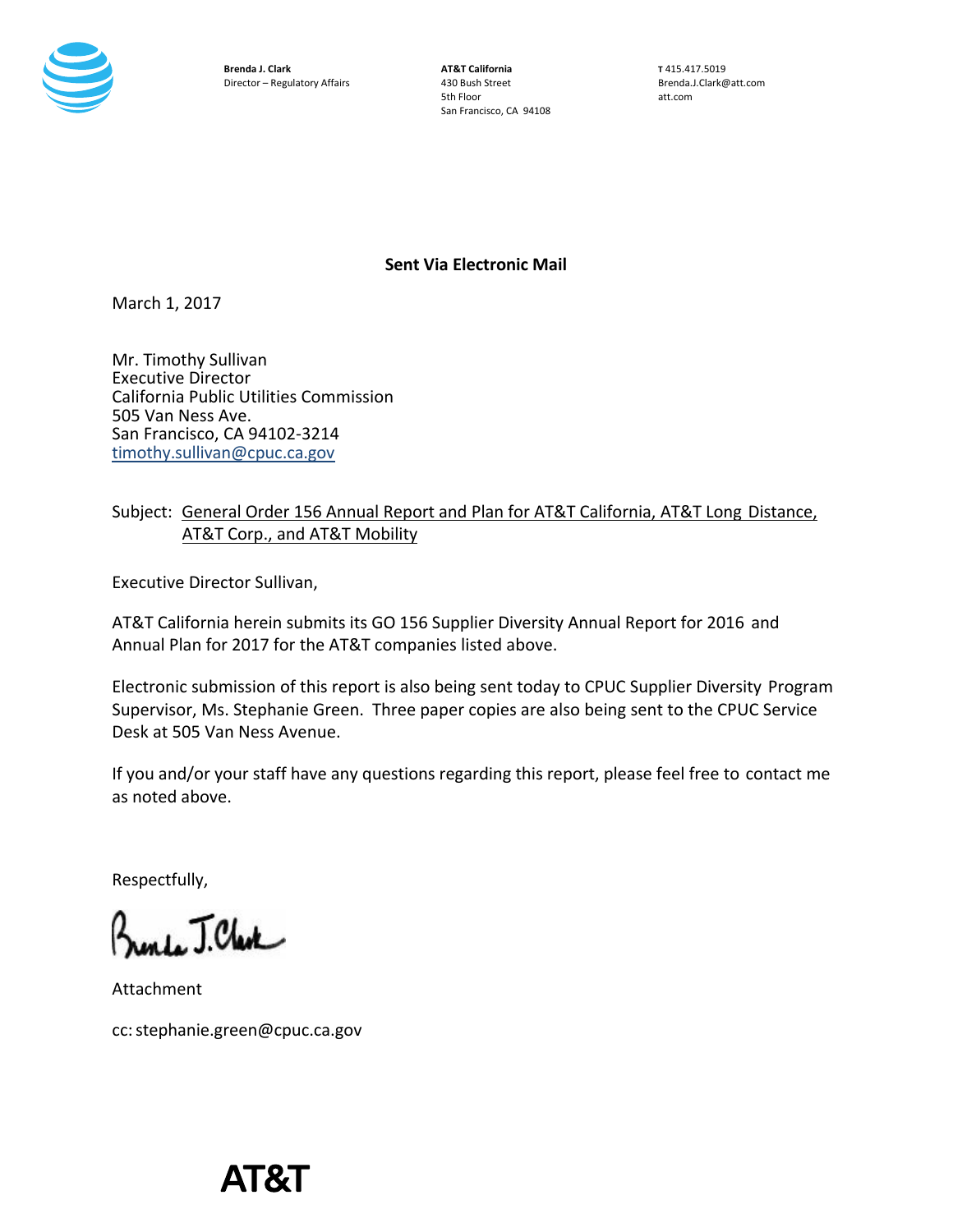

**AT&T Global Supplier Diversity 2016 Annual Report 2017 Annual Plan**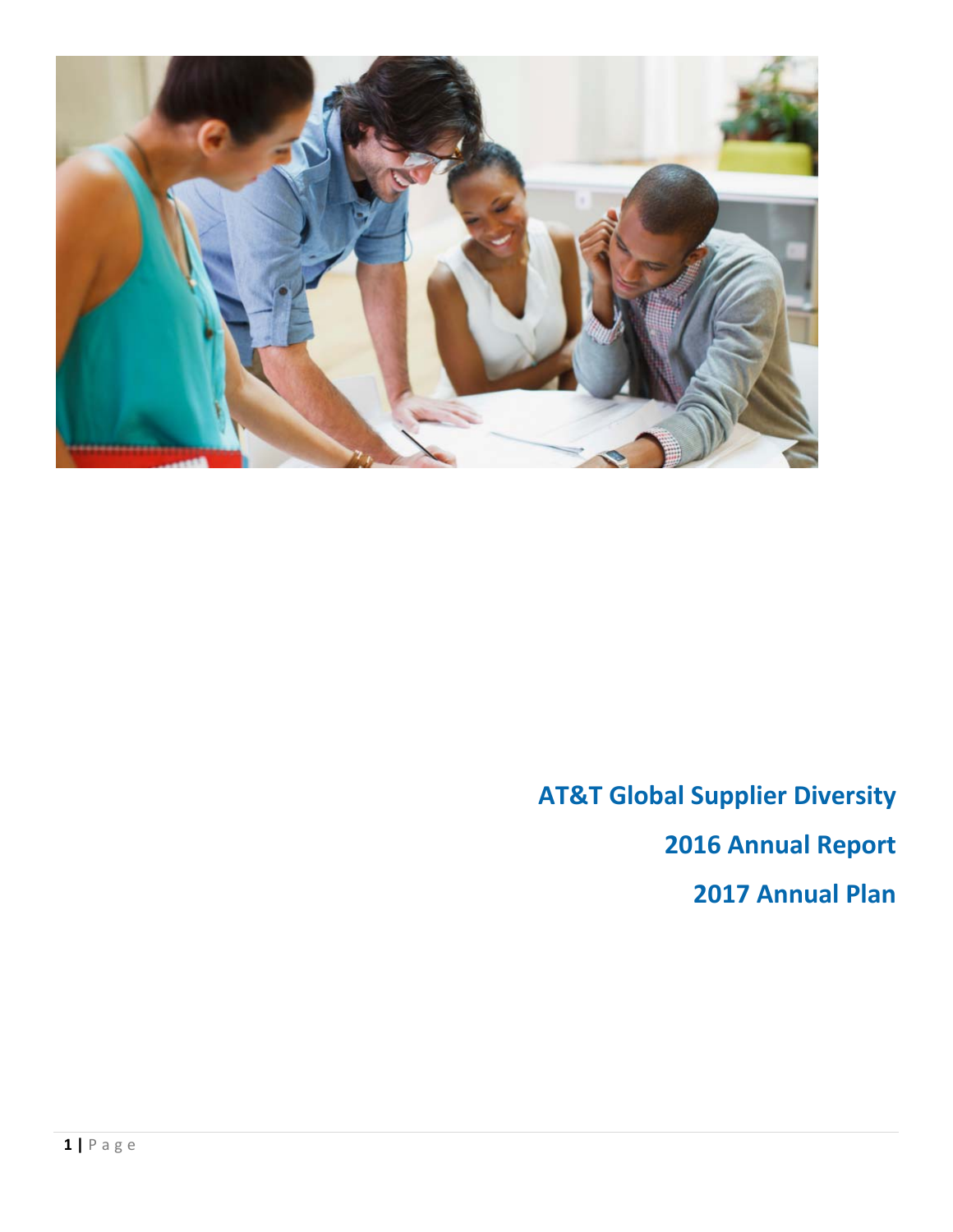# **Table of Contents**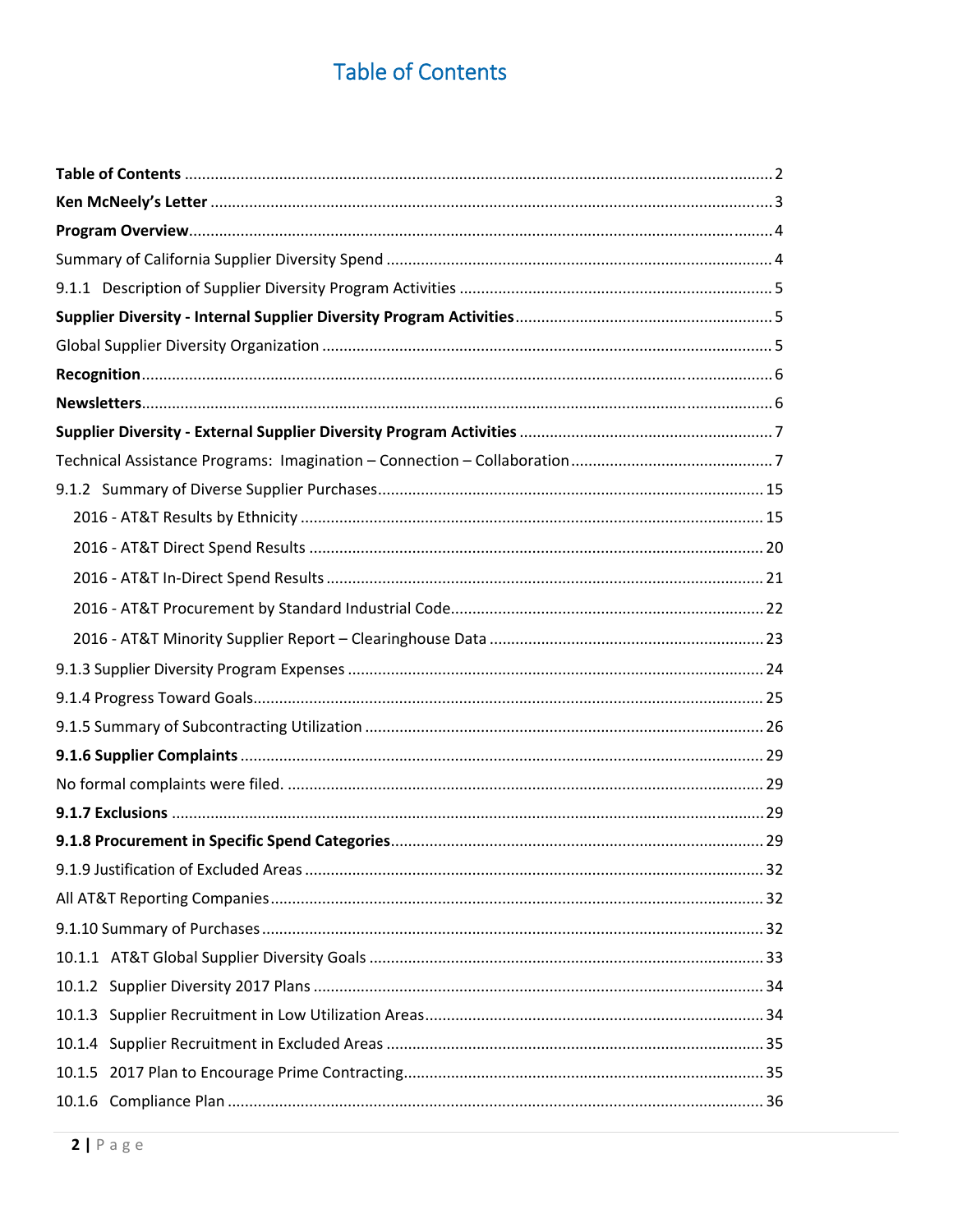## *Ken McNeely, President of AT&T California*



At AT&T, diversity means promoting an environment of inclusion; one in which everyone is valued and every voice is heard. We are proud of our track record – one of the nation's best in any industry – when it comes to diversity in hiring, promoting and supplier procurement.

AT&T began its supplier diversity program nearly 50 years ago. Diversity is ingrained in the company's values and culture, and we continue to support diverse suppliers through investments in education and mentorship. This is why I'm so proud that DiversityInc recently named AT&T as the #1 company in the country for supplier diversity.

We are committed to promoting, increasing and improving the overall participation of minority, women, LGBT and service disabled veteran‐owned businesses in our sourcing of materials and services. AT&T will continue to innovate to ensure we meet the needs of our suppliers, customers and AT&T's supply chain.

I am pleased to report that in 2016 our supplier diversity results for the AT&T reporting companies overall exceeded our corporate and GO 156 goal of 21.5%. We spent more than \$1.68 billion – 22.44% of our total state purchases – with diverse suppliers in California. This represents an almost 6% increase in spending compared to 2015, with our diverse suppliers and these investments directly supporting new jobs and opportunities in our state's innovation economy.

Mobile, Internet Protocol and broadband connectivity are enabling Internet of Things solutions, which are helping create a better, more sustainable world. Whether it's connected cars and homes to smarter, more resilient energy grids to tools that help cities manage traffic and reduce air pollution. We're proud to deliver infrastructure, solutions and technology to move these solutions forward.

AT&T will continue to innovate to ensure we meet the needs of our suppliers, customers and our supply chain. As in the past, our company will continue to work with diverse suppliers to bring the best in class communications technologies to our customers in California.

Kumchuk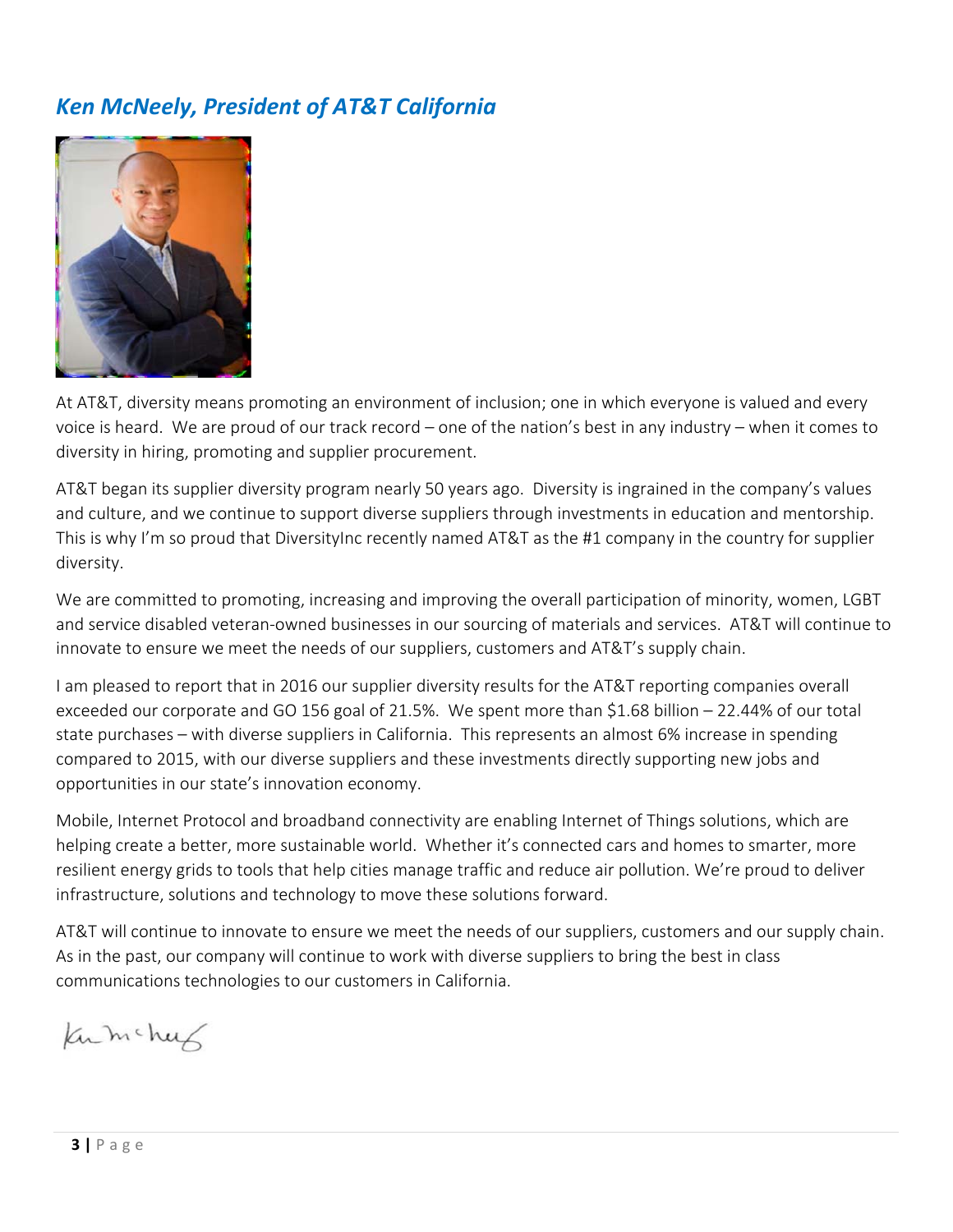## **Overview**

Per California Public Utilities Commission ("CPUC") General Order 156 ("GO 156"), AT&T submits its Annual Report and Plan for AT&T California (U 1001 C), AT&T Long Distance (U 5800 C), AT&T Corporation (U 6346 C) and AT&T Mobility (U 3021C) (herein referred to as "AT&T"). The 2016 Annual Report articulates AT&T's diversity program activities and results between January 1, 2016 and December 31, 2016, and the AT&T Supplier Diversity program objectives and purchasing goals for 2017.

### Introduction and Summary of California Supplier Diversity Spend

In 2016 AT&T Supplier Diversity efforts led to an overall California diversity spend of \$1.6 billion dollars, representing 22.4% of total spend.

| <b>AT&amp;T 2016 Annual CPUC Filling</b>                                                   |    |                    |    |                                       |             |  |  |  |  |  |  |  |  |
|--------------------------------------------------------------------------------------------|----|--------------------|----|---------------------------------------|-------------|--|--|--|--|--|--|--|--|
| AT&T                                                                                       |    | Total Spend \$     |    | <b>Supplier Diversity</b><br>Spend \$ | Diversity % |  |  |  |  |  |  |  |  |
| AT&T California                                                                            | \$ | 2,247,570,044.96   | \$ | 710,861,570.70                        | 31.63%      |  |  |  |  |  |  |  |  |
| AT&T Mobility - California                                                                 | \$ | 4,623,757,214.32   | \$ | 822,360,101.01                        | 17.79%      |  |  |  |  |  |  |  |  |
| AT&T Communications of California*                                                         | \$ | 607,915,062.01     | \$ | 144,541,579.83                        | 23.78%      |  |  |  |  |  |  |  |  |
| AT&T Long Distance - California                                                            | \$ | 29,791,207.33      | \$ | 7,128,958.48                          | 23.93%      |  |  |  |  |  |  |  |  |
| <b>Totals</b>                                                                              |    | \$7,509,033,528.62 |    | \$1,684,892,210.02                    | 22.44%      |  |  |  |  |  |  |  |  |
| *Note: AT&T Communications CA includes spend for AT&T Teleport, a registered AT&T company. |    |                    |    |                                       |             |  |  |  |  |  |  |  |  |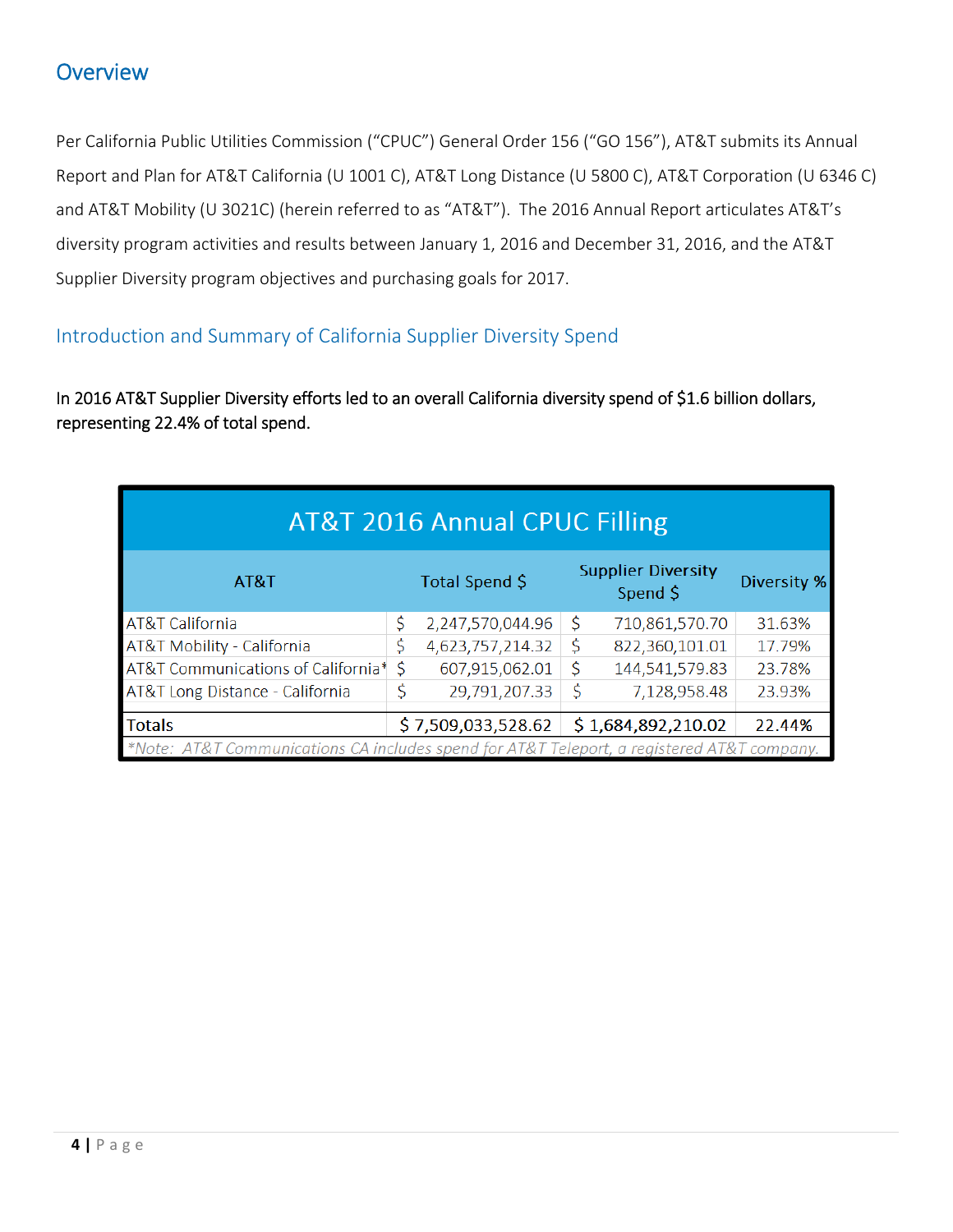### 9.1.1 Description of Supplier Diversity Program Activities<sup>1</sup>

### Internal Supplier Diversity Program Activities

### Global Supplier Diversity Organization

In 2016, the AT&T Global Supplier Organization created two strategic teams to increase comprehensive oversight of AT&T's Supplier Diversity Program. One team focused on AT&T's internal business unit initiatives, strategies, and life cycle management of portfolio diverse suppliers. The second team coordinated and supported all external initiatives and outreach events for prospective diverse suppliers. Both teams supported certified diverse businesses and worked to position W/MBE/DVBE/LGBTBE businesses with opportunities identified by the AT&T's clients and business units. AT&T also has three dedicated Supplier Diversity Professional Managers in California that provide support toward GO 156 compliance efforts.

Internal activities to promote the Supplier Diversity Program include:

- Proactively monitoring internal minority spend attainment
- Actively engaging with prime suppliers to report and procure minority suppliers
- Strengthening important channel alliances to exceed our 21.5% spend goal
- Dedicating resources to proliferate LGBT opportunities

AT&T's Supply Chain Organization encourages 12 executive officer business units to engage and include diverse minority suppliers in the contracting proposal process. This engagement strategy is further enhanced by requiring supply chain managers to report progress toward our AT&T Supplier Diversity goals on their annual leadership assessments.

Throughout AT&T corporate business channels, advancement toward an overall 21.5% diversity spend goal are monitored quarterly and reported to executive staff.

<sup>1</sup> Section numbering in this Report is in reference to numbered requirements for the Report as stated in GO 156 Section 9.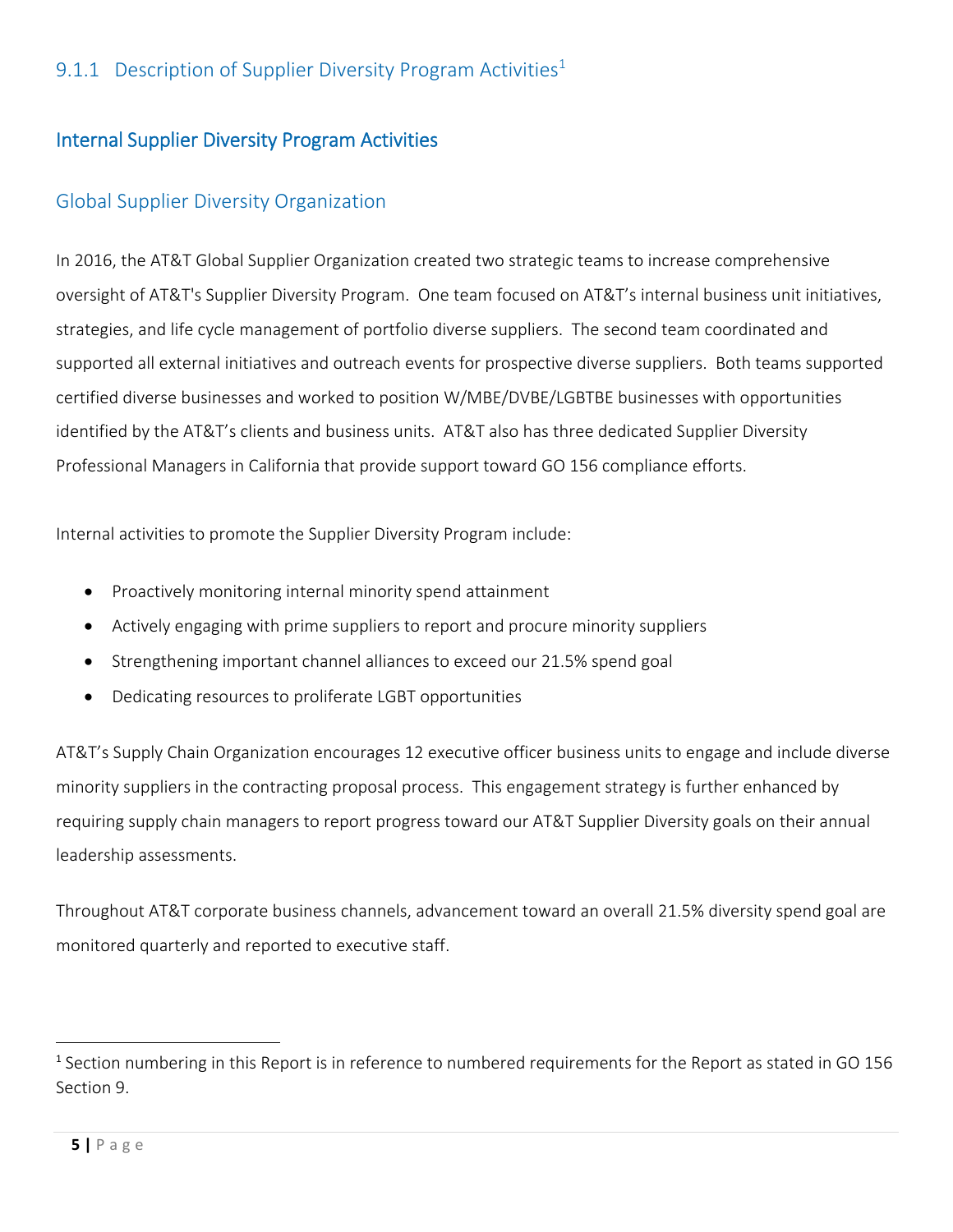Campaigns to foster Supplier Diversity targets have:

- Marketing the Virtual Matchmaking On Demand Tool (VMOD) to bolster Tier‐2 contracts
- Increased and targeted outreach with LGBT community
- Expanded Prime Supplier management support
- Distribution of a bi-annual AT&T Supplier Diversity Newsletter to thousands of key stakeholders
- Monthly category meetings with channel managers to identify contract opportunities

### Recognition

Identifying quality minority businesses for contract opportunities is a priority for AT&T's Supply Chain. Managers that have demonstrated excellence in diversity inclusion receive AT&T's Supplier Diversity Spark Award. The Spark Award is given to employees that exemplify outstanding work in varied activities such as mentoring, volunteering as subject matter experts at conferences, and serving as leads during events. In 2016, six employees were recognized by Supplier Diversity Leadership and received this prestigious award.

The AT&T Supplier Diversity Organization also recognizes that creating and maintaining an inclusive supply chain requires more than cultivating relationships beyond internal procurement channels. Accordingly, the Supplier Diversity Performance Award was established for officers that exceeded AT&T's 21.5% minority spend goal. During 2016, AT&T recognized twenty‐four business unit officers with this award.

### **Newsletters**

Supplier Diversity Newsletters were developed as communication vehicles to increase Supplier Diversity awareness and provide information about AT&T's Supplier Diversity Program to AT&T associates, leadership, contract managers, Prime Suppliers, and key internal stakeholders.

The "AT&T Supplier Diversity Newsletter" includes information such as:

- Supplier Diversity leadership messages
- Supplier Diversity results
- Conference highlights
- Program initiatives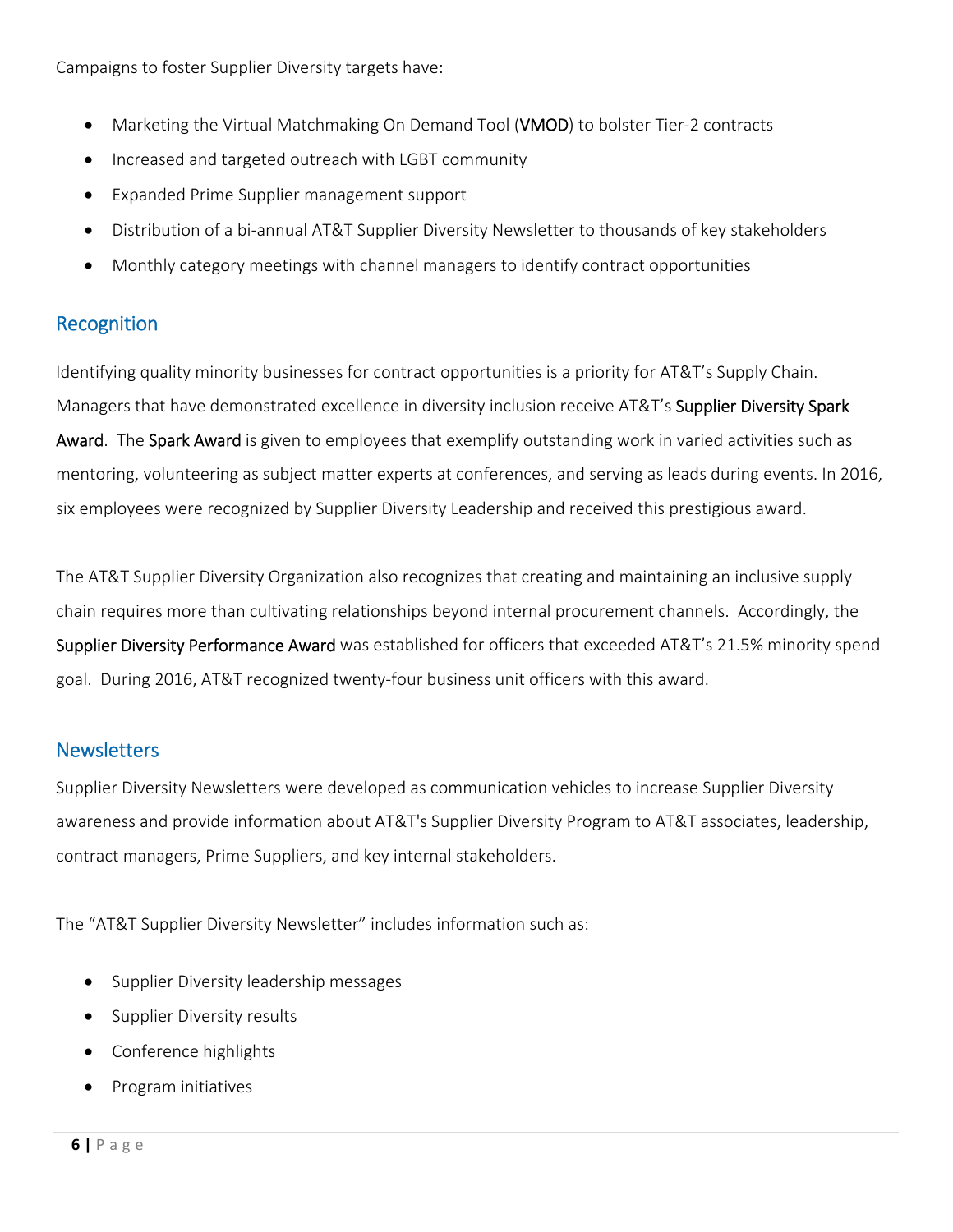- Awards and recognition
- AT&T leader highlights for contributions toward Supplier Diversity results
- Events and activities for networking opportunities with Supplier Diversity personnel

In addition, AT&T Supplier Diversity promotes prime supplier achievements, best practices, and current events through a bi-annual newsletter, "The Prime Supplier," which was distributed to AT&T contract managers and nearly 600 AT&T prime suppliers.

The newsletter provides data regarding:

- AT&T Prime Suppliers who attained outstanding AT&T Supplier Diversity results
- Updates regarding significant achievements such as the "Supplier Diversity Performance Award," current events, new appointments, and best practices

### External Supplier Diversity Program Activities

### Technical Assistance Programs: Imagination – Connection – Collaboration

In the spirit of AT&T's mission to "connect people with their world everywhere they live, work and play—and do it better than anyone," in 2016 AT&T's Global Supplier Diversity team created new avenues to bring diverse suppliers access to information, people, and contracts.

Demonstrating our continued commitment to GO 156, a funding investment of over \$1 million was allocated for Technical Assistance and Capacity Building. AT&T's activities and events for 2017 are described below.

#### New Strategic Programs

In collaboration with leaders from the LGBT, MBE, WBE and DVBE communities, AT&T created five new conferences/workshops with the majority hosted at its regional headquarters in San Ramon, California. Over the course of the year AT&T engaged with hundreds of diverse businesses from all over the state.

#### Q1 2016

Teaming with the AT&T Supplier Diversity group, the Western Regional Minority Supplier Development Council (WRMSDC) kicked off the year with a cybersecurity workshop. This no-cost training opportunity was available to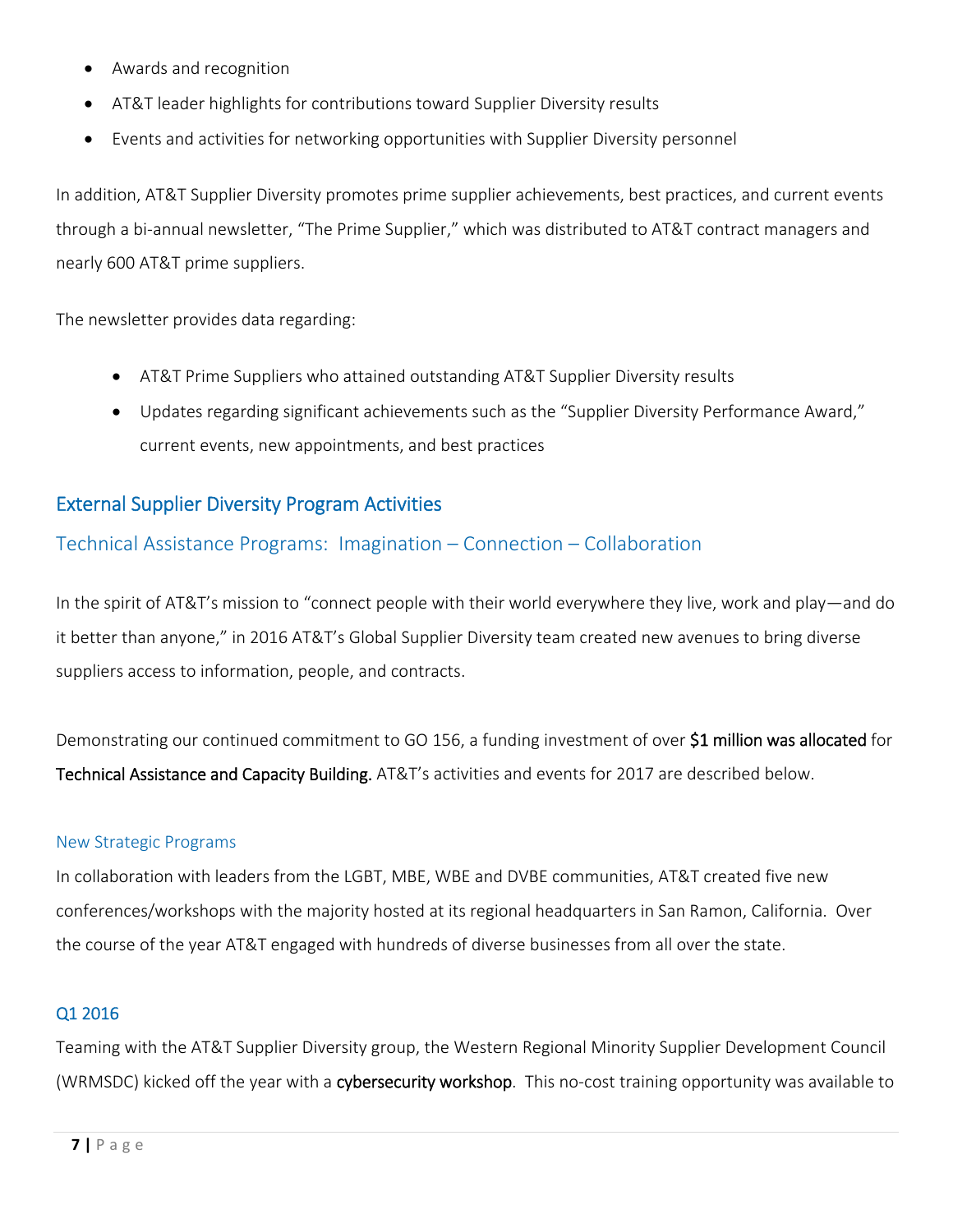WRMSDC membership and members of other non-profit communities such as the National Gay & Lesbian Chamber of Commerce, local chambers, DVBE groups and women's business alliances.

A workshop was developed led by experts in the field of cyber threats. Attendees were given extensive content on how to develop a cybersecurity plan for their organization that included risk assessments, industry bestpractices, information about free and low‐cost software, and essential elements on how to develop a layered defense strategy.

#### Q2 2016

In the second quarter, the AT&T Supplier Diversity team co-created two dynamic one-day conferences with the Astra Women's Business Alliance (a regional partner of WBENC) and the Disabled Veterans Business Alliance (DVBA). AT&T spearheaded planning with both organizations to construct a one‐day economic summit and a professional services expo.

Each event engaged a broad range of supplier diversity professionals, minority leaders and industry experts. Attendees reported that these sessions provided them multiple leads and ideas that would bring a positive impact in their businesses. A summary of each session is articulated below.

#### Astra's Economic Summit – San Ramon, California

Last July, Astra's Women's Business Alliance launched an economic summit that was created in collaboration with AT&T Supplier Diversity.

Over 100 attendees participated in interactive discussions that provided critical information on the latest trends in professional services, construction, and technology. In addition, we had tremendous support from our supplier diversity peers that expanded across industries such as: the Federal Reserve Bank, Johnson & Johnson, McKesson, PG&E, Wells Fargo, NASA, Google and many others.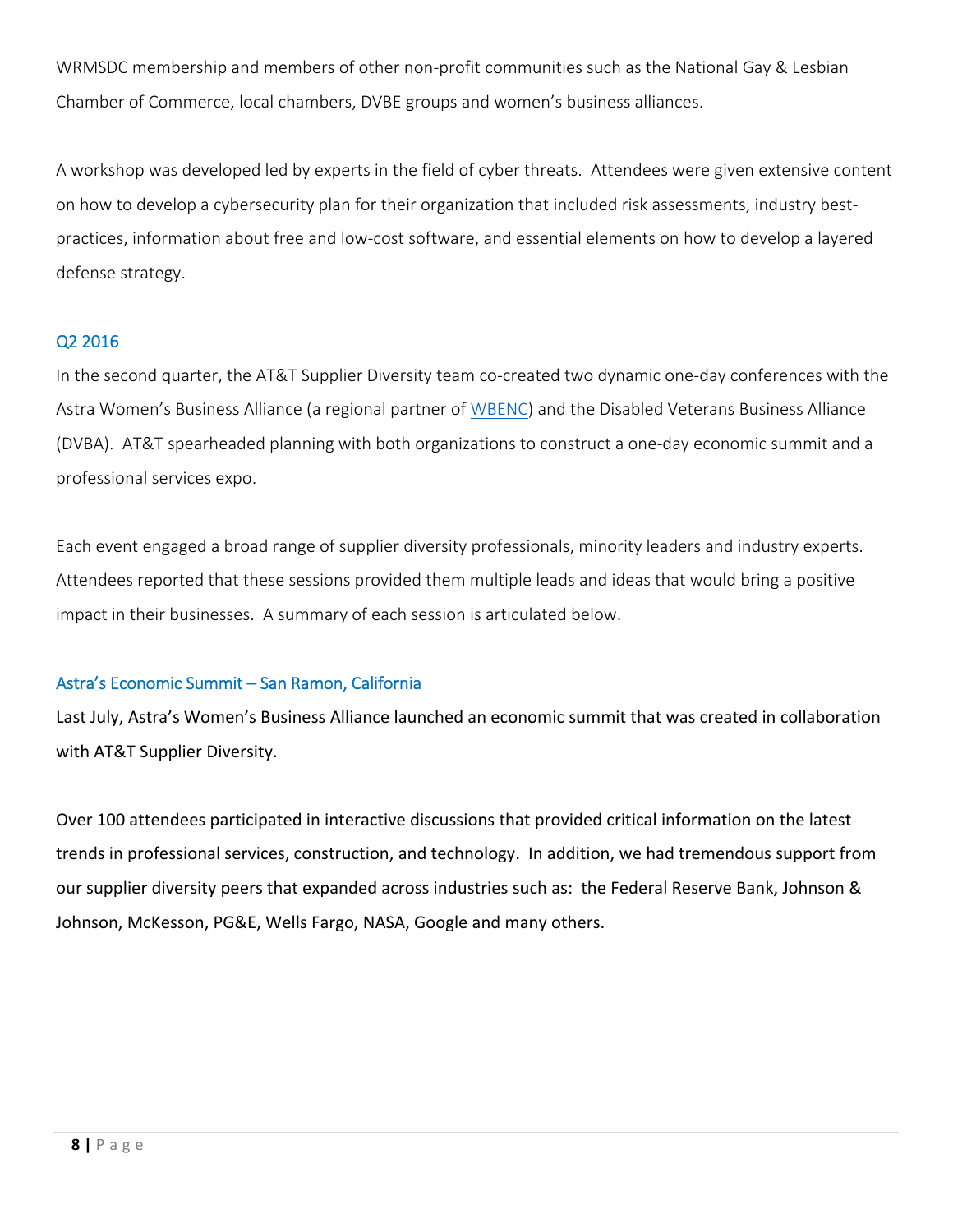Topics covered in collaboration with AT&T leadership were:

- Advanced Technologies Impacting Global Markets
- State of Cyber Security Impacts on Businesses
- Preparing for Cyber Attacks
- Current Technology Trends

The summit was well attended and received by both corporate and diversity organizations – most attendees were from California, but Oregon, Washington, Virginia, Illinois, Texas and Idaho were also represented.

### Disabled Veteran Business Alliance (DVBA) IT & Professional Services Expo – San Ramon, CA

The AT&T Supplier Diversity team and DVBA's executive leadership team developed a multifaceted one day event to educate and connect veteran business owners to help their companies grow.

AT&T led this segment of an industry series deployed by the DVBA in 2016. Over 110 attendees who work in the information technology and professional services joined us at the AT&T campus in San Ramon, CA.

Highlights of sessions during the conference were:

- How to Garner Success with the State of California & Local Utilities
- Preparing Your Business for Future Contracts
- Best Practices of Successful DVBEs
- Strategic Matchmaking with Professional Services Buyers
- Benefits in Selling into the Insurance Market
- Key Insight on How to Become an AT&T Prime

The event closed with a networking reception. In addition to a large group of AT&T managers in attendance and AT&T Primes, many other DVBA corporate members dedicated time and resources in support of the Expo.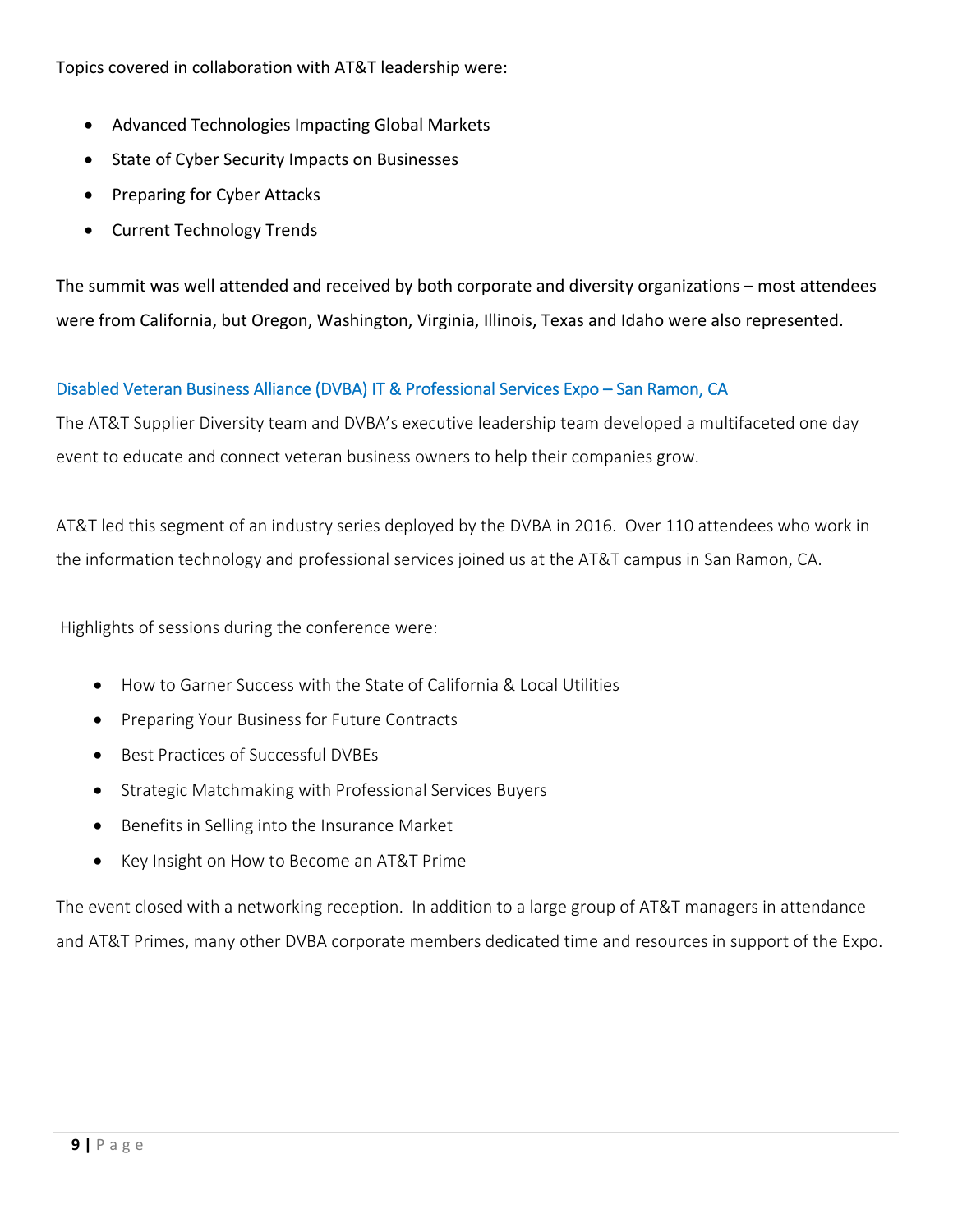#### Q3 2016

#### Golden Gate Business Association (GGBA) Project Impact Builder – San Francisco, CA

A critical focus area for the AT&T Supplier Diversity team was to provide technical assistance to the LGBT business community in California, and AT&T's sponsorship aided in the launch of a series of workshops. Hosted at the Small Business Administration offices, the workshops concentrated on three topics:

- How to do Business with AT&T
- Fireside Chat with AT&T & McKesson Best Practices to Engage with Supplier Diversity Professionals
- Cybersecurity and the Procurement Process

After the event, the GGBA leadership received feedback from attendees and participants that underscored how the content was important and relevant to their businesses

#### Q4 2016

#### Elite Service Disabled Veteran Owned Businesses (SDVOB) Prime Event ‐ San Ramon, CA

AT&T, SDVOB leadership, and some supplier diversity veteran advocates designed a full‐day program to educate and connect DVBEs.

The event was kicked-off by AT&T's Veteran Employee Resource Group President, a Navy veteran, sharing the mission of serving veterans, active duty and families in the surrounding Bay Area community. This segment covered a new Elite program initiative connecting DVBEs with contract opportunities specifically having low thresholds to entry. A series of other special guests also contributed throughout the day, concluding with break‐out sessions that connected corporate representatives and DVBEs to learn about future opportunities.

#### National Conference – National Gay & Lesbian Chamber of Commerce (NGLCC) ‐ Palm Springs, CA

During August 2016, AT&T California leadership demonstrated its commitment to supplier diversity with its sponsorship of the NGLCC's National Conference in Palm Springs, California.

The three‐day event hosted over 1,000 attendees, including a half a dozen AT&T executives from across the United States. AT&T received numerous prospective suppliers identified for future Tier‐1 and Tier‐2 contract opportunities.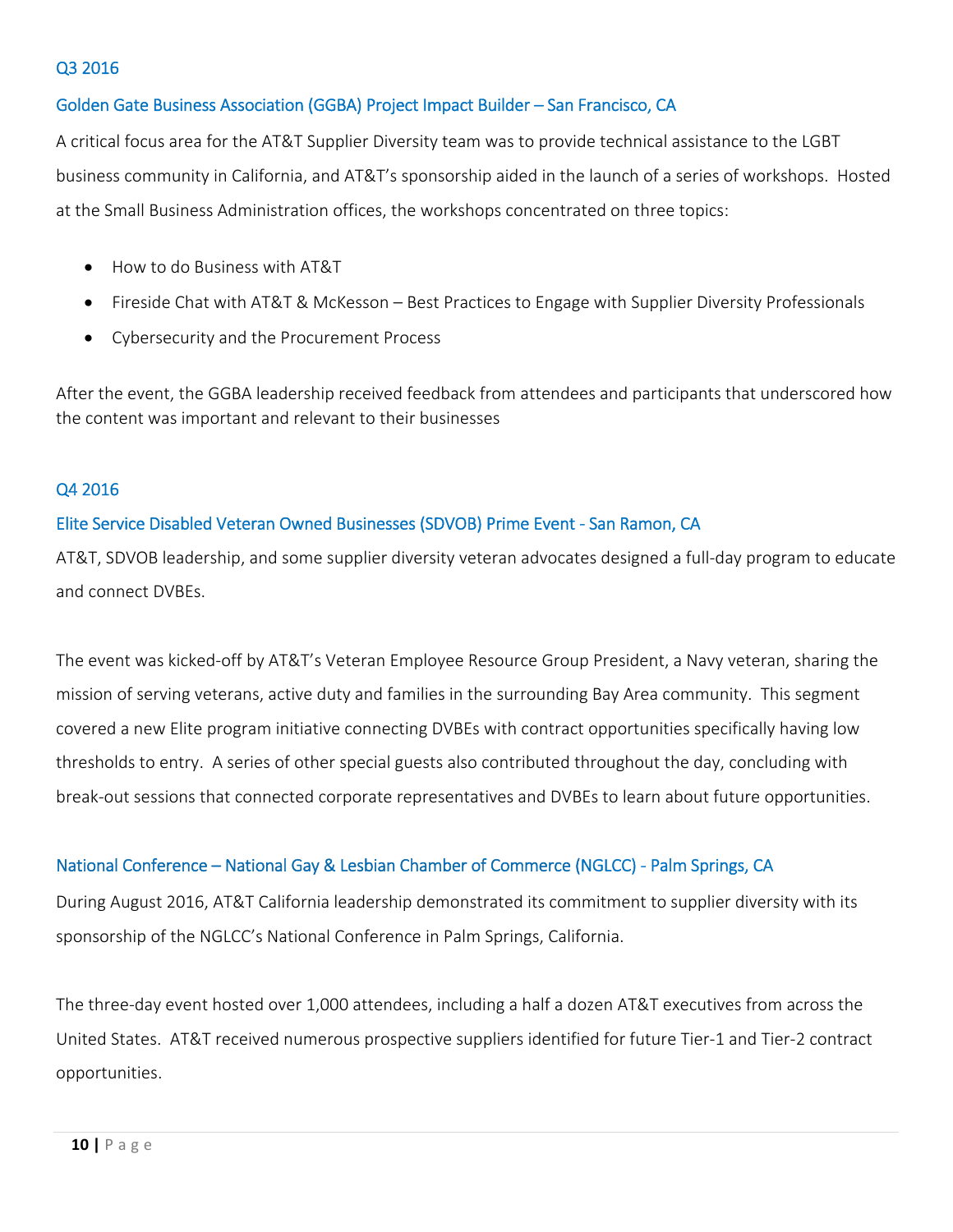AT&T's involvement during the conference included:

- Key Panelist and Discussion– "Doing Business with California Utilities"
- NGLCC Biz Pitch Luncheon Executive Remarks Ken McNeely, President AT&T California
- NGLCC "Winning LGBT Inclusion"‐ Executive Panelist ‐ Ken McNeely, President– AT&T California
- Matchmaking sessions
- Strategic meetings

#### AT&T Diversity Supplier Conference – Dallas, TX

AT&T Supplier Diversity hosted another supplier conference at our headquarters in Dallas, Texas. In collaboration with the Telecommunications Industry Association (TIA) "Network of the Future Conference," AT&T welcomed 650 participants during the two-day session. Throughout the conference, key executives shared and discussed how consumer demand and technological advances are changing how our traditional business operates and how structure changes are necessary to meet customers' demand in connectivity, mobile services, next generation TV and high‐speed internet services.

The AT&T Supplier Conferences have helped AT&T create an ideal environment to connect executives, primes, and current and prospective suppliers. Beyond the workshops, during the Dallas conference AT&T capitalized on the abundance of resources available, allowing MBEs to register for strategic meetings with key decision makers. In cooperation with a DVBE company, AT&T organized strategic matchmaking sessions with AT&T Sourcing Managers and our Tier‐1 vendors that coordinated 152 meetings with 74 diverse suppliers – nearly 20% from California. After the event, an additional 65 meetings were scheduled – results of the meetings are still pending; however, the team is excited that this event showcased the true innovation that diverse suppliers bring to our company.

#### Software as a Solution

In 2015, AT&T Supplier Diversity collaborated with a disabled veteran owned supplier and developed a new innovative tool called Virtual Matchmaking on Demand, or VMOD.

AT&T's goal in promoting VMOD is to effortlessly match Prime Suppliers with diversity suppliers for subcontracting opportunities. VMOD eliminates the pressure of face-to face-meetings, matching Tier-1 vendors with minority businesses. Data analytics match diverse suppliers' capabilities to be registered with AT&T Prime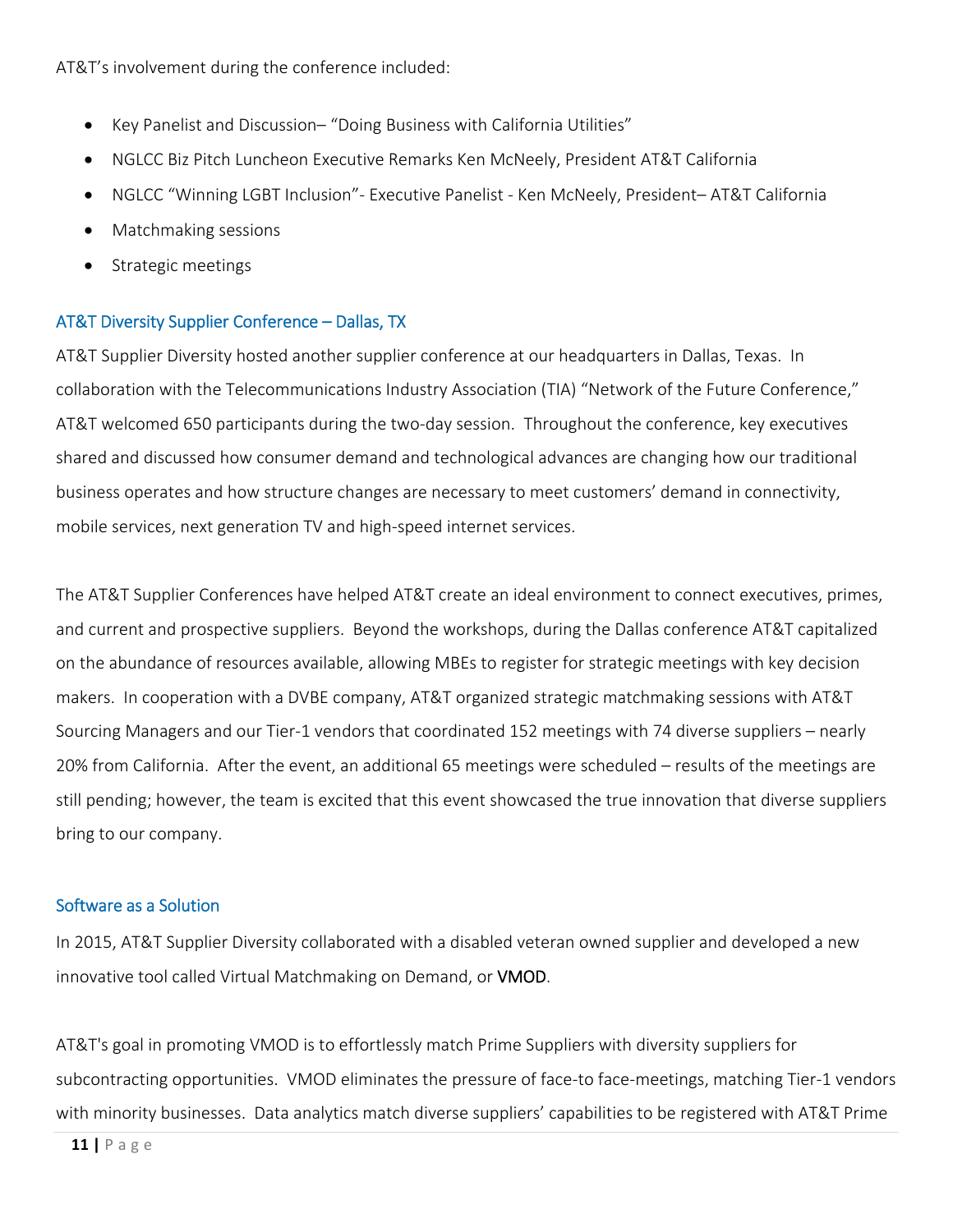Suppliers for meetings and/or prospective subcontracting opportunities. By year‐end the VMOD tool successfully:

- Produced over 1,000 matches over 6% were California businesses, the highest statistic of any state
- Registered 419 diverse suppliers 20% from Californian
- Engagement with approximately 100 Primes Suppliers and growing
- Generated over 100 meetings

### California Diversity Volunteers

AT&T encourages supply chain managers and employees from strategic areas of the business to participate in its Supplier Diversity Outreach Ambassador (SDOA) program. These dedicated individuals volunteer their time in a wide variety of capacities to assist the Supplier Diversity team at outreach events across the US, especially in the state of California. There are over 150 statewide volunteers registered to support the California Supplier Diversity team and they were impactful to the minority business community by:

- Mentoring MBEs in the Network and Domain 2.0 space
- Leading minority conference workshops
- Participating on procurement panels
- Donating their time after hours to support minority certification agencies

AT&T is proud to report that in 2016 it had one or more SDOAs at nearly 90% of the supplier diversity events targeted by our team in California.

### Championing Supplier Excellence

Over the years AT&T Supplier Diversity has developed a multi‐layered approach to assist growing diversity companies. Often an integral component of achieving that success is through education and mentorship – to that end, AT&T continues championing MBEs by sending them through programs directed by John F. Kennedy (JFK) University, Northwestern University and Dartmouth College.

AT&T believes providing scholarships to the minority business community in California is one way we can assist building a small business's capacity. The Supplier Diversity team has explored numerous executive programs across the country.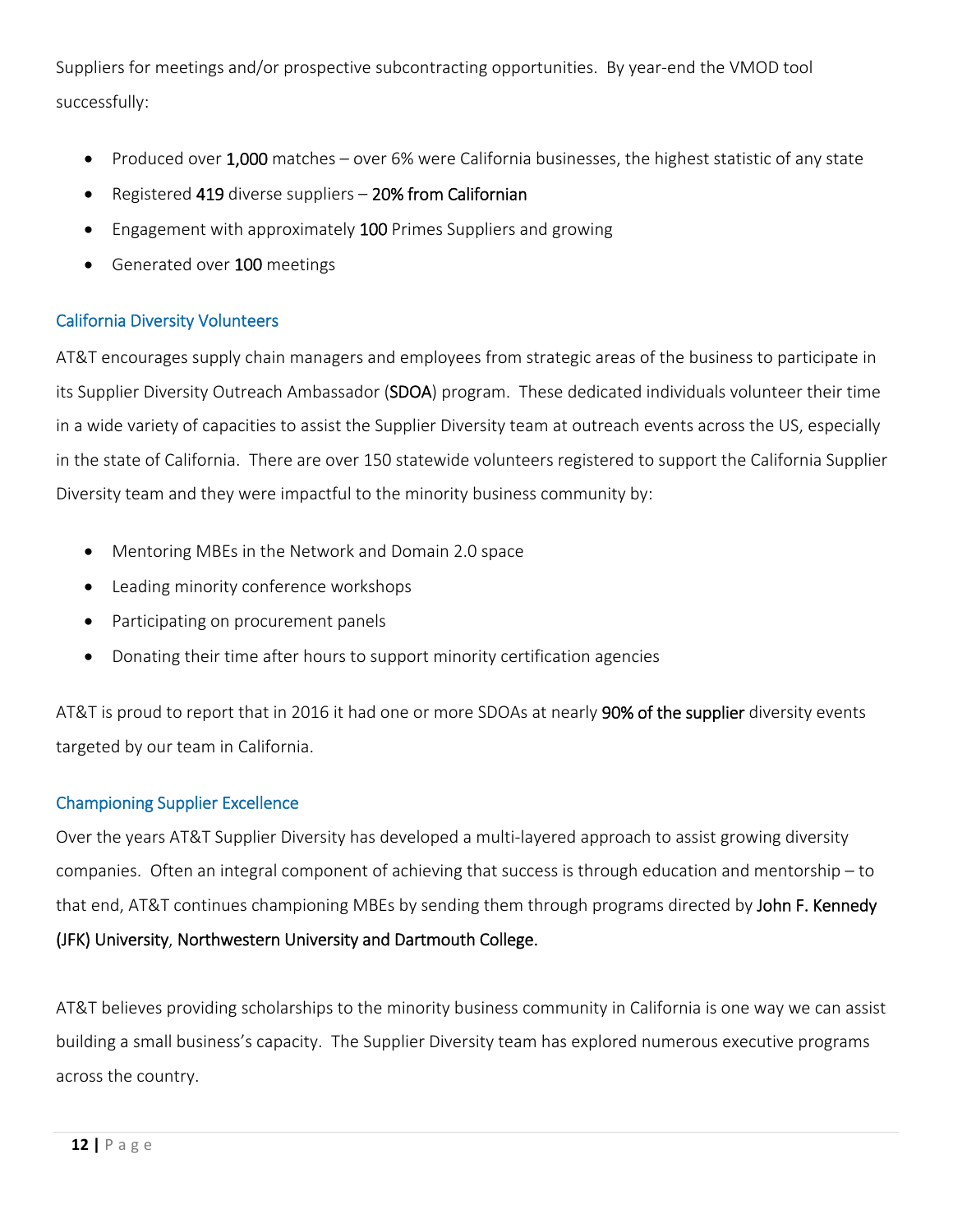In 2016 17 minority businesses were chosen to attend these highly accredited programs, to help them develop a future growth strategy, share leading edge resources to strengthen marketing efforts, and demonstrate current innovation practices to assist integrating next generation services into their business. Highlights of the 2016 scholarship programs were:

- More than 50% of attendees were California based minority companies, including one LGBT business
- 87% of JFK participants stated that the program caused measurable changes in their business
- 100% reported that the coursework positively impacted their internal goals and vision
- AT&T's cornerstone JFK program expanded, allowing a utility peer to send two additional California diversity businesses through the 2016 session

#### Prime Supplier Program

A clear competitive advantage for AT&T Supplier Diversity is our Prime Supplier Program (PSP). Historical results clearly indicate how instrumental our Prime Suppliers have been in assisting in proliferating diverse businesses into AT&T's supply chain. The AT&T Prime Supplier program has dedicated supplier diversity managers who collaborate with our Prime Suppliers to create detailed plans for utilizing diversity suppliers, to set meaningful goals for utilization of diversity suppliers as subcontractors, and to encourage development of innovative solutions for improving and tracking diversity results. The team also manages process improvements for monthly reporting as well as monitoring annual compliance results for the program. Progressive procurement practices achieved in 2016 via this program resulted in:

- Over \$2 billion of Tier 2 spend with Diverse Suppliers
- \$357 million of Tier 2 spend with Diverse Suppliers in California
- 44 Primes were given a "Crystal Award" for exceeding AT&T's 21.5% diversity inclusion target
- More than 400 Primes submitted an annual supplier diversity plan to AT&T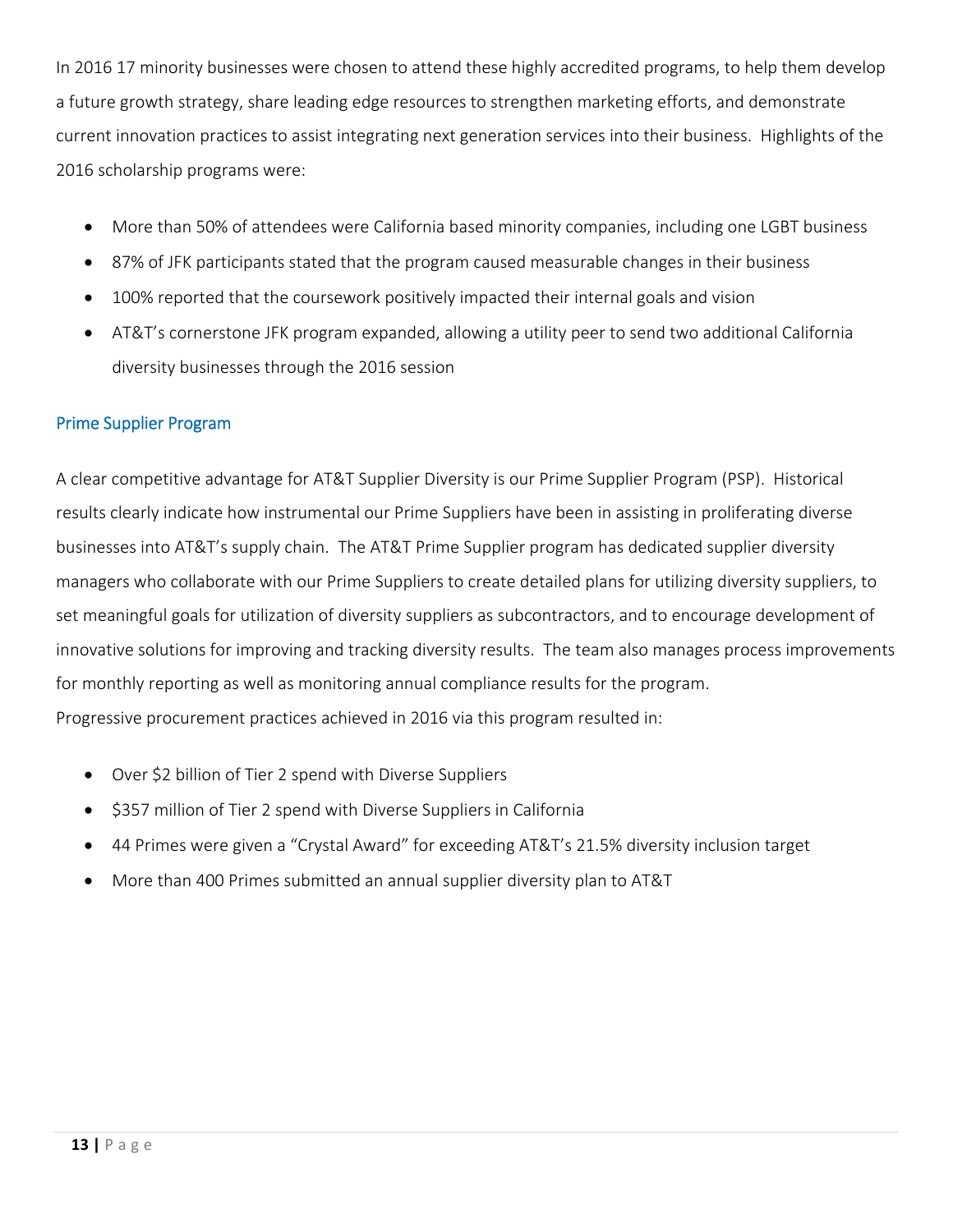#### Supplier Diversity Commendations

In 2016, AT&T was presented with 24 local and national awards for its activity in promoting supplier diversity. Listed below are some of those awards:

- **Community Impact Award** Western Region Minority Supplier Development Council (CA)
- **Veteran Advocacy Award** Department of General Services (CA)
- **Outstanding Leadership Awards** (**2**) Disabled Veteran Business Alliance (CA)
- **Recognition of Impact Awards** (**3**) WBEC West (CA)
- **Done Deals Award** Astra Women's Business Council (CA)
- **Top Corporation for LGBT Empowerment** Affinity Magazine
- **Best of the Best Top Supplier Diversity Program** Black EOE Journal
- **2016 Military Friendly Supplier Diversity Programs** NOVOBA
- **Best Top Supplier Diversity Program** Hispanic Network Magazine
- **Chief Executive Officer of the Year Award** WBE Hall of Fame
- **America's "Best‐of‐the‐Best" Companies for Diversity Award** National Gay & Lesbian Chamber of Commerce (NGLCC)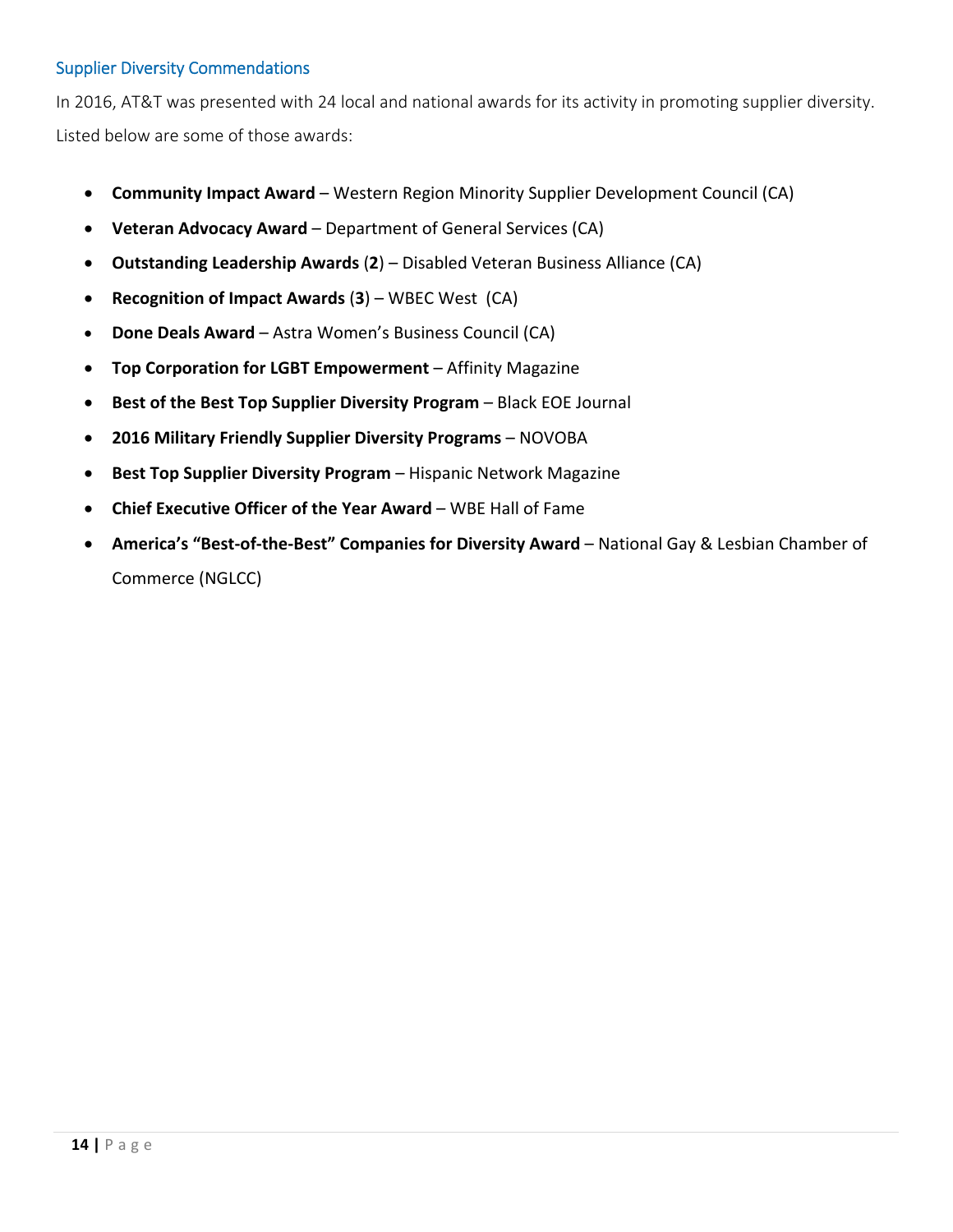# 9.1.2 Summary of Diverse Supplier Purchases

### 2016 ‐ AT&T Results by Ethnicity Total Combined Companies

|                     |                                              |    | AT&T Results by Ethnicity & Gender<br>2016 |    |                   |     |                    |                |
|---------------------|----------------------------------------------|----|--------------------------------------------|----|-------------------|-----|--------------------|----------------|
|                     |                                              |    | <b>Direct</b>                              |    | Sub               |     | Total \$           | <b>Total %</b> |
|                     | Asian Pacific American                       | \$ | 153,089,904                                | -Ŝ | 32,421,781 \$     |     | 185,511,684        | 2.47%          |
|                     | African American                             | \$ | 154,012,389                                | S  | 45,121,851        | S   | 199,134,239        | 2.65%          |
| <b>Minority</b>     | <b>Hispanic American</b>                     | \$ | 435,928,730                                | s  | 51,464,446        | s   | 487,393,176        | 6.49%          |
| <b>Male</b>         | Native American                              | \$ | 2.547.235                                  | Ŝ  | 6,837,687         | Ŝ   | 9.384.923          | 0.12%          |
|                     | Multi-Ethnic American                        | \$ | 141.346                                    | \$ | 60,212,561        | \$  | 60,353,907         | 0.80%          |
|                     | <b>Total Minority Male</b>                   | \$ | 745,719,603.16                             | Ŝ  | 196,058,326.43    | Ŝ   | 941,777,929.59     | 12.54%         |
|                     | Asian Pacific American                       | \$ | 23,303,443.13                              | Ś  | 3,486,115.21      | Ś   | 26,789,558.33      | 0.36%          |
|                     | African American                             | \$ | 3,031,687.14                               | Ŝ  | 2,313,838.55      | Ŝ   | 5,345,525.69       | 0.07%          |
| <b>Minority</b>     | <b>Hispanic American</b>                     | \$ | 95,381,811.61                              | S  | 11,843,861.52     | \$. | 107,225,673.13     | 1.43%          |
| Female              | Native American                              | \$ | 131,683.79                                 | Ś  | 137,568.96        | Ŝ   | 269,252.75         | 0.00%          |
|                     | Multi-Ethnic American                        | \$ |                                            | Ś  | 178,829.44        | Ŝ   | 178,829.44         | 0.00%          |
|                     | <b>Total Minority Female</b>                 | \$ | 121,848,625.65                             | Ŝ  | 17,960,213.69     | Ŝ   | 139,808,839.34     | 1.86%          |
|                     |                                              |    |                                            |    |                   |     |                    |                |
|                     | Total Minority Business Enterprise (MBE)     | Ś. | 867,568,228.81                             | Ŝ. | 214,018,540.12    | Ŝ.  | 1,081,586,768.93   | 14.40%         |
|                     |                                              |    |                                            |    |                   |     |                    |                |
|                     | Women Business Enterprise (WBE)              | Ś. | 413,207,430.21                             | Ŝ. | 112,599,025.72 \$ |     | 525,806,455.93     | 7.00%          |
|                     |                                              |    |                                            |    |                   |     |                    |                |
|                     | Lesbian, Gay, Bisexual, Transgender Business | Ś  | 12,360,966.47 \$                           |    | 1,873,335.44      | -S  | 14,234,301.91      | 0.19%          |
| Enterprise (LGBTBE) |                                              |    |                                            |    |                   |     |                    |                |
|                     |                                              |    |                                            |    |                   |     |                    |                |
|                     | Disabled Veteran Business Enterprise (DVBE)  | Ś  | 34,068,358.85                              | S  | 28,249,195.66     | S   | 62,317,554.51      | 0.83%          |
|                     |                                              |    |                                            |    |                   |     |                    |                |
| Other $8(a)^*$      |                                              | Ś. | 947.128.73                                 | Ŝ. |                   | Ś.  | 947,128.73         | 0.01%          |
|                     |                                              |    |                                            |    |                   |     |                    |                |
|                     | <b>TOTAL WMDVLGBTBE</b>                      |    | \$1,328,152,113.08                         |    | \$356,740,096.94  |     | \$1,684,892,210.02 | 22.44%         |
|                     |                                              |    |                                            |    |                   |     |                    |                |
| Net Procurement**   | 7,509,033,528.62<br>s                        |    |                                            |    |                   |     |                    |                |

NOTE: \* Firms Classified as 8(a) of the Small Business Administration includes NON-WMDVLGBTBE

\*\* Net procurement includes purchase orders, non-purchase orders, and credit card dollars

Direct - Direct Procurement

Sub-Subcontractor Procurement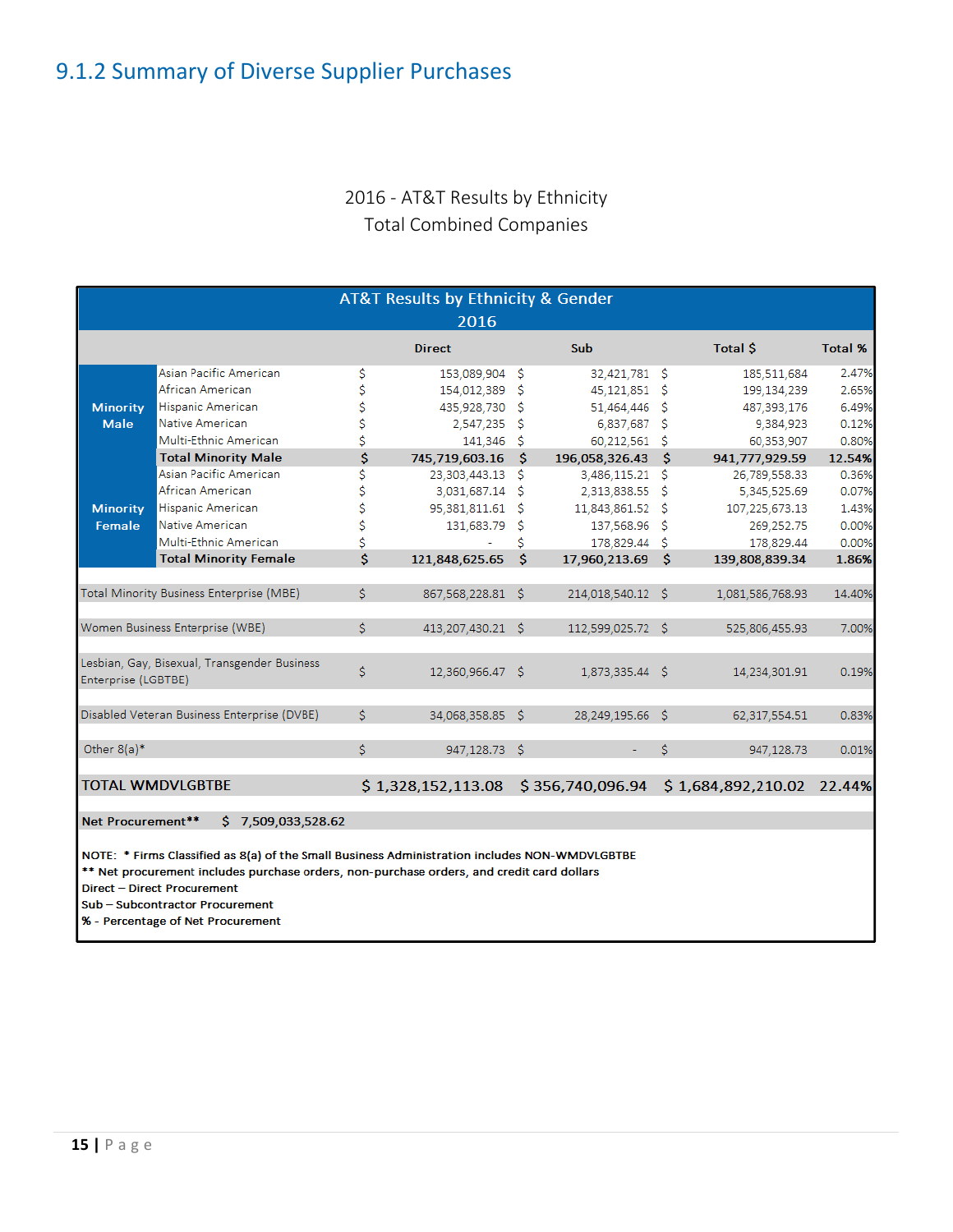## 2016 ‐ AT&T West Results by Ethnicity

|                     | <b>AT&amp;T West</b><br><b>Results by Ethnicity &amp; Gender</b>                                                                                                                                                          |               |               |               |                |  |  |  |  |  |  |  |
|---------------------|---------------------------------------------------------------------------------------------------------------------------------------------------------------------------------------------------------------------------|---------------|---------------|---------------|----------------|--|--|--|--|--|--|--|
|                     |                                                                                                                                                                                                                           | <b>Direct</b> | <b>Sub</b>    | Total \$      | <b>Total %</b> |  |  |  |  |  |  |  |
|                     | Asian Pacific American                                                                                                                                                                                                    | \$71,075,341  | \$17,288,752  | \$88,364,093  | 3.93%          |  |  |  |  |  |  |  |
|                     | African American                                                                                                                                                                                                          | \$29,800,422  | \$24,061,001  | \$53,861,423  | 2.40%          |  |  |  |  |  |  |  |
| <b>Minority</b>     | <b>Hispanic American</b>                                                                                                                                                                                                  | \$85,769,189  | \$27,443,158  | \$113,212,347 | 5.04%          |  |  |  |  |  |  |  |
| <b>Male</b>         | Native American                                                                                                                                                                                                           | \$2,228,086   | \$3,646,163   | \$5,874,248   | 0.26%          |  |  |  |  |  |  |  |
|                     | Multi-Ethnic American                                                                                                                                                                                                     | \$139,026     | \$32,108,047  | \$32,247,073  | 1.43%          |  |  |  |  |  |  |  |
|                     | <b>Total Minority Male</b>                                                                                                                                                                                                | \$189,012,065 | \$104,547,121 | \$293,559,185 | 13.06%         |  |  |  |  |  |  |  |
|                     | Asian Pacific American                                                                                                                                                                                                    | \$12,906,175  | \$1,858,953   | \$14,765,128  | 0.66%          |  |  |  |  |  |  |  |
|                     | African American                                                                                                                                                                                                          | \$450,740     | \$1,233,843   | \$1,684,583   | 0.07%          |  |  |  |  |  |  |  |
| <b>Minority</b>     | <b>Hispanic American</b>                                                                                                                                                                                                  | \$73,008,357  | \$6,315,680   | \$79,324,037  | 3.53%          |  |  |  |  |  |  |  |
| Female              | Native American                                                                                                                                                                                                           | \$92,922      | \$73,358      | \$166,280     | 0.01%          |  |  |  |  |  |  |  |
|                     | Multi-Ethnic American                                                                                                                                                                                                     | \$0           | \$95,360      | \$95,360      | 0.00%          |  |  |  |  |  |  |  |
|                     | <b>Total Minority Female</b>                                                                                                                                                                                              | \$86,458,194  | \$9,577,194   | \$96,035,388  | 4.27%          |  |  |  |  |  |  |  |
|                     |                                                                                                                                                                                                                           |               |               |               |                |  |  |  |  |  |  |  |
|                     | <b>Total Minority Business Enterprise (MBE)</b>                                                                                                                                                                           | \$275,470,258 | \$114,124,315 | \$389,594,573 | 17.33%         |  |  |  |  |  |  |  |
|                     | Women Business Enterprise (WBE)                                                                                                                                                                                           | \$215,694,152 | \$60,042,867  | \$275,737,018 | 12.27%         |  |  |  |  |  |  |  |
| Enterprise (LGBTBE) | Lesbian, Gay, Bisexual, Transgender Business                                                                                                                                                                              | \$12,250      | \$998,947     | \$1,011,197   | 0.04%          |  |  |  |  |  |  |  |
|                     | Disabled Veteran Business Enterprise (DVBE)                                                                                                                                                                               | \$29,116,467  | \$15,063,742  | \$44,180,209  | 1.97%          |  |  |  |  |  |  |  |
| Other $8(a)^*$      |                                                                                                                                                                                                                           | \$338,574     | \$0           | \$338,574     | 0.02%          |  |  |  |  |  |  |  |
|                     | <b>TOTAL WMDVLGBTBE</b>                                                                                                                                                                                                   | \$520,631,700 | \$190,229,870 | \$710,861,571 | 31.63%         |  |  |  |  |  |  |  |
| Net Procurement**   | Ŝ.<br>2,247,570,045                                                                                                                                                                                                       |               |               |               |                |  |  |  |  |  |  |  |
|                     | NOTE: * Firms Classified as 8(a) of the Small Business Administration includes NON-WMDVLGBTBE<br>** Net procurement includes purchase orders, non-purchase orders, and credit card dollars<br>Direct - Direct Procurement |               |               |               |                |  |  |  |  |  |  |  |

Sub-Subcontractor Procurement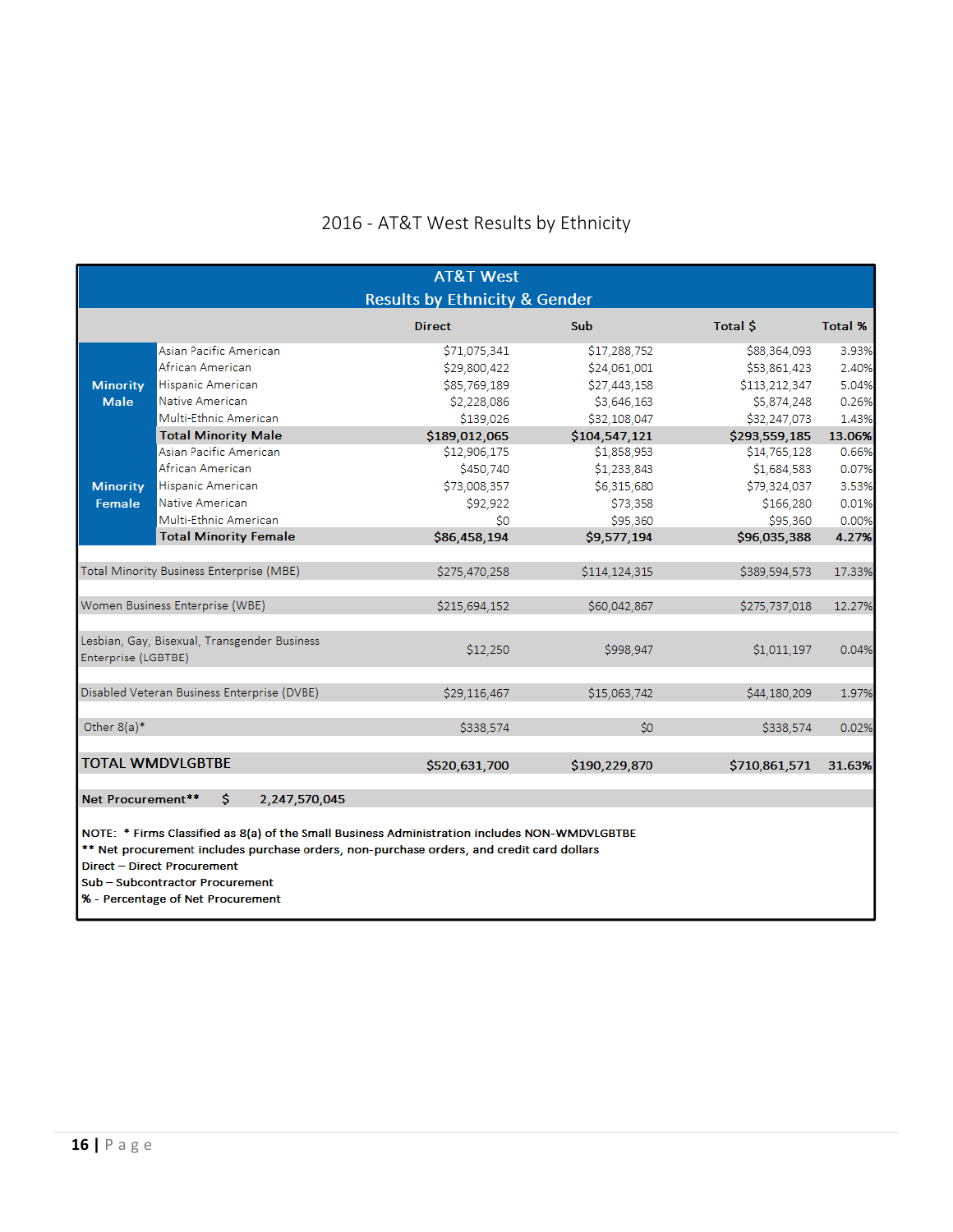## 2016 ‐ AT&T Mobility of California Results by Ethnicity

|                     |                                                                                               | <b>AT&amp;T Mobility (CA)</b>            |               |               |                |
|---------------------|-----------------------------------------------------------------------------------------------|------------------------------------------|---------------|---------------|----------------|
|                     |                                                                                               | <b>Results by Ethnicity &amp; Gender</b> |               |               |                |
|                     |                                                                                               | <b>Direct</b>                            | <b>Sub</b>    | Total \$      | <b>Total %</b> |
|                     | Asian Pacific American                                                                        | \$53,443,656                             | \$12,862,656  | \$66,306,312  | 1.43%          |
|                     | African American                                                                              | \$91,595,920                             | \$17,901,140  | \$109,497,061 | 2.37%          |
| <b>Minority</b>     | <b>Hispanic American</b>                                                                      | \$334,586,113                            | \$20,417,431  | \$355,003,543 | 7.68%          |
| <b>Male</b>         | <b>Native American</b>                                                                        | \$45,427                                 | \$2,712,708   | \$2,758,135   | 0.06%          |
|                     | Multi-Ethnic American                                                                         | \$1.094                                  | \$23,888,061  | \$23,889,155  | 0.52%          |
|                     | <b>Total Minority Male</b>                                                                    | \$479,672,210                            | \$77,781,996  | \$557,454,206 | 12.06%         |
|                     | Asian Pacific American                                                                        | \$6,088,826                              | \$1,383,043   | \$7,471,868   | 0.16%          |
|                     | African American                                                                              | \$2,472,779                              | \$917,967     | \$3,390,746   | 0.07%          |
| <b>Minority</b>     | <b>Hispanic American</b>                                                                      | \$10,990,285                             | \$4,698,802   | \$15,689,086  | 0.34%          |
| Female              | Native American                                                                               | \$19,685                                 | \$54,578      | \$74,262      | 0.00%          |
|                     | Multi-Ethnic American                                                                         | \$0                                      | \$70,947      | \$70,947      | 0.00%          |
|                     | <b>Total Minority Female</b>                                                                  | \$19,571,574                             | \$7,125,335   | \$26,696,909  | 0.58%          |
|                     | <b>Total Minority Business Enterprise (MBE)</b>                                               | \$499,243,784                            | \$84,907,331  | \$584,151,116 | 12.63%         |
|                     | Women Business Enterprise (WBE)                                                               | \$166,574,659                            | \$44,671,283  | \$211,245,942 | 4.57%          |
| Enterprise (LGBTBE) | Lesbian, Gay, Bisexual, Transgender Business                                                  | \$12,346,012                             | \$743,206     | \$13,089,218  | 0.28%          |
|                     | Disabled Veteran Business Enterprise (DVBE)                                                   | \$2,494,688                              | \$11,207,271  | \$13,701,959  | 0.30%          |
| Other $8(a)^*$      |                                                                                               | \$171,866                                | \$0           | \$171,866     | 0.00%          |
|                     | <b>TOTAL WMDVLGBTBE</b>                                                                       | \$680,831,009                            | \$141,529,092 | \$822,360,101 | 17.79%         |
| Net Procurement**   | Ś.<br>4,623,757,214                                                                           |                                          |               |               |                |
|                     | NOTE: * Firms Classified as 8(a) of the Small Business Administration includes NON-WMDVLGBTBE |                                          |               |               |                |

\*\* Net procurement includes purchase orders, non-purchase orders, and credit card dollars

Direct - Direct Procurement

Sub-Subcontractor Procurement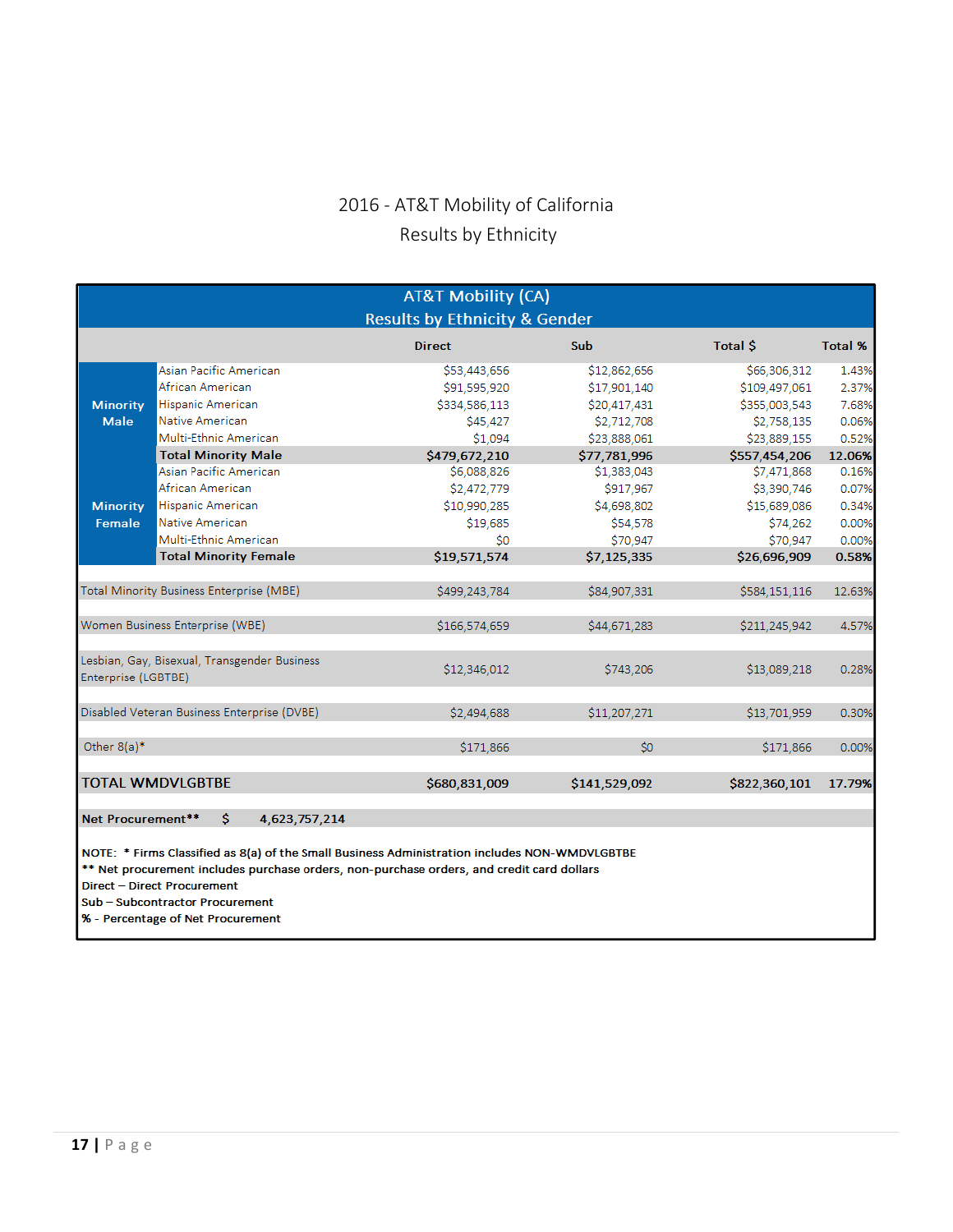## 2016 ‐ AT&T Communications of California Results by Ethnicity

|                     |                                                                                               | <b>AT&amp;T Communications of California</b> |              |               |                |
|---------------------|-----------------------------------------------------------------------------------------------|----------------------------------------------|--------------|---------------|----------------|
|                     |                                                                                               | <b>Results by Ethnicity &amp; Gender</b>     |              |               |                |
|                     |                                                                                               | <b>Direct</b>                                | <b>Sub</b>   | Total \$      | <b>Total %</b> |
|                     | Asian Pacific American                                                                        | \$27,373,299                                 | \$2,127,223  | \$29,500,522  | 4.85%          |
|                     | African American                                                                              | \$32,245,110                                 | \$2,960,486  | \$35,205,596  | 5.79%          |
| <b>Minority</b>     | Hispanic American                                                                             | \$14,258,343                                 | \$3,376,629  | \$17,634,973  | 2.90%          |
| <b>Male</b>         | Native American                                                                               | \$272,293                                    | \$448,627    | \$720,920     | 0.12%          |
|                     | Multi-Ethnic American                                                                         | \$1,126                                      | \$3,950,601  | \$3,951,728   | 0.65%          |
|                     | <b>Total Minority Male</b>                                                                    | \$74,150,171                                 | \$12,863,566 | \$87,013,738  | 14.31%         |
|                     | Asian Pacific American                                                                        | \$4,052,609                                  | \$228,727    | \$4,281,336   | 0.70%          |
|                     | African American                                                                              | \$98,870                                     | \$151,813    | \$250,683     | 0.04%          |
| <b>Minority</b>     | <b>Hispanic American</b>                                                                      | \$10,506,008                                 | \$777,087    | \$11,283,094  | 1.86%          |
| Female              | Native American                                                                               | \$17,295                                     | \$9,026      | \$26,321      | 0.00%          |
|                     | Multi-Ethnic American                                                                         | \$0                                          | \$11,733     | \$11,733      | 0.00%          |
|                     | <b>Total Minority Female</b>                                                                  | \$14,674,781                                 | \$1,178,386  | \$15,853,167  | 2.61%          |
|                     | <b>Total Minority Business Enterprise (MBE)</b>                                               | \$88,824,952                                 | \$14,041,953 | \$102,866,905 | 16.92%         |
|                     | Women Business Enterprise (WBE)                                                               | \$29,618,305                                 | \$7,387,725  | \$37,006,030  | 6.09%          |
| Enterprise (LGBTBE) | Lesbian, Gay, Bisexual, Transgender Business                                                  | \$2,452                                      | \$122,911    | \$125,363     | 0.02%          |
|                     | Disabled Veteran Business Enterprise (DVBE)                                                   | \$2,258,655                                  | \$1,853,456  | \$4,112,111   | 0.68%          |
| Other $8(a)^*$      |                                                                                               | \$431,171                                    | \$0          | \$431,171     | 0.07%          |
|                     | <b>TOTAL WMDVLGBTBE</b>                                                                       | \$121,135,535                                | \$23,406,045 | \$144,541,580 | 23.78%         |
| Net Procurement**   | Ŝ.<br>607,915,062                                                                             |                                              |              |               |                |
|                     | NOTE: * Firms Classified as 8(a) of the Small Business Administration includes NON-WMDVLGBTBE |                                              |              |               |                |

\*\* Net procurement includes purchase orders, non-purchase orders, and credit card dollars

Direct - Direct Procurement

Sub-Subcontractor Procurement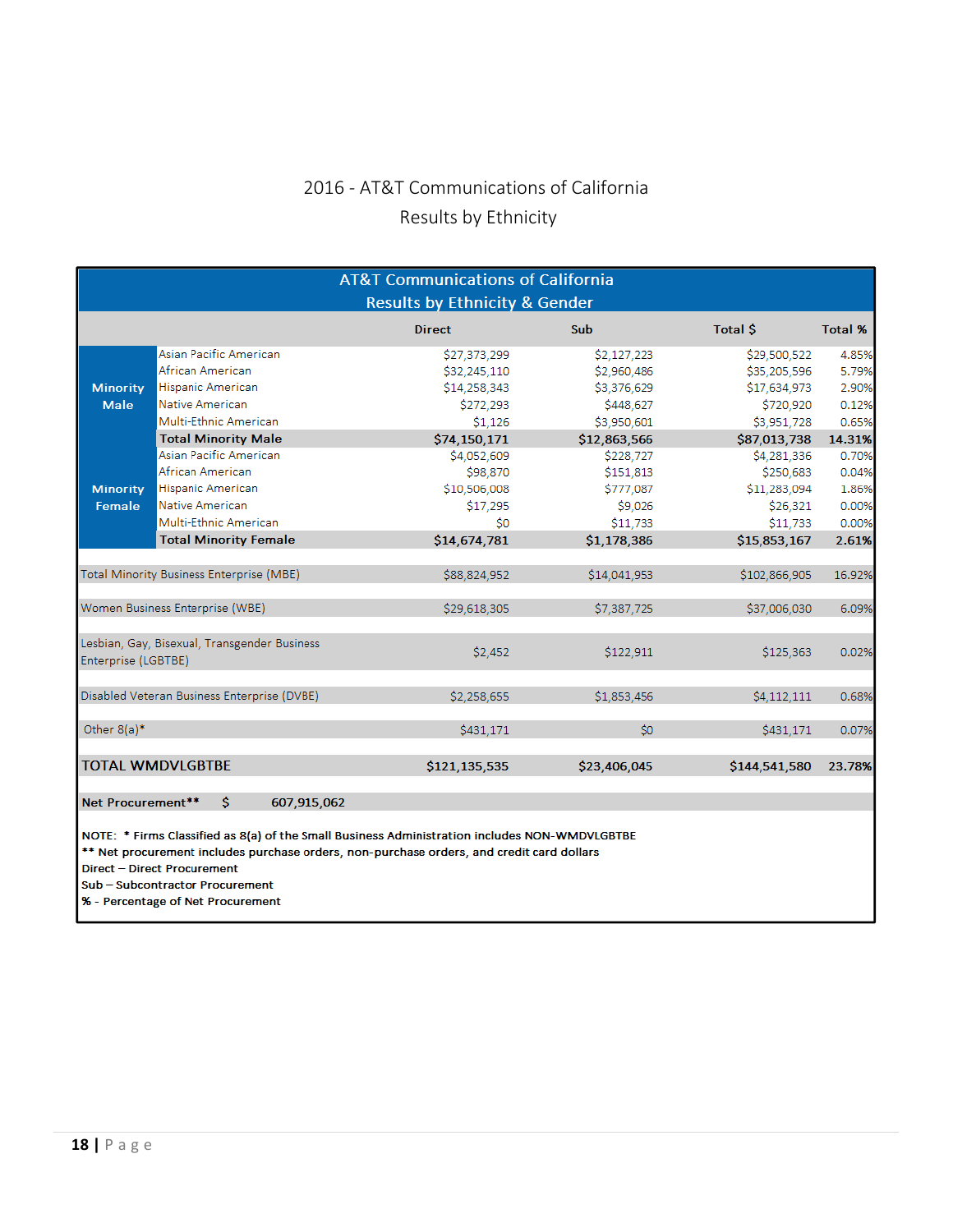## 2016 ‐ AT&T Long Distance of California Results by Ethnicity

|                     |                                              | AT&T Long Distance (CA)                                   |             |             |                |
|---------------------|----------------------------------------------|-----------------------------------------------------------|-------------|-------------|----------------|
|                     |                                              | <b>Results by Ethnicity &amp; Gender</b><br><b>Direct</b> | Sub         | Total \$    | <b>Total %</b> |
|                     | Asian Pacific American                       | \$1,197,607                                               | \$143,150   | \$1,340,757 | 4.50%          |
|                     | African American                             | \$370,936                                                 | \$199,223   | \$570,160   | 1.91%          |
| <b>Minority</b>     | <b>Hispanic American</b>                     | \$1,315,085                                               | \$227,227   | \$1,542,312 | 5.18%          |
| <b>Male</b>         | Native American                              | \$1,430                                                   | \$30,190    | \$31,620    | 0.11%          |
|                     | Multi-Ethnic American                        | \$99                                                      | \$265,852   | \$265,951   | 0.89%          |
|                     | <b>Total Minority Male</b>                   | \$2,885,157                                               | \$865,643   | \$3,750,800 | 12.59%         |
|                     | Asian Pacific American                       | \$255,834                                                 | \$15,392    | \$271,226   | 0.91%          |
|                     | African American                             | \$9,298                                                   | \$10,216    | \$19,514    | 0.07%          |
| <b>Minority</b>     | <b>Hispanic American</b>                     | \$877,162                                                 | \$52,293    | \$929,455   | 3.12%          |
| Female              | Native American                              | \$1,783                                                   | \$607       | \$2,390     | 0.01%          |
|                     | Multi-Ethnic American                        | \$0                                                       | \$790       | \$790       | 0.00%          |
|                     | <b>Total Minority Female</b>                 | \$1,144,076                                               | \$79,299    | \$1,223,375 | 4.11%          |
|                     |                                              |                                                           |             |             |                |
|                     | Total Minority Business Enterprise (MBE)     | \$4,029,234                                               | \$944.941   | \$4,974,175 | 16.70%         |
|                     |                                              |                                                           |             |             |                |
|                     | Women Business Enterprise (WBE)              | \$1,320,314                                               | \$497,151   | \$1,817,465 | 6.10%          |
|                     |                                              |                                                           |             |             |                |
|                     | Lesbian, Gay, Bisexual, Transgender Business |                                                           |             |             |                |
| Enterprise (LGBTBE) |                                              | \$253                                                     | \$8,271     | \$8,524     | 0.03%          |
|                     |                                              |                                                           |             |             |                |
|                     | Disabled Veteran Business Enterprise (DVBE)  | \$198,549                                                 | \$124,727   | \$323,276   | 1.09%          |
|                     |                                              |                                                           |             |             |                |
| Other $8(a)^*$      |                                              | \$5.519                                                   | \$0         | \$5.519     | 0.02%          |
|                     |                                              |                                                           |             |             |                |
|                     | <b>TOTAL WMDVLGBTBE</b>                      | \$5,553,868                                               | \$1,575,090 | \$7,128,958 | 23.93%         |
|                     |                                              |                                                           |             |             |                |
| Net Procurement**   | Ŝ.<br>29,791,207                             |                                                           |             |             |                |
|                     |                                              |                                                           |             |             |                |

NOTE: \* Firms Classified as 8(a) of the Small Business Administration includes NON-WMDVLGBTBE

\*\* Net procurement includes purchase orders, non-purchase orders, and credit card dollars

Direct - Direct Procurement

Sub-Subcontractor Procurement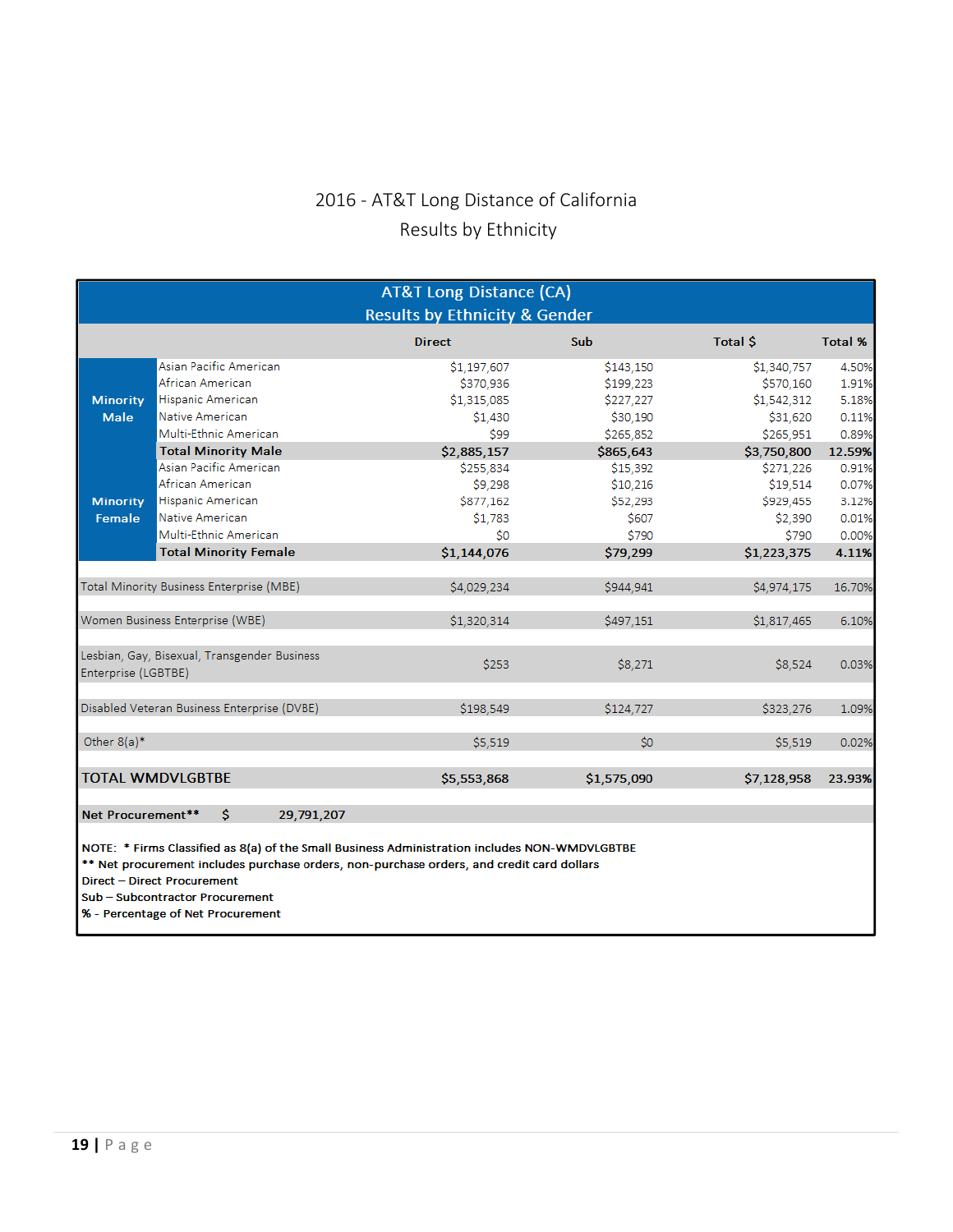|                                                                                      |                                                                                                                                                                                                                                                                                                 |           |    |                          | <b>AT&amp;T Direct Spend Results</b> |    |                           |     |               |                    |                |
|--------------------------------------------------------------------------------------|-------------------------------------------------------------------------------------------------------------------------------------------------------------------------------------------------------------------------------------------------------------------------------------------------|-----------|----|--------------------------|--------------------------------------|----|---------------------------|-----|---------------|--------------------|----------------|
|                                                                                      |                                                                                                                                                                                                                                                                                                 |           |    | 2016                     |                                      |    |                           |     |               |                    |                |
|                                                                                      |                                                                                                                                                                                                                                                                                                 |           |    | <b>Products</b>          |                                      |    | <b>Services</b>           |     | <b>Totals</b> |                    |                |
|                                                                                      |                                                                                                                                                                                                                                                                                                 |           |    | \$                       | %                                    |    | \$                        | %   |               | Total \$           | <b>Total %</b> |
|                                                                                      | Asian Pacific American                                                                                                                                                                                                                                                                          | Direct \$ |    | $\overline{\phantom{a}}$ | N/A                                  | \$ | $\overline{\phantom{a}}$  | N/A | \$            | 153,089,903.53     | 2.04%          |
|                                                                                      | African American                                                                                                                                                                                                                                                                                | Direct \$ |    | ÷                        | N/A                                  | \$ | $\overline{\phantom{a}}$  | N/A | \$            | 154,012,388.72     | 2.05%          |
|                                                                                      | <b>Minority</b> Hispanic American                                                                                                                                                                                                                                                               | Direct \$ |    | ۰                        | N/A                                  | \$ | ÷                         | N/A | \$            | 435,928,729.78     | 5.81%          |
| <b>Male</b>                                                                          | <b>Native American</b>                                                                                                                                                                                                                                                                          | Direct \$ |    | ÷                        | N/A                                  | \$ | ÷,                        | N/A | \$            | 2,547,235.44       | 0.03%          |
|                                                                                      | Multi-Ethnic American                                                                                                                                                                                                                                                                           | Direct \$ |    | $\overline{\phantom{a}}$ | N/A                                  | \$ | $\blacksquare$            | N/A | \$            | 141,345.70         | 0.00%          |
|                                                                                      | <b>Total Minority Male</b>                                                                                                                                                                                                                                                                      | Direc \$  |    | ÷                        | N/A                                  | \$ | $\mathbb{L}^{\mathbb{N}}$ | N/A | \$            | 745,719,603.16     | 9.93%          |
|                                                                                      | Asian Pacific American                                                                                                                                                                                                                                                                          | Direct \$ |    | $\overline{\phantom{a}}$ | N/A                                  | Ś. | ÷,                        | N/A | \$            | 23,303,443.13      | 0.31%          |
|                                                                                      | African American                                                                                                                                                                                                                                                                                | Direct \$ |    | Ξ                        | N/A                                  | \$ | $\overline{\phantom{a}}$  | N/A | \$            | 3,031,687.14       | 0.04%          |
| <b>Minority</b>                                                                      | <b>Hispanic American</b>                                                                                                                                                                                                                                                                        | Direct \$ |    | Ξ                        | N/A                                  | \$ | $\blacksquare$            | N/A | \$            | 95,381,811.61      | 1.27%          |
| Female                                                                               | <b>Native American</b>                                                                                                                                                                                                                                                                          | Direct \$ |    | ÷                        | N/A                                  | \$ | ÷                         | N/A | \$            | 131,683.79         | 0.00%          |
|                                                                                      | Multi-Ethnic American                                                                                                                                                                                                                                                                           | Direct \$ |    | ÷                        | N/A                                  | Ś. | ÷                         | N/A | \$            |                    | 0.00%          |
|                                                                                      | <b>Total Minority Female</b>                                                                                                                                                                                                                                                                    | Direc \$  |    | ÷,                       | N/A                                  | \$ | ÷,                        | N/A | \$            | 121,848,625.65     | 1.62%          |
|                                                                                      | <b>Total Minority Business Enterprise (MBE)</b>                                                                                                                                                                                                                                                 | Direct \$ |    | $\blacksquare$           | N/A                                  | Ś. | $\sim$                    | N/A | \$            | 867,568,228.81     | 11.55%         |
|                                                                                      | Women Business Enterprise (WBE)                                                                                                                                                                                                                                                                 | Direct \$ |    | ÷.                       | N/A                                  | Ś. | $\blacksquare$            | N/A | Ś.            | 413,207,430.21     | 5.50%          |
| Enterprise (LGBTBE)                                                                  | Lesbian, Gay, Bisexual, Transgender Business                                                                                                                                                                                                                                                    | Direct \$ |    |                          | N/A                                  | Ś. |                           | N/A | Ś.            | 12,360,966.47      | 0.16%          |
|                                                                                      | Disabled Veteran Business Enterprise (DVBE)                                                                                                                                                                                                                                                     | Direct \$ |    | ۰                        | N/A                                  | Ś. | ÷                         | N/A | Ś.            | 34,068,358.85      | 0.45%          |
| Other 8(a)*                                                                          |                                                                                                                                                                                                                                                                                                 | Direct \$ |    | ÷                        | N/A                                  | Ś. |                           | N/A | Ś.            | 947,128.73         | 0.01%          |
|                                                                                      | <b>TOTAL WMDVLGBTBE</b>                                                                                                                                                                                                                                                                         | Direc \$  |    | ÷.                       | N/A                                  | Ś  |                           | N/A |               | \$1,328,152,113.08 | 17.69%         |
|                                                                                      | <b>Total Product Procurement</b>                                                                                                                                                                                                                                                                |           | Ś. |                          |                                      |    |                           |     |               |                    |                |
|                                                                                      | <b>Total Service Procurement</b>                                                                                                                                                                                                                                                                |           | Ś. |                          |                                      |    |                           |     |               |                    |                |
| Net Procurement**                                                                    |                                                                                                                                                                                                                                                                                                 |           |    |                          |                                      |    |                           |     |               | \$7,509,033,528.62 |                |
| <b>Total Number of</b><br><b>WMDVLGBTBEs that</b><br><b>Received Direct</b><br>Spend |                                                                                                                                                                                                                                                                                                 | 327       |    |                          |                                      |    |                           |     |               |                    |                |
|                                                                                      | NOTE: * Firms Classified as 8(a) of the Small Business Administration includes NON-WMDVLGBTBE<br>** Net procurement includes purchase orders, non-purchase orders, and credit card dollars<br>Direct - Direct Procurement<br>Sub-Subcontractor Procurement<br>% - Percentage of Net Procurement |           |    |                          |                                      |    |                           |     |               |                    |                |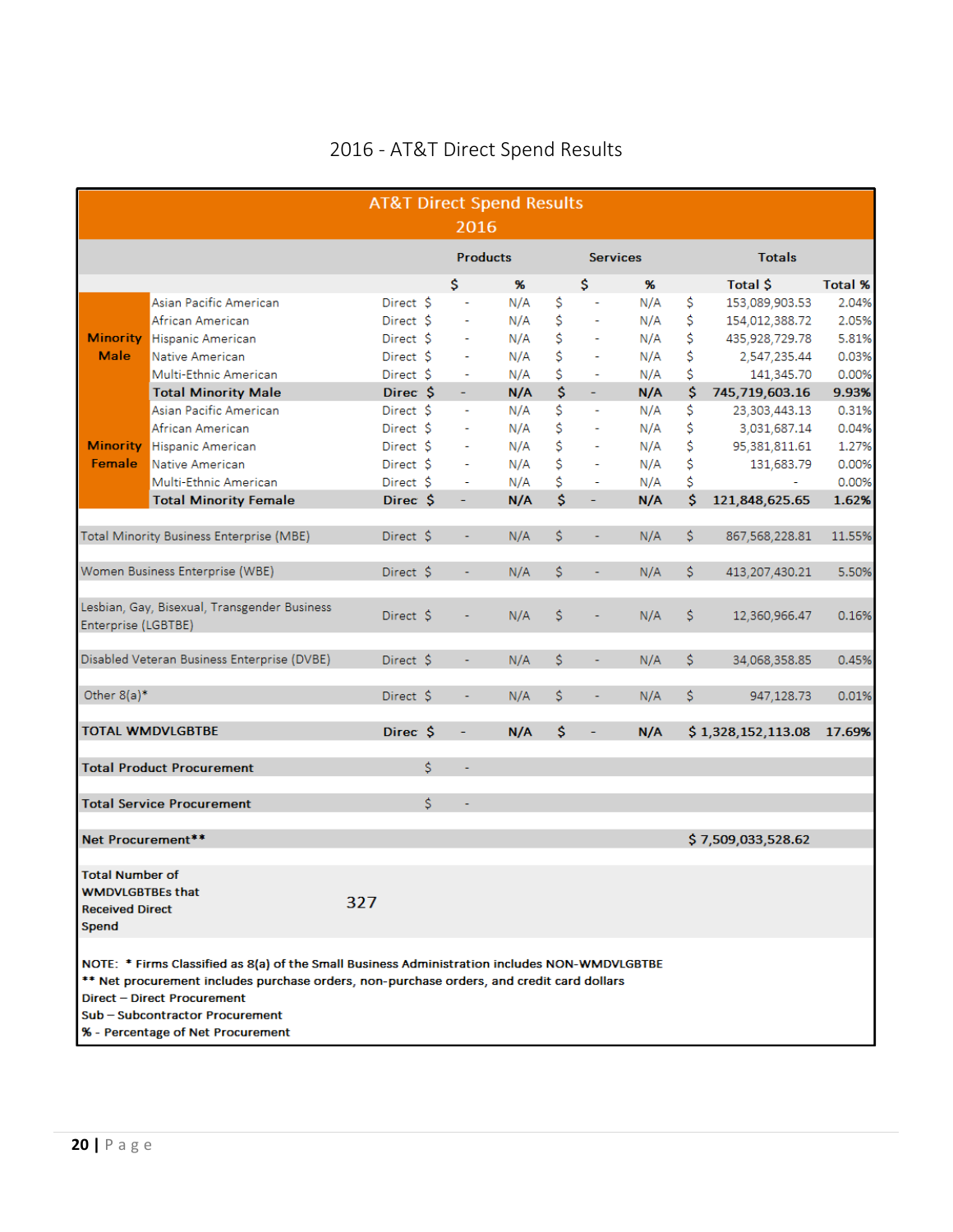|                                                 | <b>AT&amp;T Indirect Spend Results</b>                                                                                                                                                                                                                                                          |     |     |                          |                 |    |                 |     |     |                  |       |  |  |
|-------------------------------------------------|-------------------------------------------------------------------------------------------------------------------------------------------------------------------------------------------------------------------------------------------------------------------------------------------------|-----|-----|--------------------------|-----------------|----|-----------------|-----|-----|------------------|-------|--|--|
|                                                 |                                                                                                                                                                                                                                                                                                 |     |     |                          | 2016            |    |                 |     |     |                  |       |  |  |
|                                                 |                                                                                                                                                                                                                                                                                                 |     |     |                          | <b>Products</b> |    | <b>Services</b> |     |     | <b>Totals</b>    |       |  |  |
|                                                 |                                                                                                                                                                                                                                                                                                 |     |     | \$                       | $\%$            |    | \$              | %   |     | \$               | $\%$  |  |  |
|                                                 | Asian Pacific American                                                                                                                                                                                                                                                                          | Sub | \$  | ÷,                       | N/A             | \$ | ä,              | N/A | \$  | 32,421,780.79    | 0.43% |  |  |
|                                                 | African American                                                                                                                                                                                                                                                                                | Sub | \$  | ÷,                       | N/A             | \$ | ÷,              | N/A | \$. | 45,121,850.69    | 0.60% |  |  |
| <b>Minority</b>                                 | <b>Hispanic American</b>                                                                                                                                                                                                                                                                        | Sub | \$  | ۰                        | N/A             | \$ | ÷,              | N/A | \$  | 51,464,446.04    | 0.69% |  |  |
| <b>Male</b>                                     | Native American                                                                                                                                                                                                                                                                                 | Sub | \$  | ÷                        | N/A             | \$ | ä,              | N/A | \$  | 6,837,687.47     | 0.09% |  |  |
|                                                 | Multi-Ethnic American                                                                                                                                                                                                                                                                           | Sub | \$  | $\overline{\phantom{a}}$ | N/A             | \$ | ä,              | N/A | \$  | 60,212,561.44    | 0.80% |  |  |
|                                                 | <b>Total Minority Male</b>                                                                                                                                                                                                                                                                      | Sub | \$  | $\blacksquare$           | N/A             | \$ | ÷,              | N/A |     | \$196,058,326.43 | 2.61% |  |  |
|                                                 | Asian Pacific American                                                                                                                                                                                                                                                                          | Sub | \$  | ÷,                       | N/A             | \$ | ä,              | N/A | \$  | 3,486,115.21     | 0.05% |  |  |
|                                                 | African American                                                                                                                                                                                                                                                                                | Sub | \$  | ۰                        | N/A             | \$ | ÷,              | N/A | \$  | 2,313,838.55     | 0.03% |  |  |
| <b>Minority</b>                                 | <b>Hispanic American</b>                                                                                                                                                                                                                                                                        | Sub | \$  | ÷.                       | N/A             | \$ | ÷               | N/A | \$  | 11,843,861.52    | 0.16% |  |  |
| Female                                          | <b>Native American</b>                                                                                                                                                                                                                                                                          | Sub | \$  | ä,                       | N/A             | \$ | ä,              | N/A | \$  | 137,568.96       | 0.00% |  |  |
|                                                 | Multi-Ethnic American                                                                                                                                                                                                                                                                           | Sub | \$  |                          | N/A             | \$ |                 | N/A | \$  | 178,829.44       | 0.00% |  |  |
|                                                 | <b>Total Minority Female</b>                                                                                                                                                                                                                                                                    | Sub | \$  |                          | N/A             | Ś  |                 | N/A | \$  | 17,960,213.69    | 0.24% |  |  |
| <b>Total Minority Business Enterprise (MBE)</b> |                                                                                                                                                                                                                                                                                                 |     | \$  | ÷                        | N/A             | \$ |                 | N/A | Ś.  | 214,018,540.12   | 2.85% |  |  |
| Women Business Enterprise (WBE)                 |                                                                                                                                                                                                                                                                                                 |     | \$  | ÷,                       | N/A             | \$ |                 | N/A | Ś.  | 112,599,025.72   | 1.50% |  |  |
|                                                 | Lesbian, Gay, Bisexual, Transgender<br><b>Business Enterprise (LGBTBE)</b>                                                                                                                                                                                                                      | Sub | \$  |                          | N/A             | \$ |                 | N/A | \$  | 1,873,335.44     | 0.02% |  |  |
|                                                 | Disabled Veteran Business Enterprise (DVBISub                                                                                                                                                                                                                                                   |     | \$  | ÷,                       | N/A             | \$ |                 | N/A | \$. | 28,249,195.66    | 0.38% |  |  |
| Other 8(a)*                                     |                                                                                                                                                                                                                                                                                                 | Sub | \$  | ÷                        | N/A             | \$ |                 | N/A | \$  |                  | 0.00% |  |  |
| <b>TOTAL WMDVLGBTBE</b>                         |                                                                                                                                                                                                                                                                                                 | Sub | \$  | ÷                        | N/A             | \$ |                 | N/A |     | \$356,740,096.94 | 4.75% |  |  |
|                                                 | <b>Total Product Procurement</b>                                                                                                                                                                                                                                                                |     | \$. |                          |                 |    |                 |     |     |                  |       |  |  |
|                                                 | <b>Total Service Procurement</b>                                                                                                                                                                                                                                                                |     | Ś   | ٠                        |                 |    |                 |     |     |                  |       |  |  |
|                                                 |                                                                                                                                                                                                                                                                                                 |     |     |                          |                 |    |                 |     |     |                  |       |  |  |
| Net Procurement**                               |                                                                                                                                                                                                                                                                                                 |     |     |                          |                 |    |                 |     |     | \$7,509,033,529  |       |  |  |
|                                                 | NOTE: * Firms Classified as 8(a) of the Small Business Administration includes NON-WMDVLGBTBE<br>** Net procurement includes purchase orders, non-purchase orders, and credit card dollars<br>Direct - Direct Procurement<br>Sub-Subcontractor Procurement<br>% - Percentage of Net Procurement |     |     |                          |                 |    |                 |     |     |                  |       |  |  |

### 2016 ‐ AT&T Indirect Spend Results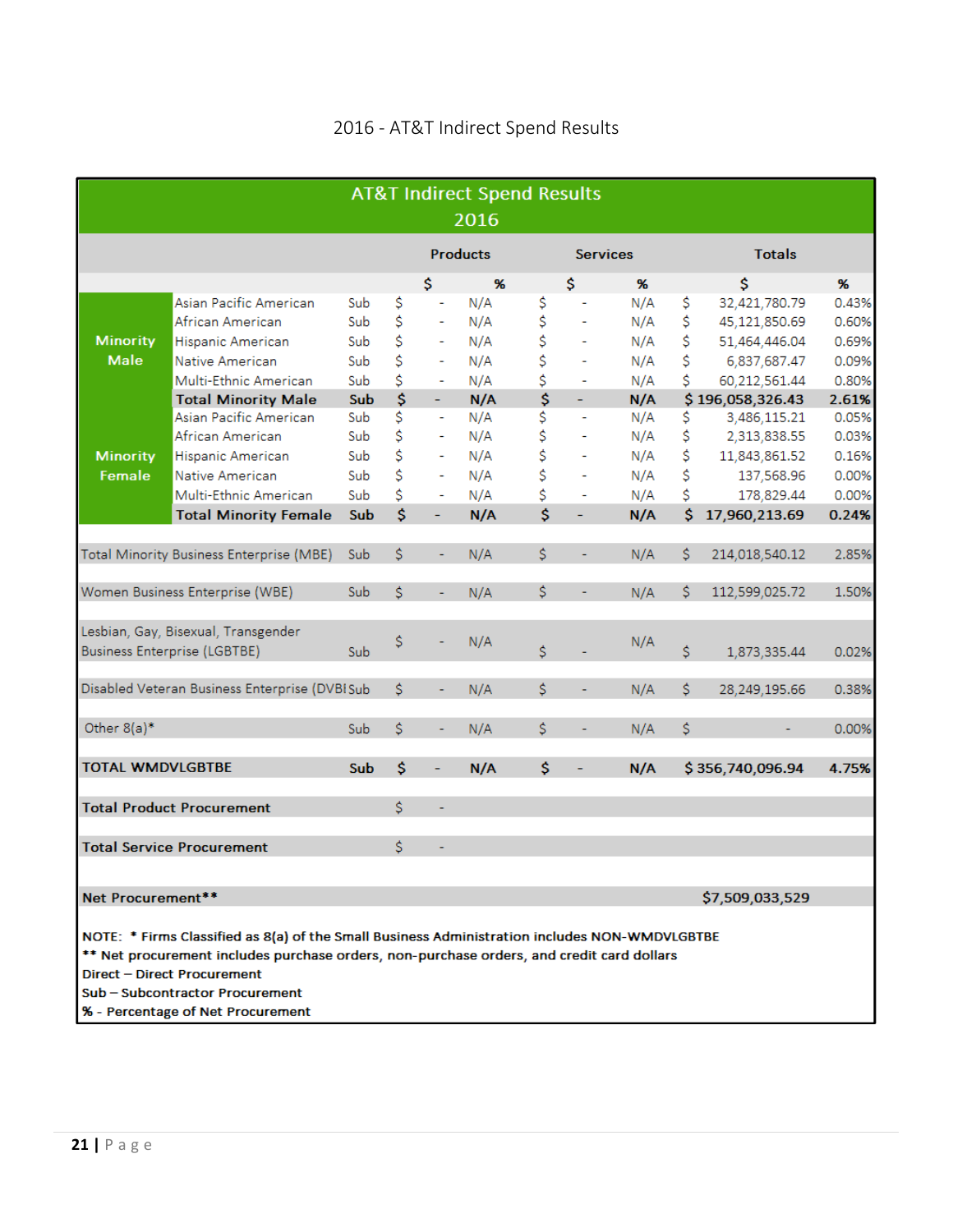2016 ‐ AT&T Procurement by Standard Industrial Code

#### AT&T Product/Service Descriptions by SIC

| <b>SIC Category</b>                                                                   |    |                                                                                                                                                                                                                                                            |                           |                       |                               |                          |                      |                        |                               |                       |                        | <b>Minority</b>                      | Women                                | Lesbian, Gay,<br>Bisexual,<br><b>Transgender</b> | <b>Disabled</b><br><b>Veterans</b>   |                          |                         |                |
|---------------------------------------------------------------------------------------|----|------------------------------------------------------------------------------------------------------------------------------------------------------------------------------------------------------------------------------------------------------------|---------------------------|-----------------------|-------------------------------|--------------------------|----------------------|------------------------|-------------------------------|-----------------------|------------------------|--------------------------------------|--------------------------------------|--------------------------------------------------|--------------------------------------|--------------------------|-------------------------|----------------|
|                                                                                       |    | <b>Asian Pacific American</b>                                                                                                                                                                                                                              |                           | African American      |                               | <b>Hispanic American</b> |                      | <b>Native American</b> |                               | Multi-Ethnic          |                        | <b>Business</b><br><b>Enterprise</b> | <b>Business</b><br><b>Enterprise</b> | <b>Business</b><br><b>Enterprise</b>             | <b>Business</b><br><b>Enterprise</b> | Other                    | <b>Total</b>            | Total          |
|                                                                                       |    | Male                                                                                                                                                                                                                                                       | Female                    | Male                  | Female                        | <b>Male</b>              | Female               | <b>Male</b>            | Female                        | <b>Male</b>           | Female                 | (MBE)                                | (WBE)                                | (LGBTBE)                                         | (DVBE)                               | $8(a)$ **                | <b>WMDVLGBTBE</b>       | <b>Dollars</b> |
| SIC 15: Building Construction General Contractors And<br><b>Operative Builders</b>    |    | 3,498,827 \$<br>0.90%                                                                                                                                                                                                                                      | 72,117 \$<br>0.02%        | 3,776,107<br>0.98%    | 487.374<br>0.13%              | 8,806,904 \$             | 22,694,664<br>5.86%  | 148,625 \$<br>0.04%    | 556 \$<br>0.00%               | 2,040,200 \$<br>0.53% | 18,148 \$<br>0.00%     | 41,543,522 \$<br>10.73%              | 32,762,135 \$<br>8.46%               | $\mathsf{S}$<br>$\sim$<br>0.00%                  | 15,253,131<br>3.94%                  | 132,494<br>0.03%         | 89,691,281 \$<br>23.16% | 387,250,887    |
| SIC 17: Construction Special Trade Contractors                                        |    | 6,469,894 \$                                                                                                                                                                                                                                               | 1,027,936 \$              | 7,189,162 \$          | 22,134                        | 2.27%<br>30,914,753 \$   | 4,026,770            | 563,602 \$             | 4,259 \$                      | 11,281,213 \$         | 290S                   | 61,500,013 \$                        | 99,745,111 \$                        | $313$ $S$                                        | 4,904,978                            | 168,371 \$               | 166, 318, 785 \$        | 852,430,225    |
|                                                                                       |    | 0.76%                                                                                                                                                                                                                                                      | 0.12%                     | 0.84%                 | 0.00%                         | 3.63%                    | 0.47%                | 0.07%                  | 0.00%                         | 1.32%                 | 0.00%                  | 7.21%                                | 11.70%                               | 0.00%                                            | 0.58%                                | 0.02%                    | 19.51%                  |                |
| SIC 35: Industrial And Commercial Machinery And Computer<br>Equipment                 |    | 22,659,084<br>5.92%                                                                                                                                                                                                                                        | 14,861,784 \$<br>3.88%    | 29,318,394<br>7.65%   | 3,322 S<br>0.00%              | 2,770,077 \$<br>0.72%    | 6,773,471<br>1.77%   | 218,007 S<br>0.06%     | 34,644 S<br>0.01%             | 2,458,747 \$<br>0.64% | 92,237 S<br>0.02%      | 79.189.766 S<br>20.68%               | 50,200,061<br>13.11%                 | 43,955 S<br>0.01%                                | 1,132,387<br>0.30%                   | 2.577 S<br>0.00%         | 130,568,747 S<br>34.09% | 383,001,253    |
| SIC 36: Electronic & Other Electrical Equipment/Components,<br>Except Computer Equip. |    | 95.834.737                                                                                                                                                                                                                                                 | 739,217                   | 130,118,888           | 378,300 S                     | 421,535,766 \$           | 34,396,413           | 5,966,052 \$           | 229,223 S                     | 34,186,889            | 11,558 \$              | 723,397,043 \$                       | 294,281,193                          | 1,826,030 \$                                     | 26,926,506                           | 316,033                  | 1,046,746,806 \$        | 4,065,461,993  |
|                                                                                       |    | 2.36%<br>90,393 S                                                                                                                                                                                                                                          | 0.02%<br>$10,256$ \$      | 3.20%<br>1,477,605 \$ | 0.01%<br>$\sim$ $\sim$ $\sim$ | 10.37%<br>1,424,498 \$   | 0.85%<br>453,535     | 0.15%<br>51,424 \$     | 0.01%                         | 0.84%<br>3,539,229 \$ | 0.00%<br>$\sim$ $\sim$ | 17.79%<br>7,046,940 \$               | 7.24%<br>7,244,318 \$                | 0.04%<br>2,308 \$                                | 0.66%<br>311,033                     | 0.01%<br>50 <sup>°</sup> | 25.75%<br>14,604,648 \$ | 70,984,819     |
| SIC 47: Transportation Services                                                       |    | 0.13%                                                                                                                                                                                                                                                      | 0.01%                     | 2.08%                 | 0.00%                         | 2.01%                    | 0.64%                | 0.07%                  | 0.00%                         | 4.99%                 | 0.00%                  | 9.93%                                | 10.21%                               | 0.00%                                            | 0.44%                                | 0.00%                    | 20.57%                  |                |
| SIC 50: Wholesale Trade-durable Goods                                                 |    | $\sim$ $S$<br>0.00%                                                                                                                                                                                                                                        | 381S<br>0.01%             | $\sim$ 8<br>0.00%     | $\sim$ $S$<br>0.00%           | $-5$<br>0.00%            | 313,203<br>5.91%     | $\sim$ s<br>0.00%      | $\sim$ $\sim$ $\sim$<br>0.00% | $-5$<br>0.00%         | $-5$<br>0.00%          | 313,584 \$<br>5.92%                  | 8,679 \$<br>0.16%                    | $\sim$<br>$\sim$<br>0.00%                        | <b>Service</b><br>0.00%              | $\sim$ $S$<br>0.00%      | 322,263 S<br>6.08%      | 5,298,258      |
| SIC 51: Wholesale Trade-non-durable Goods                                             |    | $\sim$ S                                                                                                                                                                                                                                                   | $\sim$ 5                  | 194,593 \$            | $\sim$ $\sim$ 3               | 147,972 \$               | $\sim$               | $\sim$ S               |                               | 18.989 S              | $\sim$ 10 $\pm$        | 361,553 \$                           | 244,775 S                            | $\sim$                                           | 1,204                                | $\sim$                   | 607,532 S               | $\sim$         |
| SIC 55: Automotive Dealers And Gasoline Service Stations                              |    | 52,666 \$<br>0.05%                                                                                                                                                                                                                                         | $\sim$ $\sim$<br>0.00%    | 10.656 S<br>0.01%     | $\sim$ S<br>0.00%             | 509.882 \$<br>0.51%      | 29.554.487<br>29.68% | 4,646 S<br>0.00%       | $\sim$ $\sim$<br>0.00%        | 956,858 \$<br>0.96%   | $\sim$ $\sim$<br>0.00% | 31,089,195 \$<br>31.22%              | 321,526 \$<br>0.32%                  | <b>S</b><br>$\sim$<br>0.00%                      | 12,696,648<br>12.75%                 | 3.882 S<br>0.00%         | 44,111,252 \$<br>44.30% | 99,582,900     |
| SIC 73: Business Services                                                             |    | 56.083.428                                                                                                                                                                                                                                                 | 9.898.428                 | 26.141.015            | 4.385.130                     | 18.368.331 S             | 8,257,312            | 2.432.567 \$           | 570 S                         | 5.871.717 \$          | 56.596 S               | 131,495,094 \$                       | 38,289,343                           | 12,361,607                                       | 1,086,556                            | 203.504 3                | 183,436,103             | 1,414,384,088  |
|                                                                                       |    | 3.97%                                                                                                                                                                                                                                                      | 0.70%                     | 1.85%                 | 0.31%                         | 1.30%                    | 0.58%                | 0.17%                  | 0.00%                         | 0.42%                 | 0.00%                  | 9.30%                                | 2.71%                                | 0.87%                                            | 0.08%                                | 0.01%                    | 12.97%                  |                |
| SIC 81: Legal                                                                         |    | 137.464 S<br>0.23%                                                                                                                                                                                                                                         | 103 <sup>3</sup><br>0.00% | 578,861 \$<br>0.97%   | - 11<br>0.00%                 | 948,660 \$<br>1.59%      | $\sim 10$<br>0.00%   | $\sim$ s<br>0.00%      | $\sim$ $\sim$ $\sim$<br>0.00% | $65-5$<br>0.00%       | $-15$<br>0.00%         | 1,665,154 \$<br>2.80%                | 784,051<br>1.32%                     | $\sim$<br>0.00%                                  | 0.00%                                | $\sim$<br>0.00%          | 2,448,979 \$<br>4.11%   | 59,532,823     |
| SIC 87: Engineering, Accounting, Research, Management, And                            |    | 685,191 \$                                                                                                                                                                                                                                                 | 179.337 S                 | 328,959               | 69,265 9                      | 1,966,335 \$             | 755,819              | . s                    | $\sim$ $\sim$ $\sim$          | - S                   | $\sim$ $\sim$          | 3,984,906 \$                         | 1,925,264                            | 90 S                                             | 5,336                                | 120,217 S                | 6,035,814 \$            | 171,106,284    |
| <b>Related Services</b>                                                               |    | 0.40%                                                                                                                                                                                                                                                      | 0.10%                     | 0.19%                 | 0.04%                         | 1.15%                    | 0.44%                | 0.00%                  | 0.00%                         | 0.00%                 | 0.00%                  | 2.33%                                | 1.13%                                | 0.00%                                            | 0.00%                                | 0.07%                    | 3.53%                   |                |
| <b>Gross Products/Services Procurement</b>                                            | -S | 185,511,684<br>- 5                                                                                                                                                                                                                                         | 26,789,558                | 199,134,239<br>-S     | 5,345,526<br><b>s</b>         | 487,393,176 \$           | 107,225,673<br>-S    | 9,384,923<br>- 5       | 269,253<br>- 5                | 60,353,907            | 178,829<br>-S<br>-S    | 1,081,586,769 \$                     | 525,806,456 \$                       | 14,234,302<br>-S                                 | 62,317,555<br>- S                    | 947,129<br>- S           | 1,684,892,210 \$        | 7,509,033,529  |
|                                                                                       |    | 2.47%                                                                                                                                                                                                                                                      | 0.36%                     | 2.65%                 | 0.07%                         | 6.49%                    | 1.43%                | 0.12%                  | 0.00%                         | 0.80%                 | 0.00%                  | 14.40%                               | 7.00%                                | 0.19%                                            | 0.83%                                | 0.01%                    | 22.44%                  |                |
| <b>Total Product Procurement</b><br>n/a<br>n/a<br><b>Total Service Procurement</b>    |    |                                                                                                                                                                                                                                                            |                           |                       |                               |                          |                      |                        |                               |                       |                        |                                      |                                      |                                                  |                                      |                          |                         |                |
| Net Procurement***<br>\$7,509,033,529                                                 |    |                                                                                                                                                                                                                                                            |                           |                       |                               |                          |                      |                        |                               |                       |                        |                                      |                                      |                                                  |                                      |                          |                         |                |
|                                                                                       |    | NOTE: * Firms Classified as 8(a) of the Small Business Administration INCLUDES NON-WMDVLGBTBE<br>** Net procurement includes purchase orders, non-purchase orders, and credit card dollars<br>Direct - Direct Procurement<br>Sub-Subcontractor Procurement |                           |                       |                               |                          |                      |                        |                               |                       |                        |                                      |                                      |                                                  |                                      |                          |                         |                |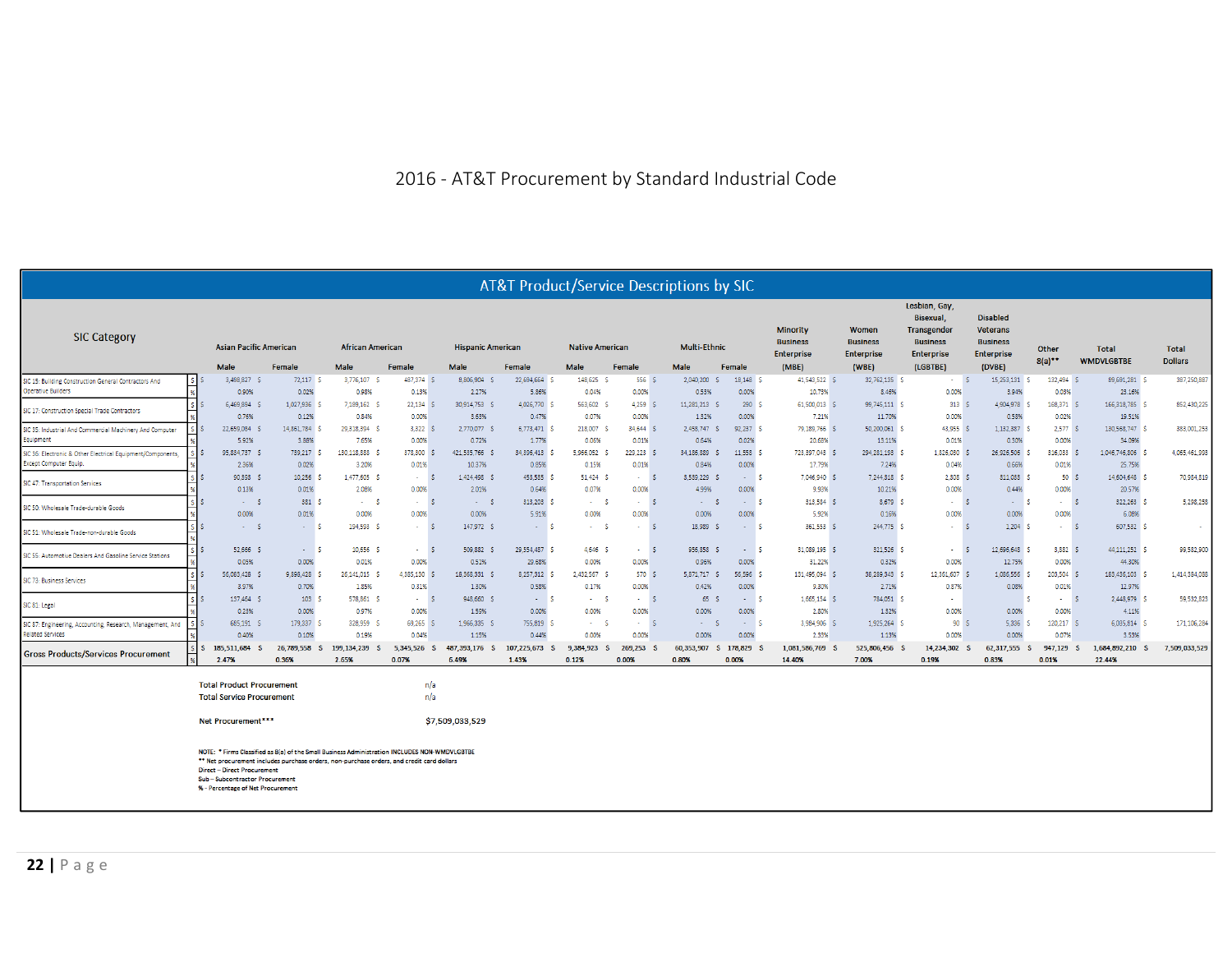2016 ‐ AT&T Minority Supplier Report – Clearinghouse Data

# Number of Minority Suppliers and Revenue Reported to the Clearinghouse

Data on Number of Cunnliard

|                    |            |            |                         |             |                | Data Off Nutfliper Of Suppliers |            |            |             |             |                |                    |
|--------------------|------------|------------|-------------------------|-------------|----------------|---------------------------------|------------|------------|-------------|-------------|----------------|--------------------|
|                    |            |            | Revenue Reported to CHS |             |                | AT&T 2016 Summary               |            |            |             |             |                |                    |
| # WMDVLGBTBEs      | <b>MBE</b> | <b>WBE</b> | <b>LGBT</b>             | <b>DVBE</b> | Other $8(a)^*$ | <b>Grand Total</b>              | <b>MBE</b> | <b>WBE</b> | <b>LGBT</b> | <b>DVBE</b> | Other $8(a)^*$ | <b>Grand Total</b> |
| Under \$1 million  | 44         | 37         |                         | 14          |                | 95                              | 108        | 123        |             |             |                | 240                |
| Under \$5 million  | 32         | 28         |                         |             |                | 61                              | 30         | 19         |             |             |                | 53                 |
| Under \$10 million |            | 31         |                         |             | 0              | 40                              |            |            |             |             |                | 11                 |
| Above \$10 million | 73         | 57         |                         |             |                | 131                             | 14         |            |             |             |                | 23                 |
| <b>TOTAL</b>       | 158        | 153        |                         | 14          | $\mathbf{O}$   | 327                             | 158        | 153        |             | 14          | $\mathbf{0}$   | 327                |

| <b>Revenue and Payment Data</b> |
|---------------------------------|
|---------------------------------|

|                    |                |                   | Revenue Reported to CHS |  |             |                |                          | AT&T 2016 Summary   |               |                |               |               |                |                    |
|--------------------|----------------|-------------------|-------------------------|--|-------------|----------------|--------------------------|---------------------|---------------|----------------|---------------|---------------|----------------|--------------------|
| WMDVLGBTBE SM      | <b>MBE</b>     | <b>WBE</b>        | LGB <sub>1</sub>        |  | <b>DVBE</b> | Other $8(a)^*$ |                          | <b>Grand Total</b>  | <b>MBE</b>    | <b>WBE</b>     | <b>LGBT</b>   | <b>DVBE</b>   | Other $8(a)^*$ | <b>Grand Total</b> |
| Under \$1 million  | $9,116,328$ \$ | 8,539,418         |                         |  |             |                |                          | 17,655,746 \$       | 21,734,061    | 24,332,089 \$  | 10,493        | 448.230       | n/a            | 46,524,873         |
| Under \$5 million  | 92,801,297 \$  | 70,328,860        | 1,000,000               |  |             | n/a            |                          | 164,130,157         | 57,059,342 \$ | 50,368,344 \$  |               | 16,114,410    | n/a            | 123,542,096        |
| Under \$10 million | 57,810,260 \$  | 214,136,020 \$    |                         |  |             |                |                          | 271,946,280         | 42.258.441    | 34,878,037 \$  |               |               | n/a            | 77,136,478         |
| Above \$10 million | 22,418,539,138 | 11.793.854.297    | 346.599.260             |  |             | n/a            |                          | 34.558.992.696 S    | 960.534.924   | 416.227.986    | 14.223.809    | 45.754.915    | n/a            | 1,436,741,633      |
| <b>TOTAL</b>       | 22,578,267,023 | 12,086,858,596 \$ | 347,599,260 S           |  |             |                | $\overline{\phantom{a}}$ | 35,012,724,878   \$ | 1,081,586,769 | 525,806,456 \$ | 14,234,302 \$ | 62,317,555 \$ |                | 1,683,945,081      |

Other 8(a): \*Firms Classified as 8(s) of Small Business Administration includes non- WMDVLGBTBE

CHS: Supplier Clearinghouse

Notes 1. Information regarding the number of WMDVLGBTBE suppliers who have the majority of their workforce in California

2. CHS databases do not contain revenue data for Other 8(a) suppliers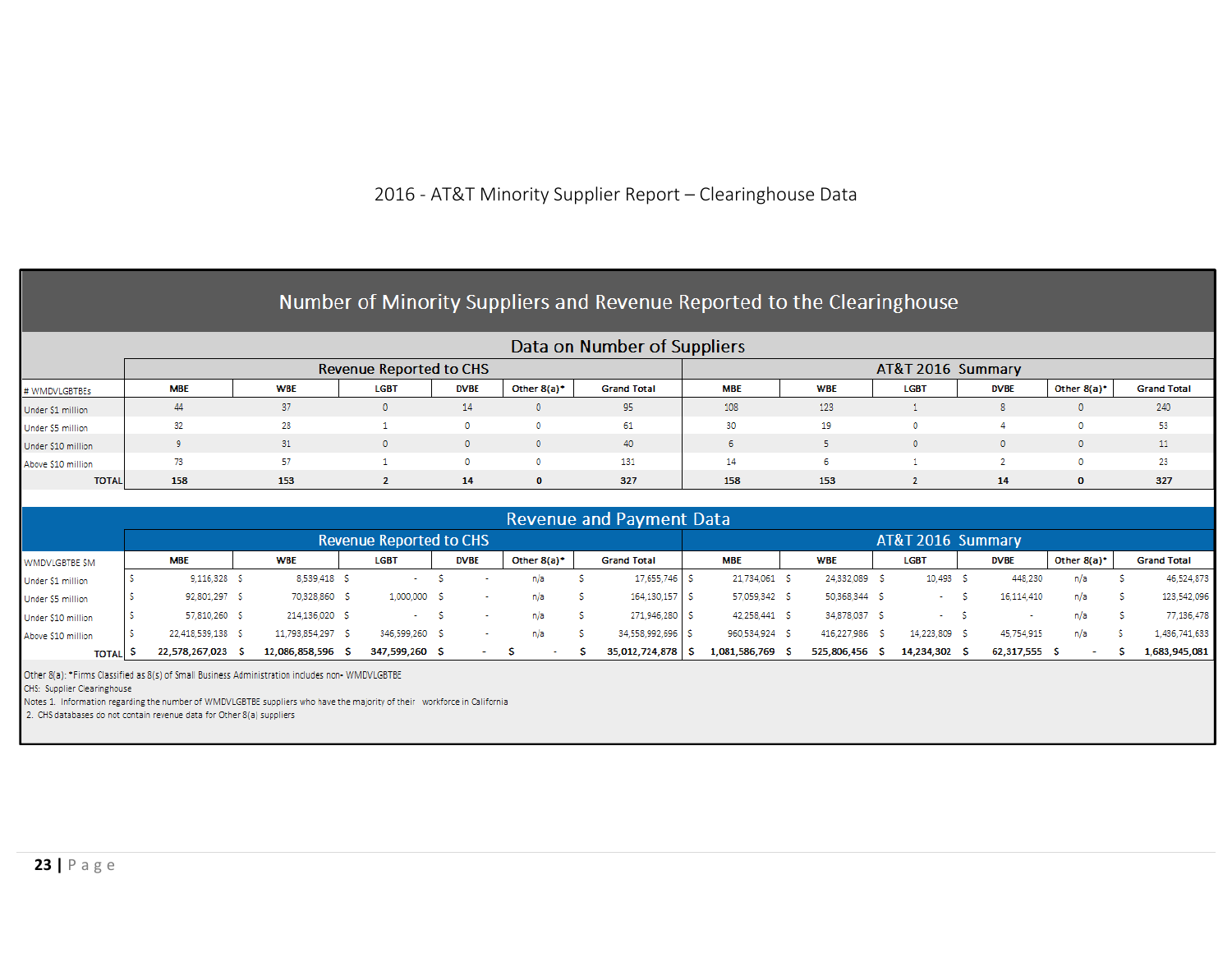# 9.1.3 Supplier Diversity Program Expenses

| <b>AT&amp;T Program Expenses</b> |        |         |
|----------------------------------|--------|---------|
| <b>Expense Category</b>          | Amount |         |
| Wages                            | Ś      | 313,936 |
| Other Employee Expenses          | S      | 818     |
| <b>Program Expenses</b>          | Ś      | 94,454  |
| <b>Reporting Expenses</b>        | Ś      |         |
| <b>Training</b>                  | Ś      | 533     |
| Consultants                      | Ś      | 25,694  |
| Other                            | Ś      |         |
| <b>TOTAL</b>                     | S      | 435,436 |

Note: Program expenses for CPUC filling represent 13% of total AT&T Supplier Diversity program expenses. This allocation includes only the AT&T companies registered in California and part of this filling, but not all AT&T Inc. operations in California.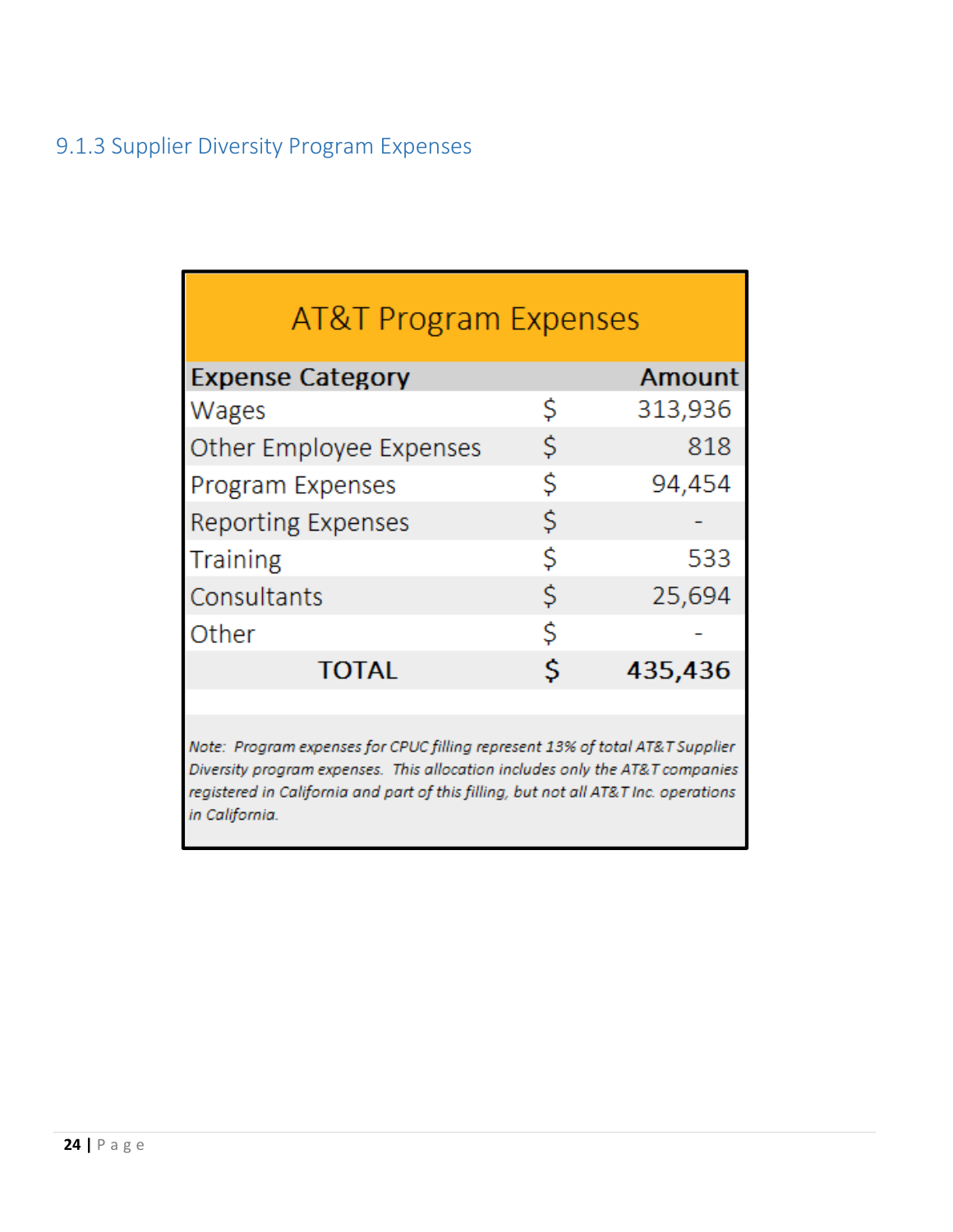| <b>AT&amp;T Progress</b>                                                 |                        |               |  |  |  |  |  |  |  |  |  |  |  |
|--------------------------------------------------------------------------|------------------------|---------------|--|--|--|--|--|--|--|--|--|--|--|
| <b>Diversity Category</b>                                                | 2016<br><b>Results</b> | 2016<br>Goals |  |  |  |  |  |  |  |  |  |  |  |
| Minority Men                                                             | 12.54%                 | 11.00%        |  |  |  |  |  |  |  |  |  |  |  |
| Minority Women                                                           | 1.86%                  | 4.00%         |  |  |  |  |  |  |  |  |  |  |  |
| Minority Business Enterprise (MBE)                                       | 14.40%                 | 15.00%        |  |  |  |  |  |  |  |  |  |  |  |
| Women Business Enterprise (WBE)                                          | 7.00%                  | 5.00%         |  |  |  |  |  |  |  |  |  |  |  |
| Lesbian, Gay, Bisexual, Transgender<br><b>Business Enterprise (LGBT)</b> | 0.19%                  | 0.00%         |  |  |  |  |  |  |  |  |  |  |  |
| Disabled Veteran Business (DVBE)                                         | 0.83%                  | 1.50%         |  |  |  |  |  |  |  |  |  |  |  |
| TOTAL W/M/DV/LGBTBE                                                      | 22.44%                 | 21.50%        |  |  |  |  |  |  |  |  |  |  |  |
| % - PERCENTAGE OF NET PROCUREMENT                                        |                        |               |  |  |  |  |  |  |  |  |  |  |  |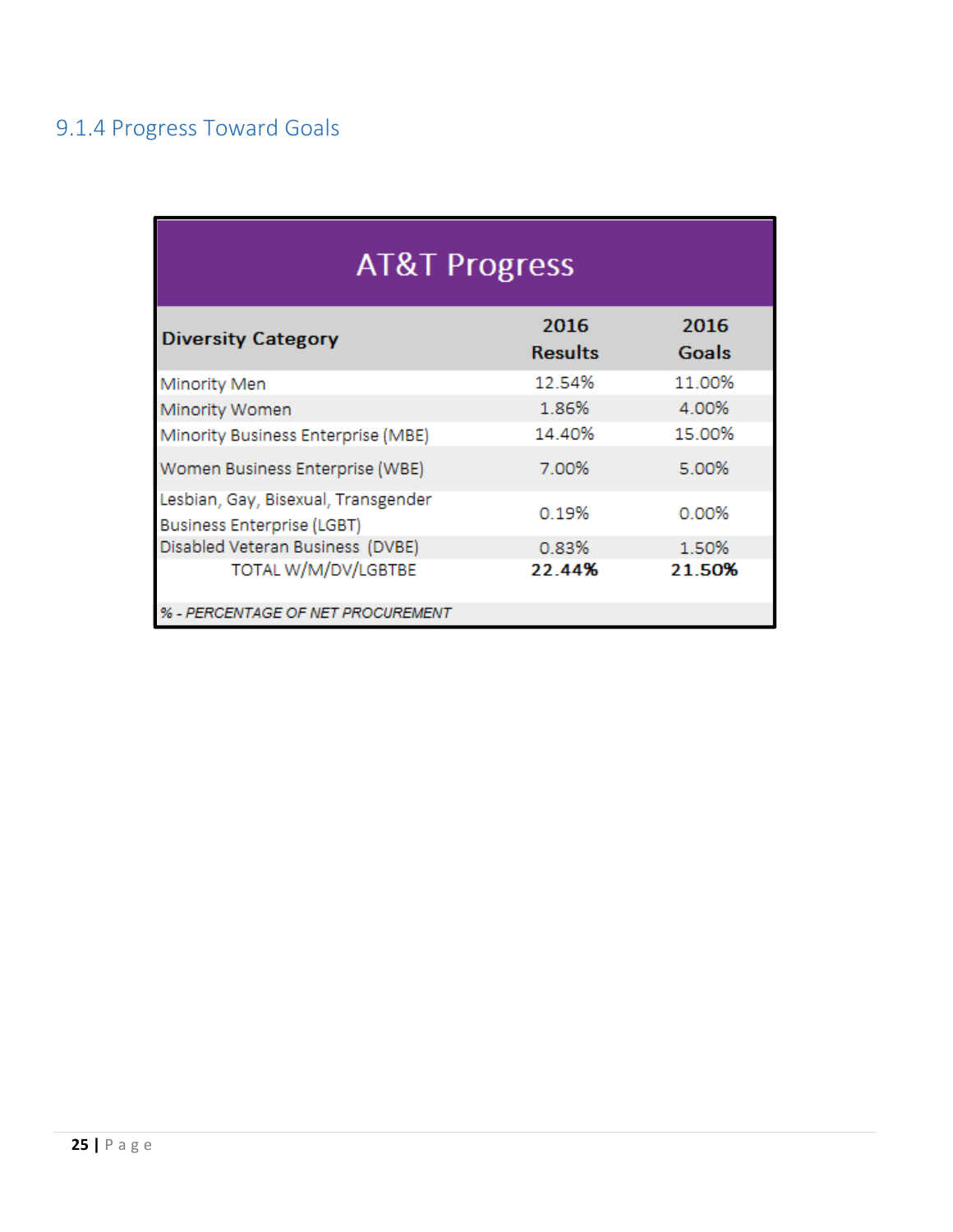# 9.1.5 Summary of Subcontracting Utilization

### 2016 ‐ AT&T Prime Contractor Utilization Total Combined Companies

|                                                                                                                                                                                                                                                                                                 |                                                      |                |  |                                                                  |                                                        | AT&T Summary of Prime Contractor Utilization                                                  |                |                                                                                      |                 |                |               |  |                                   |  |               |
|-------------------------------------------------------------------------------------------------------------------------------------------------------------------------------------------------------------------------------------------------------------------------------------------------|------------------------------------------------------|----------------|--|------------------------------------------------------------------|--------------------------------------------------------|-----------------------------------------------------------------------------------------------|----------------|--------------------------------------------------------------------------------------|-----------------|----------------|---------------|--|-----------------------------------|--|---------------|
|                                                                                                                                                                                                                                                                                                 | <b>Minority</b><br><b>Minority</b><br>Male<br>Female |                |  | <b>Minority</b><br><b>Business</b><br><b>Enterprise</b><br>(MBE) | Women<br><b>Business</b><br><b>Enterprise</b><br>(WBE) | Lesbian, Gay,<br>Bisexual.<br>Transgender<br><b>Business</b><br><b>Enterprise</b><br>(LGBTBE) |                | <b>Disabled</b><br><b>Veterans</b><br><b>Business</b><br><b>Enterprise</b><br>(DVBE) |                 | Other $8(a)^*$ |               |  | <b>TOTAL</b><br><b>WMDVLGBTBE</b> |  |               |
| Direct \$                                                                                                                                                                                                                                                                                       |                                                      | 745,719,603 \$ |  | 121,848,626 \$                                                   |                                                        | 867,568,229 \$                                                                                | 413,207,430 \$ |                                                                                      | 12,360,966 \$   |                | 34,068,359 \$ |  | 947,129 \$                        |  | 1,328,152,113 |
| Subcontracting \$                                                                                                                                                                                                                                                                               |                                                      | 196,058,326 \$ |  | 17,960,214 \$                                                    |                                                        | 214,018,540 \$                                                                                | 112,599,026 \$ |                                                                                      | 1,873,335 \$    |                | 28,249,196 \$ |  |                                   |  | 356,740,097   |
| Total \$                                                                                                                                                                                                                                                                                        | \$.                                                  | 941,777,930 \$ |  | 139,808,839 \$                                                   |                                                        | 1,081,586,769 \$                                                                              | 525,806,456 \$ |                                                                                      | $14,234,302$ \$ |                | 62,317,555    |  | $$947,129$ \$                     |  | 1,684,892,210 |
|                                                                                                                                                                                                                                                                                                 |                                                      |                |  |                                                                  |                                                        |                                                                                               |                |                                                                                      |                 |                |               |  |                                   |  |               |
| Direct %                                                                                                                                                                                                                                                                                        |                                                      | 9.93%          |  | 1.62%                                                            |                                                        | 11.55%                                                                                        | 5.50%          |                                                                                      | 0.16%           |                | 0.45%         |  | 0.01%                             |  | 17.69%        |
| <b>Subcontracting %</b>                                                                                                                                                                                                                                                                         |                                                      | 2.61%          |  | 0.24%                                                            |                                                        | 2.85%                                                                                         | 1.50%          |                                                                                      | 0.02%           |                | 0.38%         |  | 0.00%                             |  | 4.75%         |
| <b>Total %</b>                                                                                                                                                                                                                                                                                  |                                                      | 12.54%         |  | 1.86%                                                            |                                                        | 14.40%                                                                                        | 7.00%          |                                                                                      | 0.19%           |                | 0.83%         |  | 0.01%                             |  | 22.44%        |
|                                                                                                                                                                                                                                                                                                 |                                                      |                |  |                                                                  |                                                        |                                                                                               |                |                                                                                      |                 |                |               |  |                                   |  |               |
| Net Procurement**                                                                                                                                                                                                                                                                               |                                                      |                |  | \$7,509,033,529                                                  |                                                        |                                                                                               |                |                                                                                      |                 |                |               |  |                                   |  |               |
|                                                                                                                                                                                                                                                                                                 |                                                      |                |  |                                                                  |                                                        |                                                                                               |                |                                                                                      |                 |                |               |  |                                   |  |               |
| NOTE: * Firms Classified as 8(a) of the Small Business Administration includes NON-WMDVLGBTBE<br>** Net procurement includes purchase orders, non-purchase orders, and credit card dollars<br>Direct - Direct Procurement<br>Sub-Subcontractor Procurement<br>% - Percentage of Net Procurement |                                                      |                |  |                                                                  |                                                        |                                                                                               |                |                                                                                      |                 |                |               |  |                                   |  |               |

### 2016 ‐ AT&T West Prime Contractor Utilization

|                                                                                                                                                                                                                                                              |                                |                             | AT&T West CA Prime Contractor Utilization                        |                                                        |                                                                                               |                                                                                      |                         |                                   |
|--------------------------------------------------------------------------------------------------------------------------------------------------------------------------------------------------------------------------------------------------------------|--------------------------------|-----------------------------|------------------------------------------------------------------|--------------------------------------------------------|-----------------------------------------------------------------------------------------------|--------------------------------------------------------------------------------------|-------------------------|-----------------------------------|
|                                                                                                                                                                                                                                                              | <b>Minority</b><br><b>Male</b> | <b>Minority</b><br>Female   | <b>Minority</b><br><b>Business</b><br><b>Enterprise</b><br>(MBE) | Women<br><b>Business</b><br><b>Enterprise</b><br>(WBE) | Lesbian, Gay,<br>Bisexual.<br>Transgender<br><b>Business</b><br><b>Enterprise</b><br>(LGBTBE) | <b>Disabled</b><br><b>Veterans</b><br><b>Business</b><br><b>Enterprise</b><br>(DVBE) | Other $8(a)^*$          | <b>TOTAL</b><br><b>WMDVLGBTBE</b> |
| Direct \$<br>Subcontracting \$                                                                                                                                                                                                                               | \$189,012,065<br>\$104,547,121 | \$86,458,194<br>\$9,577,194 | \$275,470,258<br>\$114,124,315                                   | \$215,694,152<br>\$60,042,867                          | \$12,250<br>\$998,947                                                                         | \$29,116,467<br>\$15,063,742                                                         | \$338,574<br>\$0        | \$520,631,700<br>\$190,229,870    |
| Total \$                                                                                                                                                                                                                                                     | \$293,559,185                  | \$96,035,388                | \$389,594,573                                                    | \$275,737,018                                          | \$1,011,197                                                                                   | \$44,180,209                                                                         | \$338,574               | \$710,861,571                     |
| Direct %<br><b>Subcontracting %</b><br><b>Total %</b>                                                                                                                                                                                                        | 8.41%<br>4.65%<br>13.06%       | 3.85%<br>0.43%<br>4.27%     | 12.26%<br>5.08%<br>17.33%                                        | 9.60%<br>1.50%<br>12.27%                               | 0.00%<br>0.04%<br>0.04%                                                                       | 1.30%<br>0.67%<br>1.97%                                                              | 0.02%<br>0.00%<br>0.02% | 23.16%<br>8.46%<br>31.63%         |
| Net Procurement**                                                                                                                                                                                                                                            |                                | \$2,247,570,045             |                                                                  |                                                        |                                                                                               |                                                                                      |                         |                                   |
| NOTE: * Firms Classified as 8(a) of the Small Business Administration includes NON-WMDVLGBTBE<br>** Net procurement includes purchase orders, non-purchase orders, and credit card dollars<br>Direct - Direct Procurement<br>Sub - Subcontractor Procurement |                                |                             |                                                                  |                                                        |                                                                                               |                                                                                      |                         |                                   |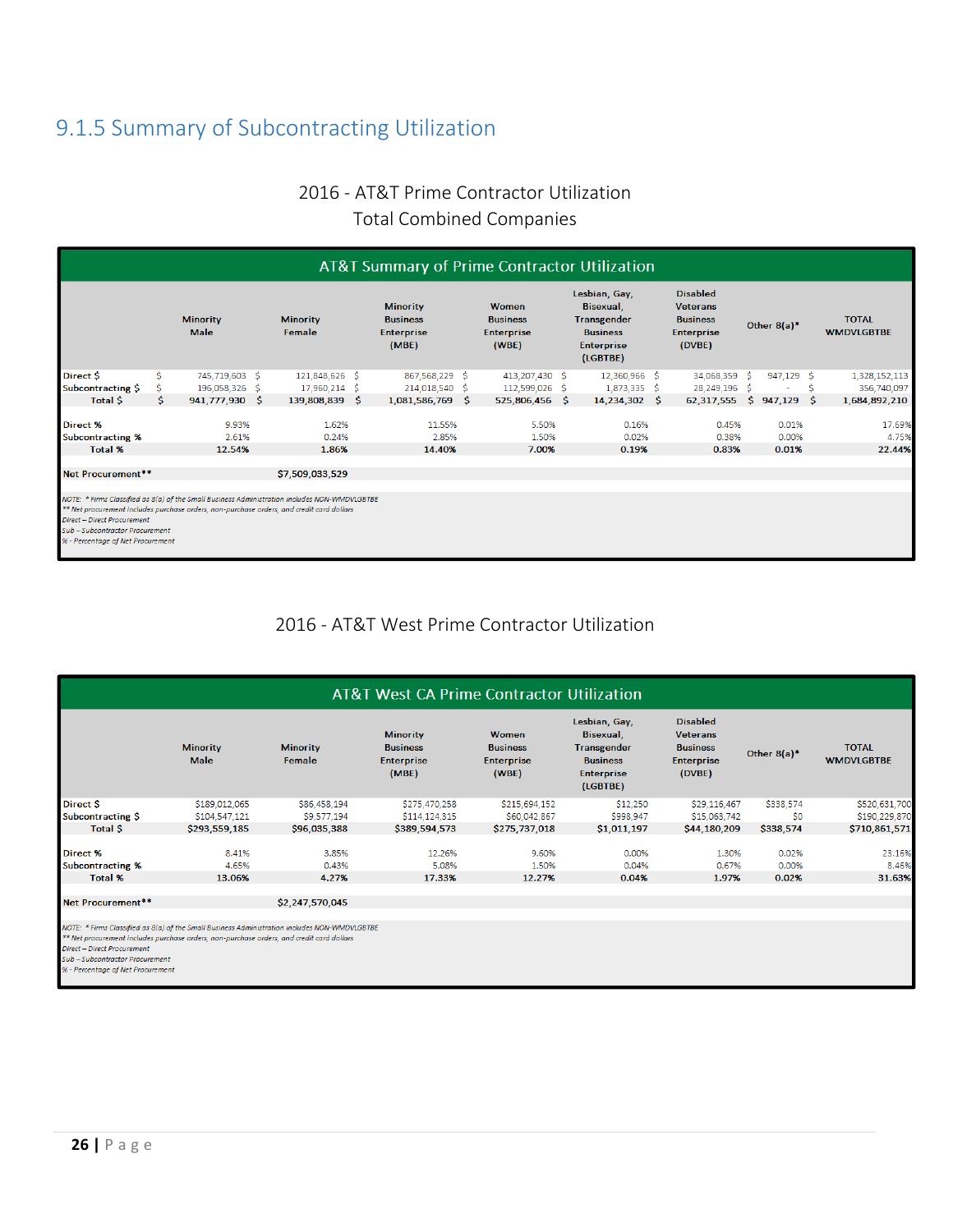### 2016 ‐ AT&T Mobility Prime Contractor Utilization

|                                                                                                                                                                                                                                                                                                 |                         |                           | AT&T Mobility - CA - Prime Contractor Utilization                |                                                        |                                                                                               |                                                                                      |                |                                   |
|-------------------------------------------------------------------------------------------------------------------------------------------------------------------------------------------------------------------------------------------------------------------------------------------------|-------------------------|---------------------------|------------------------------------------------------------------|--------------------------------------------------------|-----------------------------------------------------------------------------------------------|--------------------------------------------------------------------------------------|----------------|-----------------------------------|
|                                                                                                                                                                                                                                                                                                 | <b>Minority</b><br>Male | <b>Minority</b><br>Female | <b>Minority</b><br><b>Business</b><br><b>Enterprise</b><br>(MBE) | Women<br><b>Business</b><br><b>Enterprise</b><br>(WBE) | Lesbian, Gay,<br>Bisexual.<br>Transgender<br><b>Business</b><br><b>Enterprise</b><br>(LGBTBE) | <b>Disabled</b><br><b>Veterans</b><br><b>Business</b><br><b>Enterprise</b><br>(DVBE) | Other $8(a)^*$ | <b>TOTAL</b><br><b>WMDVLGBTBE</b> |
| Direct \$                                                                                                                                                                                                                                                                                       | \$479,672,210           | \$19,571,574              | \$499,243,784                                                    | \$166,574,659                                          | \$12,346,012                                                                                  | \$2,494,688                                                                          | \$171,866      | \$680,831,009                     |
| Subcontracting \$                                                                                                                                                                                                                                                                               | \$77,781,996            | \$7,125,335               | \$84,907,331                                                     | \$44,671,283                                           | \$743,206                                                                                     | \$11,207,271                                                                         | \$0            | \$141,529,092                     |
| Total \$                                                                                                                                                                                                                                                                                        | \$557,454,206           | \$26,696,909              | \$584,151,116                                                    | \$211,245,942                                          | \$13,089,218                                                                                  | \$13,701,959                                                                         | \$171,866      | \$822,360,101                     |
| Direct %                                                                                                                                                                                                                                                                                        | 10.37%                  | 0.42%                     | 10.80%                                                           | 3.60%                                                  | 0.27%                                                                                         | 0.05%                                                                                | 0.00%          | 14.72%                            |
| <b>Subcontracting %</b>                                                                                                                                                                                                                                                                         | 1.68%                   | 0.15%                     | 1.84%                                                            | 1.50%                                                  | 0.02%                                                                                         | 0.24%                                                                                | 0.00%          | 3.06%                             |
| <b>Total %</b>                                                                                                                                                                                                                                                                                  | 12.06%                  | 0.58%                     | 12.63%                                                           | 4.57%                                                  | 0.28%                                                                                         | 0.30%                                                                                | 0.00%          | 17.79%                            |
| Net Procurement**                                                                                                                                                                                                                                                                               |                         | \$4,623,757,214           |                                                                  |                                                        |                                                                                               |                                                                                      |                |                                   |
| NOTE: * Firms Classified as 8(a) of the Small Business Administration includes NON-WMDVLGBTBE<br>** Net procurement includes purchase orders, non-purchase orders, and credit card dollars<br>Direct - Direct Procurement<br>Sub-Subcontractor Procurement<br>% - Percentage of Net Procurement |                         |                           |                                                                  |                                                        |                                                                                               |                                                                                      |                |                                   |

### 2016 ‐ AT&T Communications of California Prime Contractor Utilization

|                                                                                               |                         |                           | AT&T Communications of CA Prime Contractor Utilization           |                                                        |                                                                                               |                                                                                      |                |                                   |
|-----------------------------------------------------------------------------------------------|-------------------------|---------------------------|------------------------------------------------------------------|--------------------------------------------------------|-----------------------------------------------------------------------------------------------|--------------------------------------------------------------------------------------|----------------|-----------------------------------|
|                                                                                               | <b>Minority</b><br>Male | <b>Minority</b><br>Female | <b>Minority</b><br><b>Business</b><br><b>Enterprise</b><br>(MBE) | Women<br><b>Business</b><br><b>Enterprise</b><br>(WBE) | Lesbian, Gay,<br>Bisexual.<br>Transgender<br><b>Business</b><br><b>Enterprise</b><br>(LGBTBE) | <b>Disabled</b><br><b>Veterans</b><br><b>Business</b><br><b>Enterprise</b><br>(DVBE) | Other $8(a)^*$ | <b>TOTAL</b><br><b>WMDVLGBTBE</b> |
| Direct \$                                                                                     | \$74,150,171            | \$14,674,781              | \$88,824,952                                                     | \$29,618,305                                           | \$2,452                                                                                       | \$2,258,655                                                                          | \$431,171      | \$121,135,535                     |
| Subcontracting \$                                                                             | \$12,863,566            | \$1,178,386               | \$14,041,953                                                     | \$7,387,725                                            | \$122,911                                                                                     | \$1,853,456                                                                          | \$0            | \$23,406,045                      |
| Total \$                                                                                      | \$87,013,738            | \$15,853,167              | \$102,866,905                                                    | \$37,006,030                                           | \$125,363                                                                                     | \$4,112,111                                                                          | \$431,171      | \$144,541,580                     |
| Direct %                                                                                      | 12.20%                  | 2.41%                     | 14.61%                                                           | 4.87%                                                  | 0.00%                                                                                         | 0.37%                                                                                | 0.07%          | 19.93%                            |
| Subcontracting %                                                                              | 2.12%                   | 0.19%                     | 2.31%                                                            | 1.50%                                                  | 0.02%                                                                                         | 0.30%                                                                                | 0.00%          | 3.85%                             |
| Total %                                                                                       | 14.31%                  | 2.61%                     | 16.92%                                                           | 6.09%                                                  | 0.02%                                                                                         | 0.68%                                                                                | 0.07%          | 23.78%                            |
|                                                                                               |                         |                           |                                                                  |                                                        |                                                                                               |                                                                                      |                |                                   |
| Net Procurement**                                                                             |                         | \$607,915,062             |                                                                  |                                                        |                                                                                               |                                                                                      |                |                                   |
|                                                                                               |                         |                           |                                                                  |                                                        |                                                                                               |                                                                                      |                |                                   |
| NOTE: * Firms Classified as 8(a) of the Small Business Administration includes NON-WMDVLGBTBE |                         |                           |                                                                  |                                                        |                                                                                               |                                                                                      |                |                                   |

\*\* Net procurement includes purchase orders, non-purchase orders, and credit card dollars<br>Direct – Direct Procurement<br>Sub – Subcontractor Procurement<br>% - Percentage of Net Procurement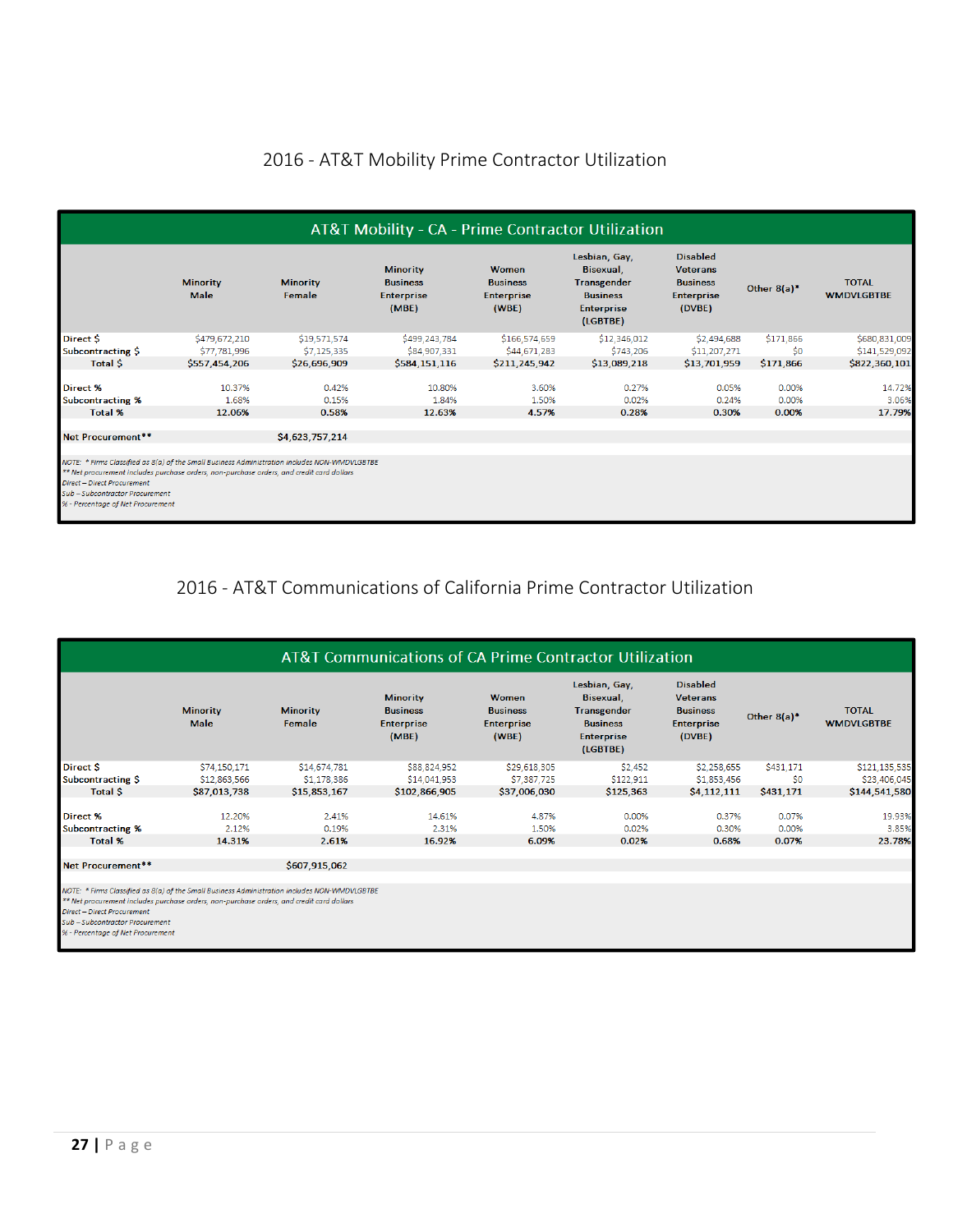## 2016 ‐ AT&T Long Distance of California Prime Contractor Utilization

|                                                                                               |                         |                           | AT&T Long Distance of CA Prime Contractor Utilization            |                                                        |                                                                                               |                                                                               |                |                                   |
|-----------------------------------------------------------------------------------------------|-------------------------|---------------------------|------------------------------------------------------------------|--------------------------------------------------------|-----------------------------------------------------------------------------------------------|-------------------------------------------------------------------------------|----------------|-----------------------------------|
|                                                                                               | <b>Minority</b><br>Male | <b>Minority</b><br>Female | <b>Minority</b><br><b>Business</b><br><b>Enterprise</b><br>(MBE) | Women<br><b>Business</b><br><b>Enterprise</b><br>(WBE) | Lesbian, Gay,<br>Bisexual,<br>Transgender<br><b>Business</b><br><b>Enterprise</b><br>(LGBTBE) | <b>Disabled</b><br><b>Veterans</b><br><b>Business</b><br>Enterprise<br>(DVBE) | Other $8(a)^*$ | <b>TOTAL</b><br><b>WMDVLGBTBE</b> |
| Direct \$                                                                                     | \$2,885,157             | \$1,144,076               | \$4,029,234                                                      | \$1,320,314                                            | \$253                                                                                         | \$198,549                                                                     | \$5,519        | \$5,553,868                       |
| Subcontracting \$                                                                             | \$865,643               | \$79,299                  | \$944,941                                                        | \$497,151                                              | \$8,271                                                                                       | \$124,727                                                                     | \$0            | \$1,575,090                       |
| Total \$                                                                                      | \$3,750,800             | \$1,223,375               | \$4,974,175                                                      | \$1,817,465                                            | \$8,524                                                                                       | \$323,276                                                                     | \$5,519        | \$7,128,958                       |
| Direct %                                                                                      | 9.68%                   | 3.84%                     | 13.52%                                                           | 4.43%                                                  | 0.00%                                                                                         | 0.67%                                                                         | 0.02%          | 18.64%                            |
| <b>Subcontracting %</b>                                                                       | 2.91%                   | 0.27%                     | 3.17%                                                            | 1.50%                                                  | 0.03%                                                                                         | 0.42%                                                                         | 0.00%          | 5.29%                             |
| <b>Total %</b>                                                                                | 12.59%                  | 4.11%                     | 16.70%                                                           | 6.10%                                                  | 0.03%                                                                                         | 1.09%                                                                         | 0.02%          | 23.93%                            |
| Net Procurement**                                                                             |                         | \$29,791,207              |                                                                  |                                                        |                                                                                               |                                                                               |                |                                   |
| NOTE: * Firms Classified as 8(a) of the Small Business Administration includes NON-WMDVLGBTBE |                         |                           |                                                                  |                                                        |                                                                                               |                                                                               |                |                                   |

First procurement includes purchase orders, non-purchase orders, and credit card dollars<br>Direct – Direct Procurement<br>Sub – Subcontractor Procurement<br>Sub – Subcontractor Procurement<br>% - Percentage of Net Procurement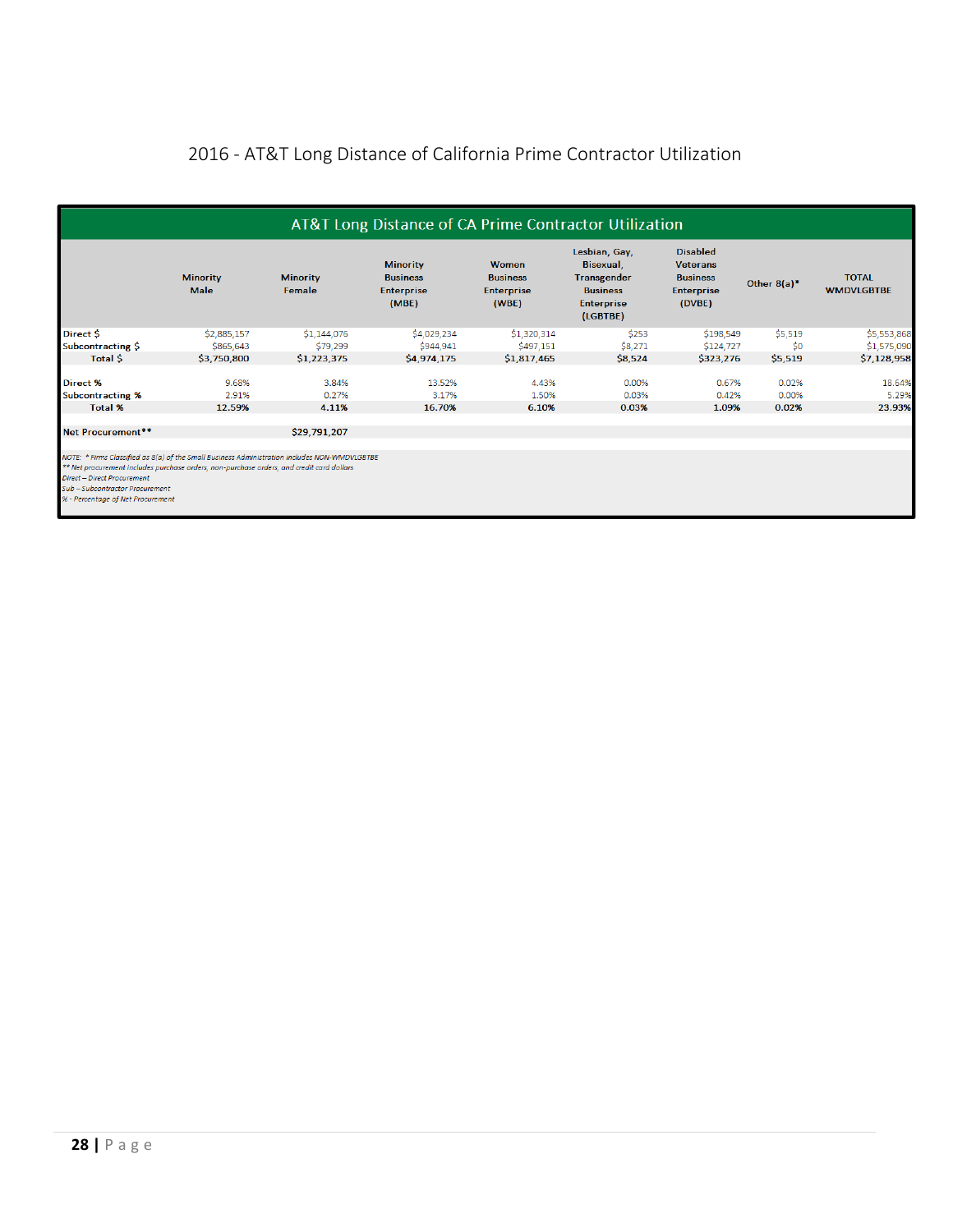## 9.1.6 Supplier Complaints

No formal complaints were filed against any AT&T company or its affiliates.

### 9.1.7 Exclusions

Neither AT&T nor its affiliates exclude any product or service category from its purchase base. Only those exclusions stated in General Order 156 such as utilities, government fees and affiliates are excluded.

## 9.1.8 Procurement in Specific Spend Categories

AT&T's Supplier Diversity team has developed a standard operating procedure to align designated supplier diversity managers to work within target areas of the business. The team has maintained high visibility within legal, finance and marketing for both direct and in‐direct contract opportunities. Beyond our efforts articulated in section 9.1.1, AT&T's work within underutilized categories are detailed below.

### Advertising/Marketing

AT&T heightened efforts to increase opportunities for diverse suppliers in 2016. AT&T Supplier Diversity's dedicated resources in the marketing/advertising space has bolstered unlocking new contracting opportunities for minority businesses. Frequent meetings with the internal Global Marketing Organization and AT&T agencies increased diverse spend by on-going supplier positioning, strategy discussions and follow-ups to ensure minority inclusion remained a priority to key decision makers.

Advertising and Marketing Primes were very supportive and engaging of diverse suppliers referred by AT&T. Indeed, each of them developing a list of diversity outreach representatives and sourcing leads within their organizations that collaborated with AT&T Supplier Diversity to improve minority inclusion, leading to \$13M in spend with California‐based businesses through November 2016.

Building strong relationships coupled with an increase in outreach and supplier positioning resulted in multiple opportunities both internally and externally for diverse businesses. AT&T's strategy is realizing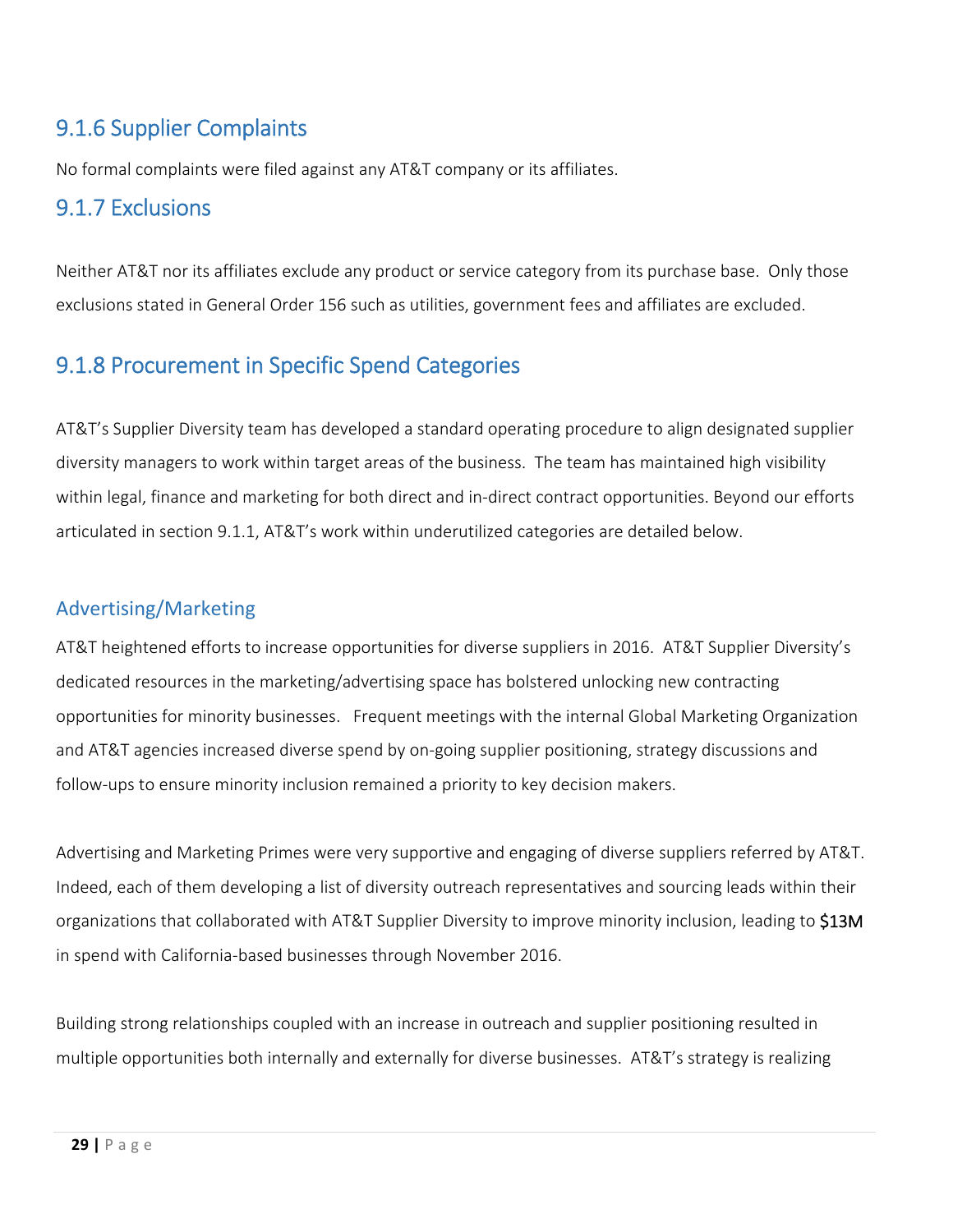measurable success ‐‐ last year three agencies of record exceeded our corporate diversity of 21.5%, with one achieving nearly 40%!

California‐based diverse businesses also received notable contracts in 2016. Some examples of purchases awarded to minority companies are shared below.

- Doubled spend with a WBE media activation company
- Utilized a new MBE digital media company for new projects, \$250K in new spend
- Spent over **\$2.5M** in Latino radio and television advertising with a MBE media company
- Ordered over \$5.5M in media with a minority digital media company

#### **Finance**

Financial Services remain an important area for Supplier Diversity to advocate for diverse businesses. A dedicated subject matter expert continued promoting and positioning minority, women and service disabled veteran businesses with key decision makers in the finance department and other strategic internal groups. Accomplishments in this area include:

- Increased utilization of 13 diverse suppliers (15% from California) in debt underwriting paid \$5.1 million to diverse co-managers during 2016 in debt underwriting fees.
- AT&T's public market investments continued our emerging manager and diverse manager program. As a result, AT&T engaged six diverse investment managers for domestic equity mandates and awarded an allocation to a diverse investment manager in an active international equity mandate.
- AT&T's **private market investment** team executed a new financial strategy that extended opportunities to both small and minority businesses – as strategies continue to evolve, the team has remained committed to our Supplier Diversity mission of inclusiveness.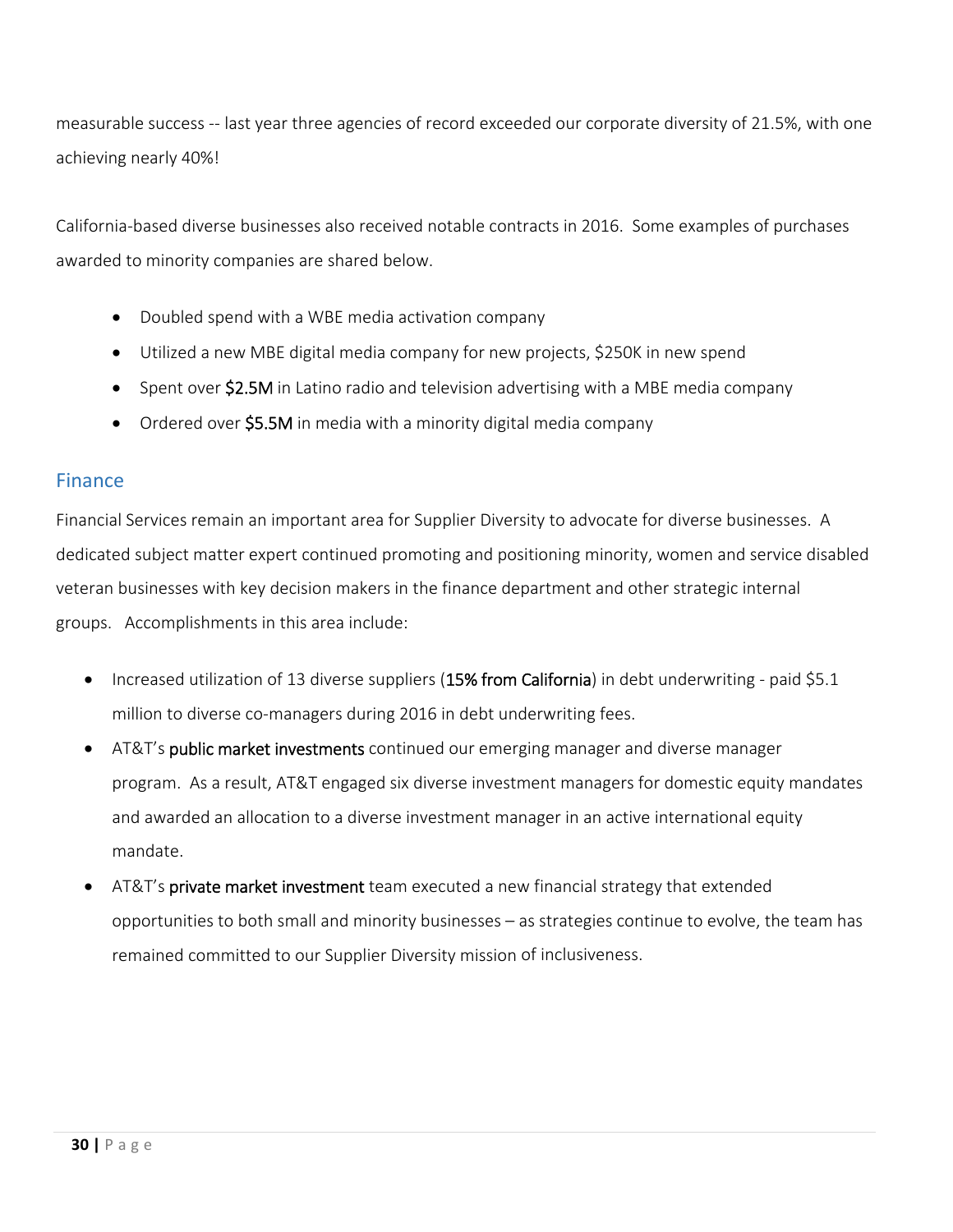### Legal

AT&T is proud to report that \$14.7 million dollars or 83% of the AT&T National legal diversity spend was with Supplier Clearinghouse Certified law firms. In 2016, AT&T's Legal Department also participated in several diversity initiatives in the law, including sponsorship and/or participation in these programs in California:

- The Bar Association of San Francisco's (BASF's) Justice and Diversity Center
- The Woman's Leadership Edge Project at Hastings Law School
- The Charles Houston Bar Association Annual Judicial Reception
- The Bar Area Lawyers for Individual Freedom
- The Association of Corporate Counsel, Southern California Chapter Street Law Project
- The Mexican‐American Bar Association
- The Constitutional Rights Foundation
- The Centro Legal de La Raza Youth Law Academy
- Funding Law Student Scholarships through the following:
	- o Minority Law Student Scholarship Program of BASF
	- o Black Women Lawyers of Los Angeles
	- o Asian Americans of Los Angeles Advancing Justice
	- o John M. Langston Bar Association

Also in 2016, AT&T's Legal Department supported these national legal diversity programs, which have constituents in California:

- American Bar Association (ABA) Section of Litigation—Judicial Intern Opportunity Program
- ABA Legal Opportunity Scholarship Fund
- ABA Commission on Sexual Orientation and Gender Identity
- American Bar Foundation—Montgomery Summer Research Diversity Fellowship
- National LGBT Bar Association
- Hispanic National Bar Association
- National Bar Association (NBA) Crump Law Camp
- NBA Convention and Mid-Year Meeting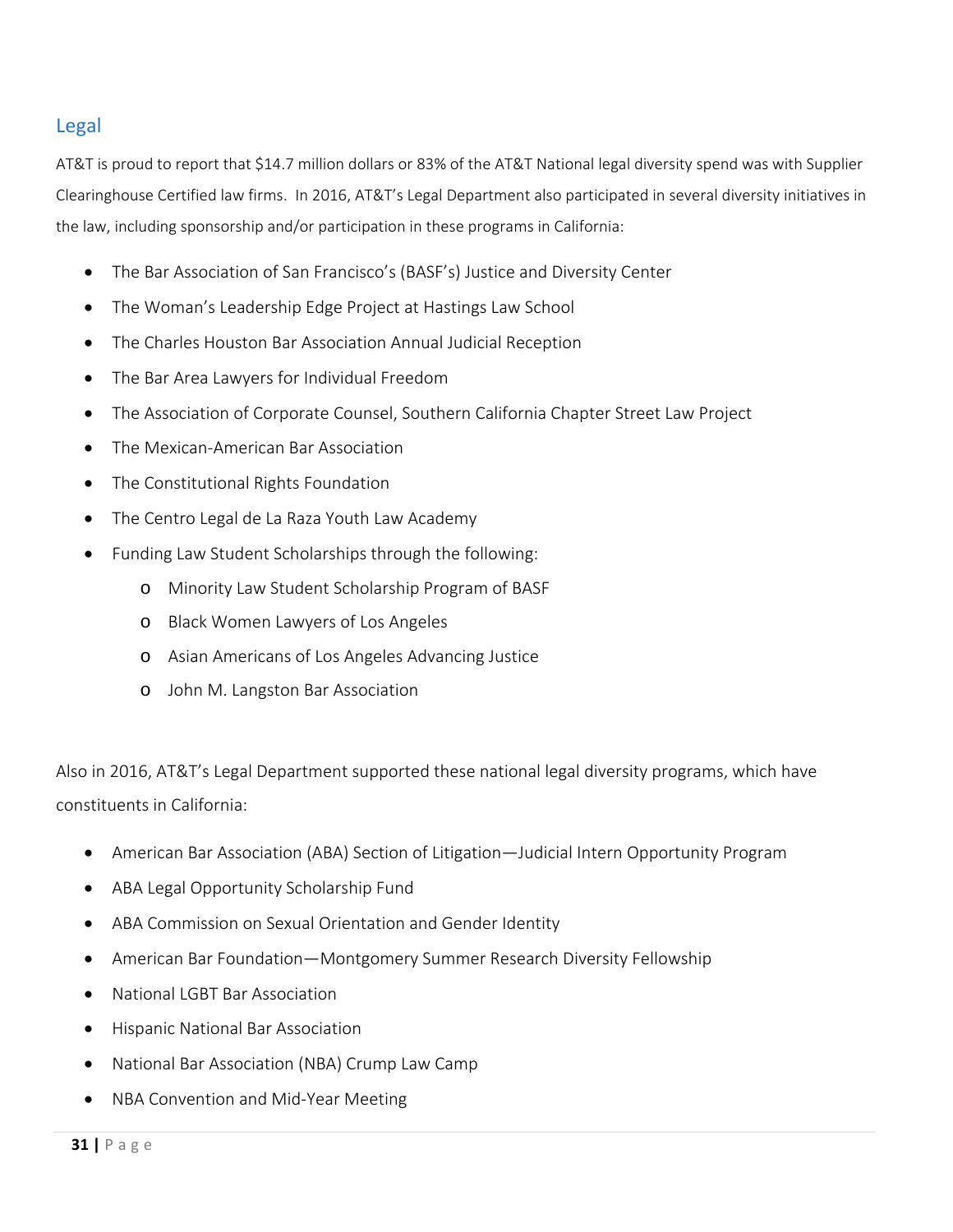- National Asian Pacific American Bar Association
- Corporate Counsel Women of Color
- National Association of Women Lawyers
- Minority Corporate Counsel Association

Additionally, in each region of the United States and in Mexico, AT&T's Legal Department provides similar support and engagement with local bar diversity programs, scholarships, and initiatives.

# 9.1.9 Justification of Excluded Areas

AT&T does not exclude any product or service category from its purchase base. Only those exclusions stated in G.O. 156 such as utilities government fees and affiliates are excluded.

## 9.1.10 Summary of Purchases

Summary of purchases in product and service categories that included renewable and non‐renewable energy, wireless communications, and broadband are reflected in our tables and SIC code thirty‐six.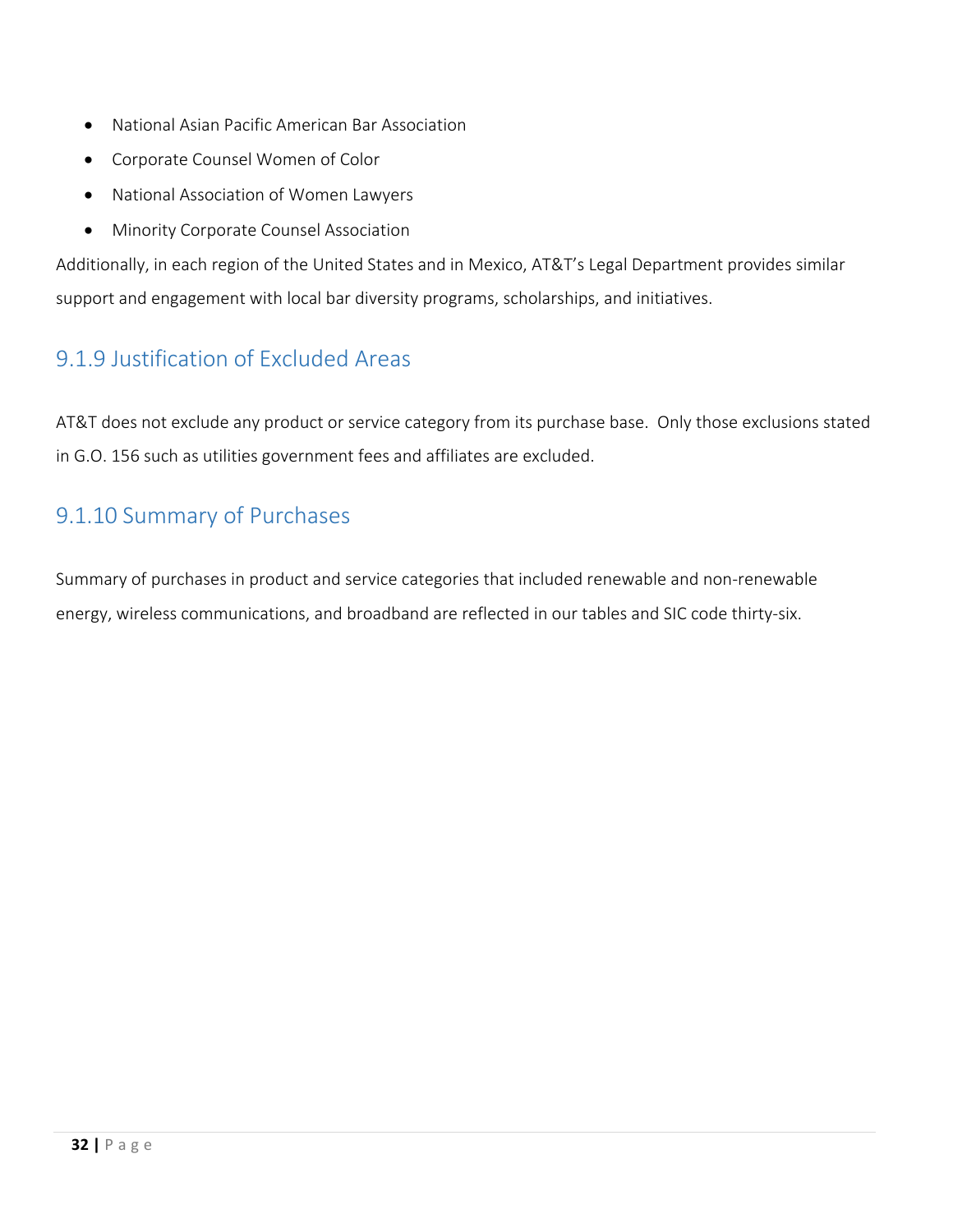### **AT&T 2017 Annual Plan**

#### **10.1.1 AT&T Global Supplier Diversity Goals**

|            | M/W/DVBE Annual Short, Mid, and Long-Term Goals by SIC Category                   |                 |       |                                                                                                                            |                 |                                                                                         |                                                                    |            |                 |                                                         |                                               |                                                                                         |                                                                    |                 |       |                                                  |                                               |                                                                                         |                                                                    |
|------------|-----------------------------------------------------------------------------------|-----------------|-------|----------------------------------------------------------------------------------------------------------------------------|-----------------|-----------------------------------------------------------------------------------------|--------------------------------------------------------------------|------------|-----------------|---------------------------------------------------------|-----------------------------------------------|-----------------------------------------------------------------------------------------|--------------------------------------------------------------------|-----------------|-------|--------------------------------------------------|-----------------------------------------------|-----------------------------------------------------------------------------------------|--------------------------------------------------------------------|
|            |                                                                                   |                 |       |                                                                                                                            | Short-Term 2017 |                                                                                         |                                                                    |            |                 |                                                         | Mid-Term 2019                                 |                                                                                         |                                                                    | Long-Term 2022  |       |                                                  |                                               |                                                                                         |                                                                    |
|            |                                                                                   | <b>Minority</b> |       | <b>Total</b><br><b>Total</b><br>Women<br><b>Minority</b><br><b>Business</b><br><b>Business</b><br>Enterprise<br>Enterprise |                 | <b>Total</b><br><b>Minority &amp;</b><br>Women<br><b>Business</b><br><b>Enterprises</b> | <b>Disabled</b><br>Veteran<br><b>Business</b><br><b>Enterprise</b> |            | <b>Minority</b> | <b>Minority</b><br><b>Business</b><br><b>Enterprise</b> | Women<br><b>Business</b><br><b>Enterprise</b> | <b>Total</b><br><b>Minority &amp;</b><br>Women<br><b>Business</b><br><b>Enterprises</b> | <b>Disabled</b><br>Veteran<br><b>Business</b><br><b>Enterprise</b> | <b>Minority</b> |       | <b>Minority</b><br><b>Business</b><br>Enterprise | Women<br><b>Business</b><br><b>Enterprise</b> | <b>Total</b><br><b>Minority &amp;</b><br>Women<br><b>Business</b><br><b>Enterprises</b> | <b>Disabled</b><br>Veteran<br><b>Business</b><br><b>Enterprise</b> |
| <b>SIC</b> | <b>Product/Service Descriptions</b>                                               | <b>Men</b>      | Women | <b>MBE</b>                                                                                                                 | <b>WBE</b>      | <b>M/WBE</b>                                                                            | <b>DVBE</b>                                                        | <b>Men</b> | Women           | <b>MBE</b>                                              | <b>WBE</b>                                    | <b>M/WBE</b>                                                                            | <b>DVBE</b>                                                        | <b>Men</b>      | Women | <b>MBE</b>                                       | <b>WBE</b>                                    | <b>M/WBE</b>                                                                            | <b>DVBE</b>                                                        |
| 15         | Building Construction/General Contractors<br>Operative Builders                   | 11%             | 4%    | 15%                                                                                                                        | 5%              | 20%                                                                                     | 1.5%                                                               | 11%        | 4%              | 15%                                                     | 5%                                            | 20%                                                                                     | 1.5%                                                               | 11%             | 4%    | 15%                                              | 5%                                            | 20%                                                                                     | 1.5%                                                               |
| 17         | Construction<br>Special Trade Contractors                                         | 11%             | 4%    | 15%                                                                                                                        | 5%              | 20%                                                                                     | 1.5%                                                               | 11%        | 4%              | 15%                                                     | 5%                                            | 20%                                                                                     | 1.5%                                                               | 11%             | 4%    | 15%                                              | 5%                                            | 20%                                                                                     | 1.5%                                                               |
| 35         | Industrial/Commercial Machinery<br>Computer Equipment                             | 11%             | 4%    | 15%                                                                                                                        | 5%              | 20%                                                                                     | 1.5%                                                               | 11%        | 4%              | 15%                                                     | 5%                                            | 20%                                                                                     | 1.5%                                                               | 11%             | 4%    | 15%                                              | 5%                                            | 20%                                                                                     | 1.5%                                                               |
| 36         | Electronic - Other Electrical Equipment/Components<br>(Except Computer Equipment) | 11%             | 4%    | 15%                                                                                                                        | 5%              | 20%                                                                                     | 1.5%                                                               | 11%        | 4%              | 15%                                                     | 5%                                            | 20%                                                                                     | 1.5%                                                               | 11%             | 4%    | 15%                                              | 5%                                            | 20%                                                                                     | 1.5%                                                               |
| 47         | <b>Transportation Services</b>                                                    | 11%             | 4%    | 15%                                                                                                                        | 5%              | 20%                                                                                     | 1.5%                                                               | 11%        | 4%              | 15%                                                     | 5%                                            | 20%                                                                                     | 1.5%                                                               | 11%             | 4%    | 15%                                              | 5%                                            | 20%                                                                                     | 1.5%                                                               |
| 50         | Wholesale Trade/Durable Goods                                                     | 11%             | 4%    | 15%                                                                                                                        | 5%              | 20%                                                                                     | 1.5%                                                               | 11%        | 4%              | 15%                                                     | 5%                                            | 20%                                                                                     | 1.5%                                                               | 11%             | 4%    | 15%                                              | 5%                                            | 20%                                                                                     | 1.5%                                                               |
| 51         | Wholesale Trade/Non-Durable Goods                                                 | 11%             | 4%    | 15%                                                                                                                        | 5%              | 20%                                                                                     | 1.5%                                                               | 11%        | 4%              | 15%                                                     | 5%                                            | 20%                                                                                     | 1.5%                                                               | 11%             | 4%    | 15%                                              | 5%                                            | 20%                                                                                     | 1.5%                                                               |
| 55         | <b>Automotive Dealers</b><br><b>Gasoline Service Stations</b>                     | 11%             | 4%    | 15%                                                                                                                        | 5%              | 20%                                                                                     | 1.5%                                                               | 11%        | 4%              | 15%                                                     | 5%                                            | 20%                                                                                     | 1.5%                                                               | 11%             | 4%    | 15%                                              | 5%                                            | 20%                                                                                     | 1.5%                                                               |
| 73         | <b>Business Services</b>                                                          | 11%             | 4%    | 15%                                                                                                                        | 5%              | 20%                                                                                     | 1.5%                                                               | 11%        | 4%              | 15%                                                     | 5%                                            | 20%                                                                                     | 1.5%                                                               | 11%             | 4%    | 15%                                              | 5%                                            | 20%                                                                                     | 1.5%                                                               |
| 81         | Legal Services                                                                    | 11%             | 4%    | 15%                                                                                                                        | 5%              | 20%                                                                                     | 1.5%                                                               | 11%        | 4%              | 15%                                                     | 5%                                            | 20%                                                                                     | 1.5%                                                               | 11%             | 4%    | 15%                                              | 5%                                            | 20%                                                                                     | 1.5%                                                               |
| 87         | Engineering, Accounting, Research<br>Management and Related Services              | 11%             | 4%    | 15%                                                                                                                        | 5%              | 20%                                                                                     | 1.5%                                                               | 11%        | 4%              | 15%                                                     | 5%                                            | 20%                                                                                     | 1.5%                                                               | 11%             | 4%    | 15%                                              | 5%                                            | 20%                                                                                     | 1.5%                                                               |
|            | <b>Grand Total</b>                                                                | 11%             | 4%    | 15%                                                                                                                        | 5%              | 20%                                                                                     | 1.5%                                                               | 11%        | 4%              | 15%                                                     | 5%                                            | 20%                                                                                     | 1.5%                                                               | 11%             | 4%    | 15%                                              | 5%                                            | 20%                                                                                     | 1.5%                                                               |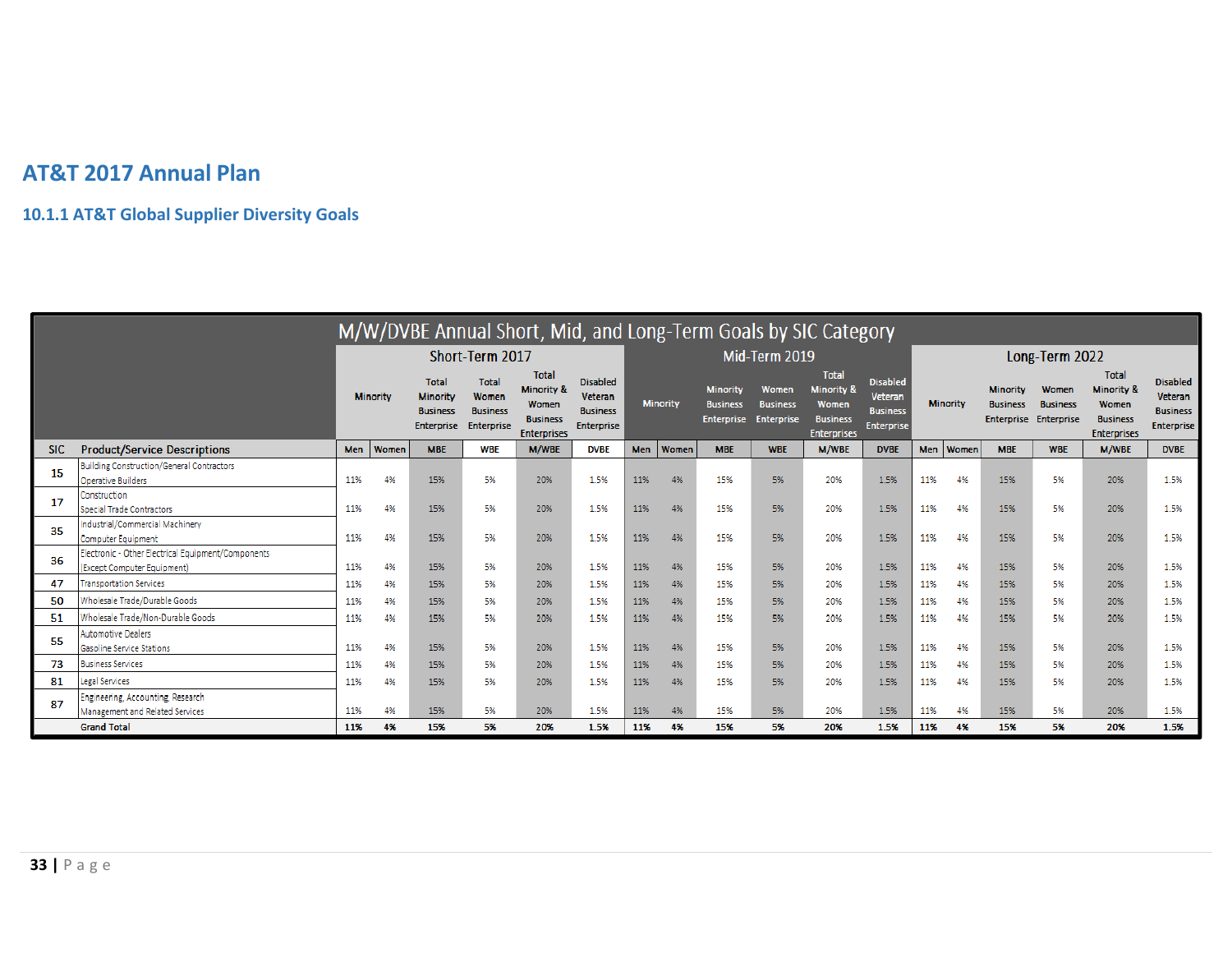## 10.1.2 Supplier Diversity 2017 Plans

AT&T is expanding its business portfolio, revolutionizing its network, and integrating new technologies to offer the best solutions for its customers and our suppliers. New diverse businesses will help with this transformation. AT&T is committed to diverse suppliers in 2017, as detailed below.

- Proactively manage minority certification
- Identify supplier diversity success through recognition programs and communications
- Recognize Prime Suppliers attainment of 21.5% Supplier Diversity Minority spend goal
- Quarterly monitor supplier diversity results
- Expand the VMOD footprint by increasing the number of primes and minority suppliers in the system
- Establish a Supplier Diversity Advisory Council with key stakeholders
- Dedicate AT&T managers to promote LGBT certified businesses
- Continued active engagement with California Council Presidents to effectively connect with M/W/DVBE/LGBT community
- Educate California diverse businesses through workshops and scholarships
- Expand LGBT inclusion opportunities to connect with the AT&T team
- Participate in California diversity outreach events that elevate AT&T's ability to meet new suppliers
- Attend Best Practices sessions, participate on minority boards, and have AT&T managers volunteer on committees
- Provide scholarship opportunities to select universities
- Collaborate with key organizations to deliver strategic workshops

### 10.1.3 Supplier Recruitment in Low Utilization Areas

AT&T is committed to promoting minority business inclusion throughout the organization, with additional emphasis on areas considered underutilized such as legal, finance and advertising. Last year, the team was realigned to identify both Tier‐1 and Tier‐2 contract opportunities by assigning supplier diversity managers by executive channels and primes suppliers that serve those organizations.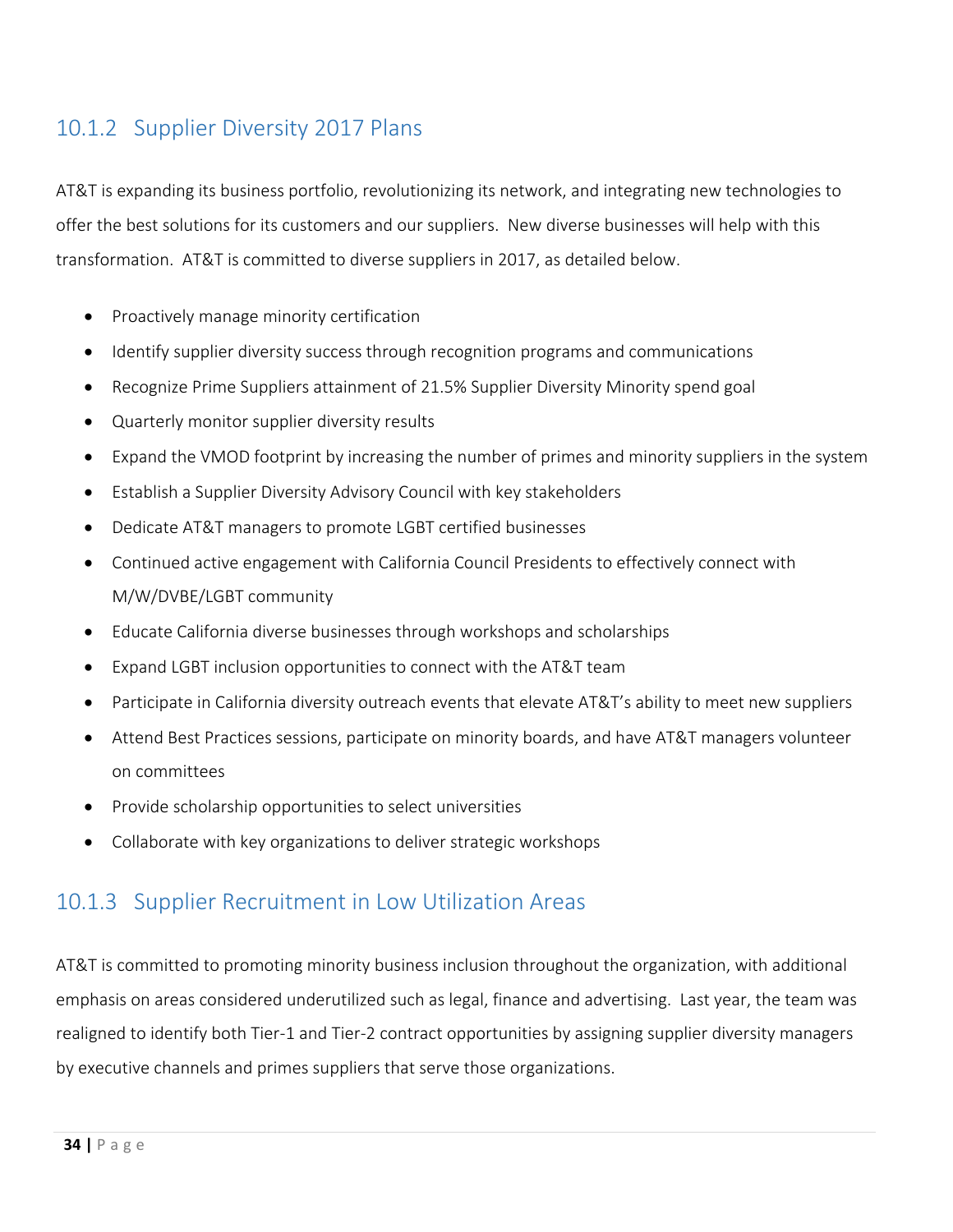The AT&T Supplier Diversity organization will continue to utilize California community outreach events, workshops and VMOD to expand minority supplier spend. Additionally, AT&T will enhance its engagement with supply chain resources and decision makers to increase exposure to both first and second tier contract opportunities for the M/W/DVBE/LGBT community.

For additional information regarding our supplier diversity program and strategy, see sections 9.1.8, 10.1.2 and 10.1.5.

## 10.1.4 Supplier Recruitment in Excluded Areas

AT&T does not exclude any product or service category from our purchasing other than payments to other utilities, government agencies and affiliates. The exceptions are permissible exclusions under General Order 156.

## 10.1.5 2017 Plan to Encourage Prime Contracting

AT&T recently revamped the Prime Supplier Program, adding extra Supplier Diversity Managers to the process and stipulating new requirements to increase incremental results. Expanding resources will enhance our ability to monitor Tier-1 vendors and accelerate engagement with underperforming primes. Other improvements incorporated were procedures to ensure Prime Suppliers maximize the frequency of issuing sub‐contracting opportunities to small diverse suppliers.

Beyond our Supplier Diversity internal practices, the team will continue to promote our VMOD Tool. This portal provides an easy, effortless free solution that strategically brings together minority companies with a variety of AT&T service providers.